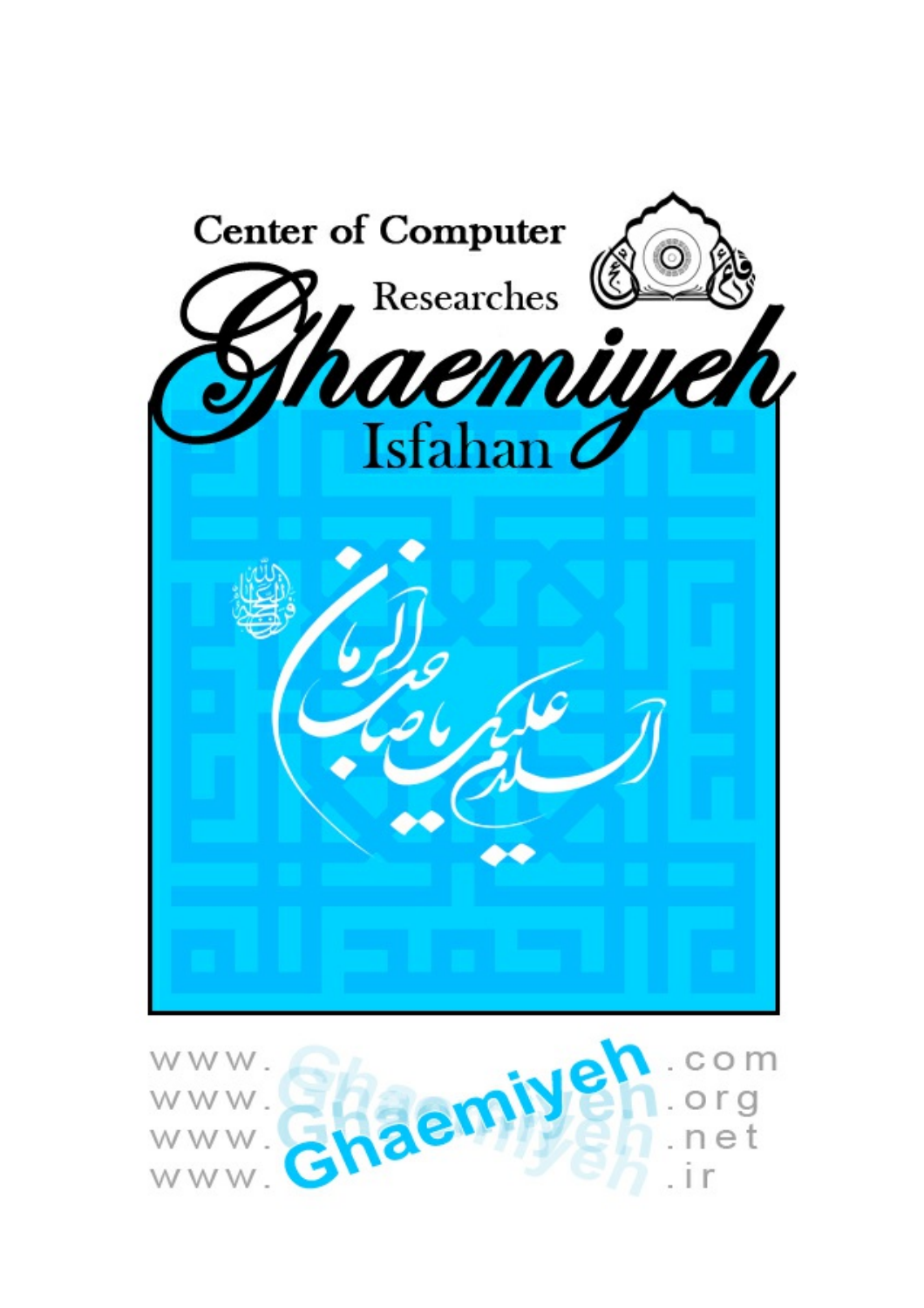# **250 Years Old** Person

A

a ta er islam the Great an a 45 Procedure 12 78 E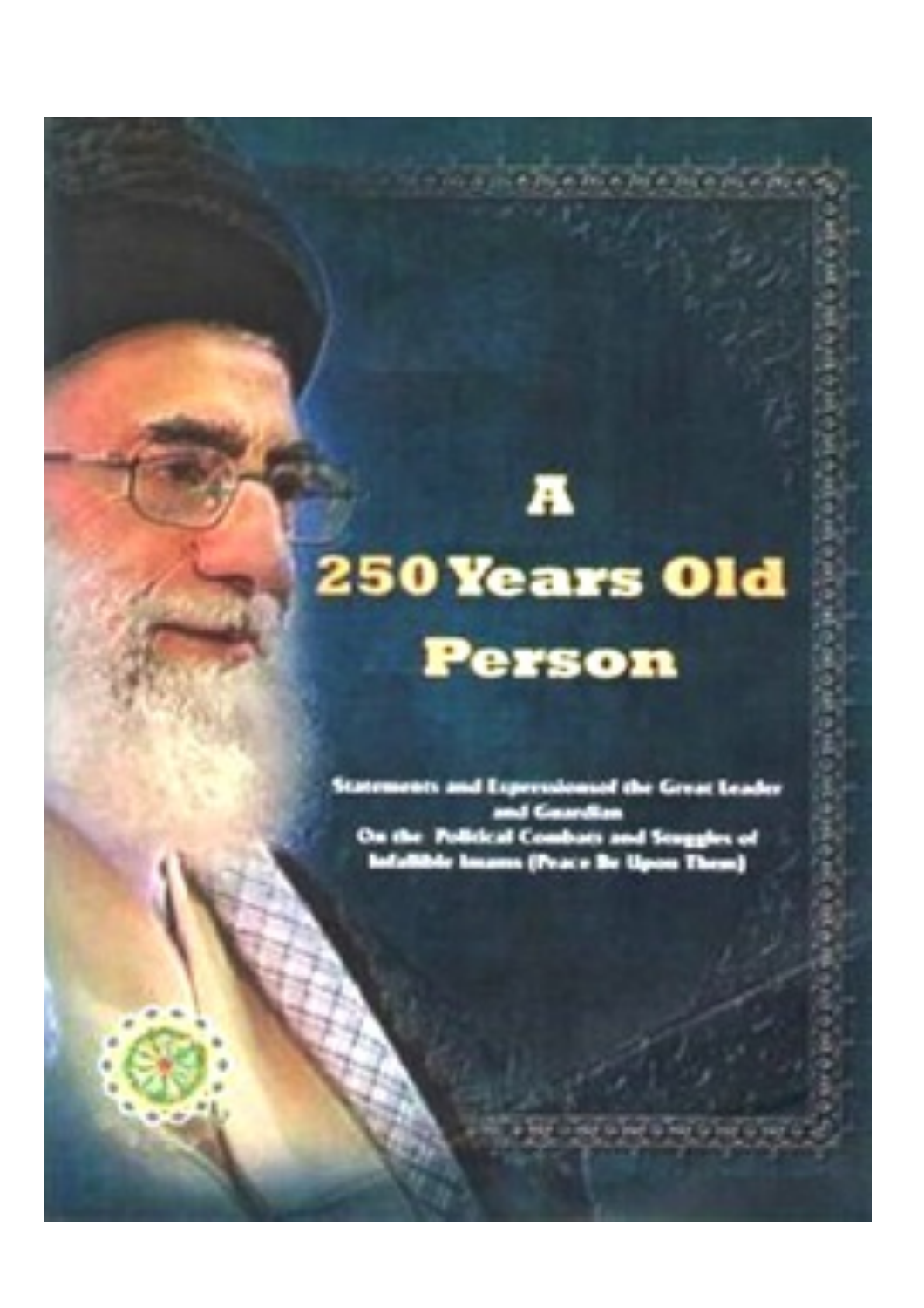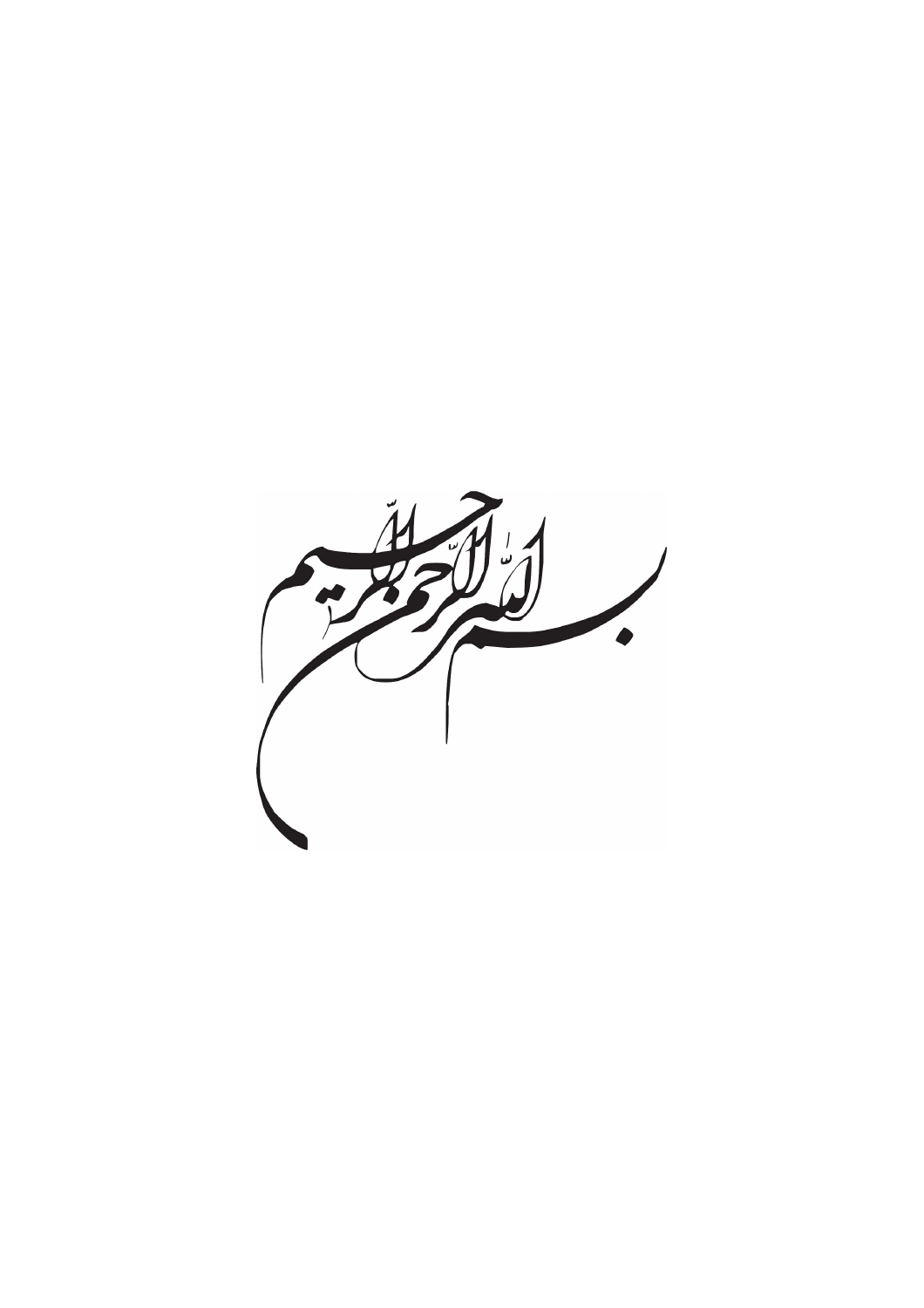(.The Political and Striving Life of LadyZahrā (P.B.U.H

:Writer

## Seyyed Ali Khamenei

:Published in print

### Islamic Research Foundation Astan Quds Razavi

:Digital Publisher

Ghaemiyeh center of computerized researches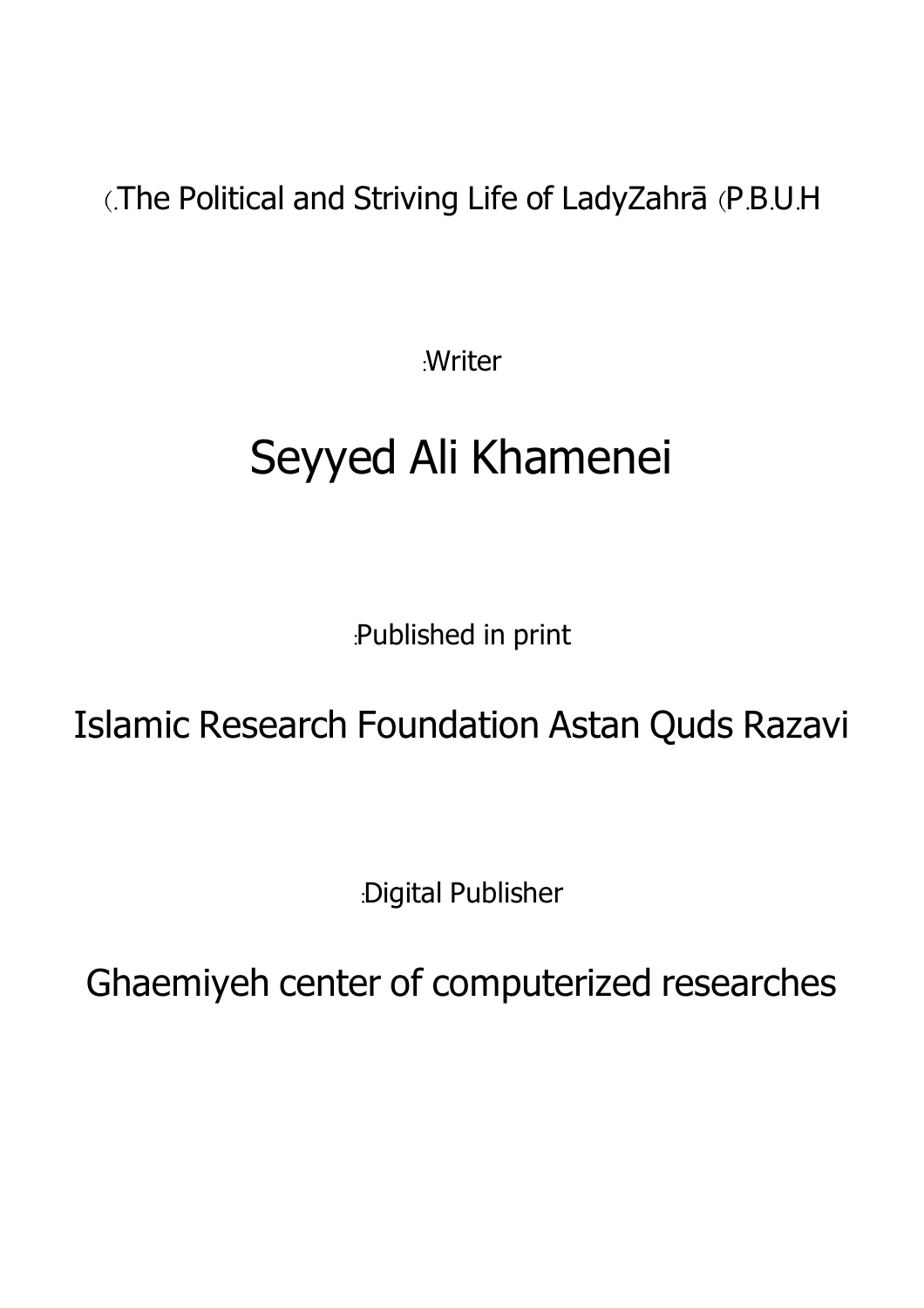#### **Contents**

<span id="page-4-0"></span>

| y The Political and Striving Life of LadyZahrā (P.B.U.H.): in the Writings and Lectures of the Supreme Leader of the Islamic Revolution of IranHis Eminence Āyatullāh Khāmeneī                                                |
|-------------------------------------------------------------------------------------------------------------------------------------------------------------------------------------------------------------------------------|
|                                                                                                                                                                                                                               |
|                                                                                                                                                                                                                               |
|                                                                                                                                                                                                                               |
|                                                                                                                                                                                                                               |
|                                                                                                                                                                                                                               |
|                                                                                                                                                                                                                               |
|                                                                                                                                                                                                                               |
|                                                                                                                                                                                                                               |
|                                                                                                                                                                                                                               |
|                                                                                                                                                                                                                               |
|                                                                                                                                                                                                                               |
|                                                                                                                                                                                                                               |
|                                                                                                                                                                                                                               |
|                                                                                                                                                                                                                               |
|                                                                                                                                                                                                                               |
|                                                                                                                                                                                                                               |
|                                                                                                                                                                                                                               |
|                                                                                                                                                                                                                               |
|                                                                                                                                                                                                                               |
| Her Piety and Servitude ( ) هي المستحقق المستحقق المستحقق المستحقق المستحقق المستحقق المستحقق المستحقق المستحقق المستحقق المستحقق المستحقق المستحقق المستحقق المستحقق المستحقق المستحقق المستحقق المستحقق المستحقق المستحقق ا |
|                                                                                                                                                                                                                               |
|                                                                                                                                                                                                                               |
|                                                                                                                                                                                                                               |
|                                                                                                                                                                                                                               |
|                                                                                                                                                                                                                               |
|                                                                                                                                                                                                                               |
|                                                                                                                                                                                                                               |
|                                                                                                                                                                                                                               |
|                                                                                                                                                                                                                               |
|                                                                                                                                                                                                                               |
|                                                                                                                                                                                                                               |
|                                                                                                                                                                                                                               |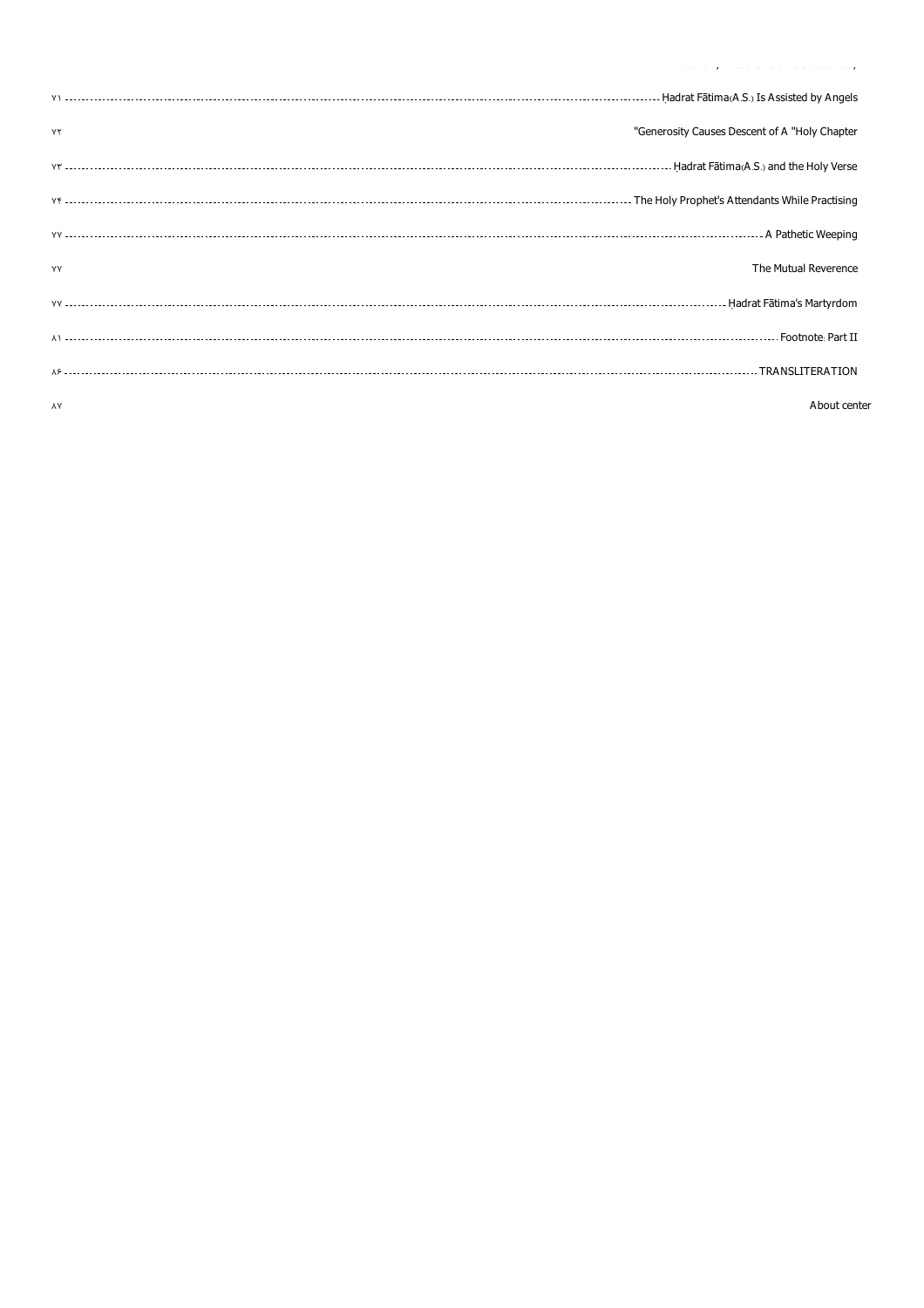#### <span id="page-6-1"></span><span id="page-6-0"></span>**The Political and Striving Life of LadyZahrā (P.B.U.H.): in the Writings and Lectures of the Supreme Leader of the Islamic Revolution of IranHis Eminence ĀyatullāhKhāmeneī**

**Point**

سرشناسه :خامنه اي،سیدعلی، 1318 -

Khamenei, Sayyed Ali

عنوان قراردادی : انسـان ٢۵٠ سـاله : بیانـات مقـام معظم رهبری پیرامون زنـدگی سیاسـی مبازاتی ائمه معصومین علیهم السـلام .انگلیسی. .برگزیده

The Political and Striving Life of LadyZahrā (P.B.U.H.): in the Writings : پدیـدآور نـام عنوانو and Lectures of the Supreme Leader of the Islamic Revolution of IranHis Eminence Āyatullāh Khāmeneī (May God Prolong his Lifetime)/ translated by Somayeh Ranjbar , .Shahireh Nozari

مشخصات نشر : مشهد: بنیاد پژوهشهاياسلامی، 1395= 2016م.

مشخصات ظاهري: 75ص.

شابک: 0-0073-06-600-978

وضعیت فهرست نویسی : فیپا

یادداشت : انگلیسی.

یـادداشت : کتاب حاضـر بخشـی از کتاب" انسان ٢۵۰ سـاله : بیانـات مقام معظم رهبری پیرامون زنـدگی سیاسـی مبازاتی ائمه معصومین علیهم السلام" است.

یادداشت :کتابنامه .

موضوع : خامنه ای، علی، رهبر جمهوری اسلامی ایران ، ۱۳۱۸ – –– دیدگاه درباره فاطمه زهرا (س)

Khamene'i، Ali، Leader of IRI ، 1939 - -- Views on Fatimah Zahra, The Saint :موضوع

موضوع: فاطمه زهرا (س)، ۹٪ قبل از هجرت – ۱۱ق.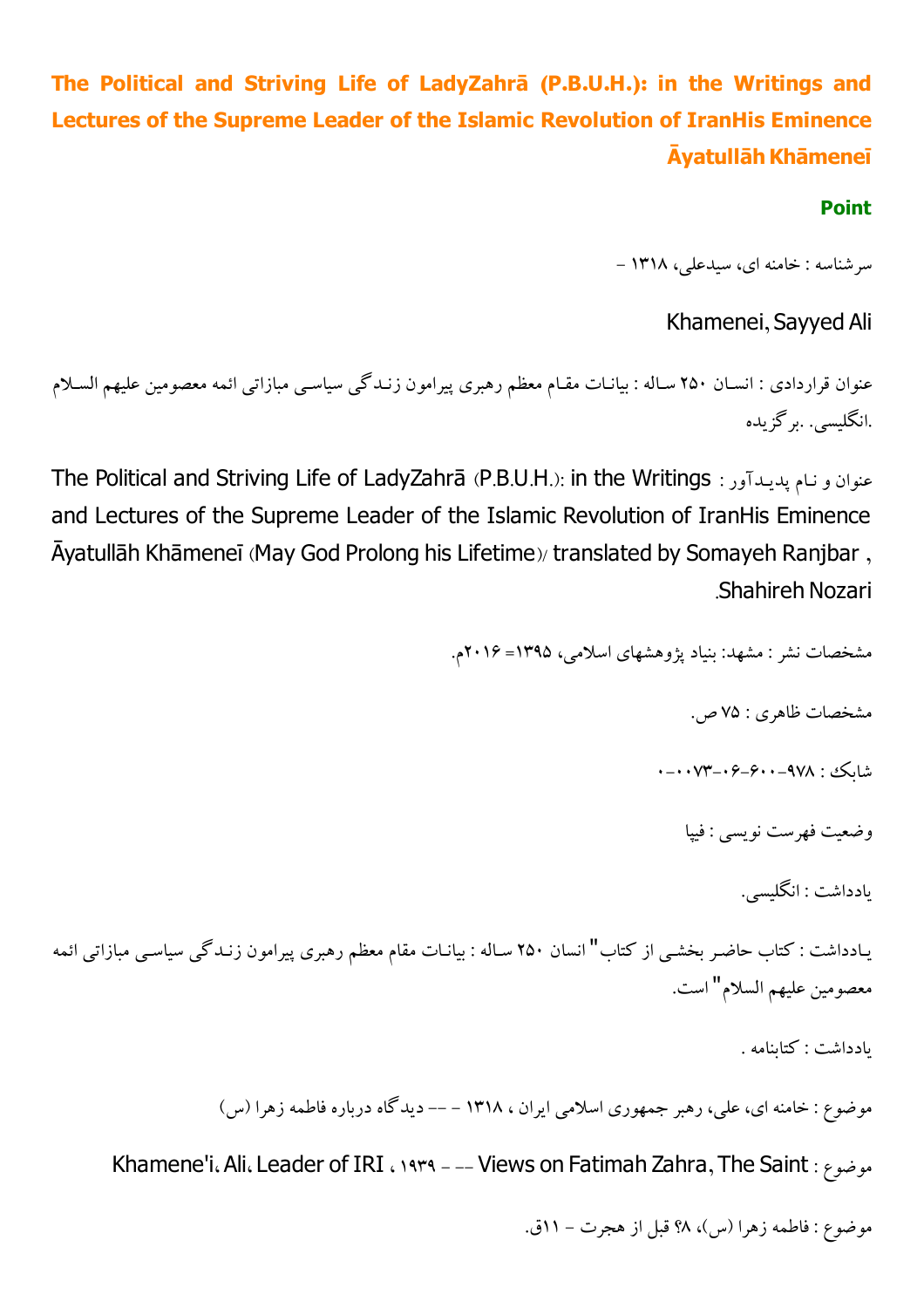Fatimah Zahra, The Saint :موضوع

شناسه افزوده : رنجبر،سمیه، -1340

شناسه افزوده : Somayeh ,Ranjbar

شناسه افزوده : نوذری، شهیره، ۱۳۶۷ –

شناسه افزوده : Shahireh ,Nozari

شناسه افزوده : بنیاد پژوهشهاياسلامی

Islamic Research foundation : افزوده شناسه

<span id="page-7-0"></span>رده بندي کنگره : DSR۱۶۹۲خ ۲ الف ۱۳۹۵ ۱۳۹۵

رده بندی دیویی : ۹۵۵/۰۸۴۴

شماره کتابشناسی ملی : ۴۱۹۸۸۸۷

ص: 1

**Point**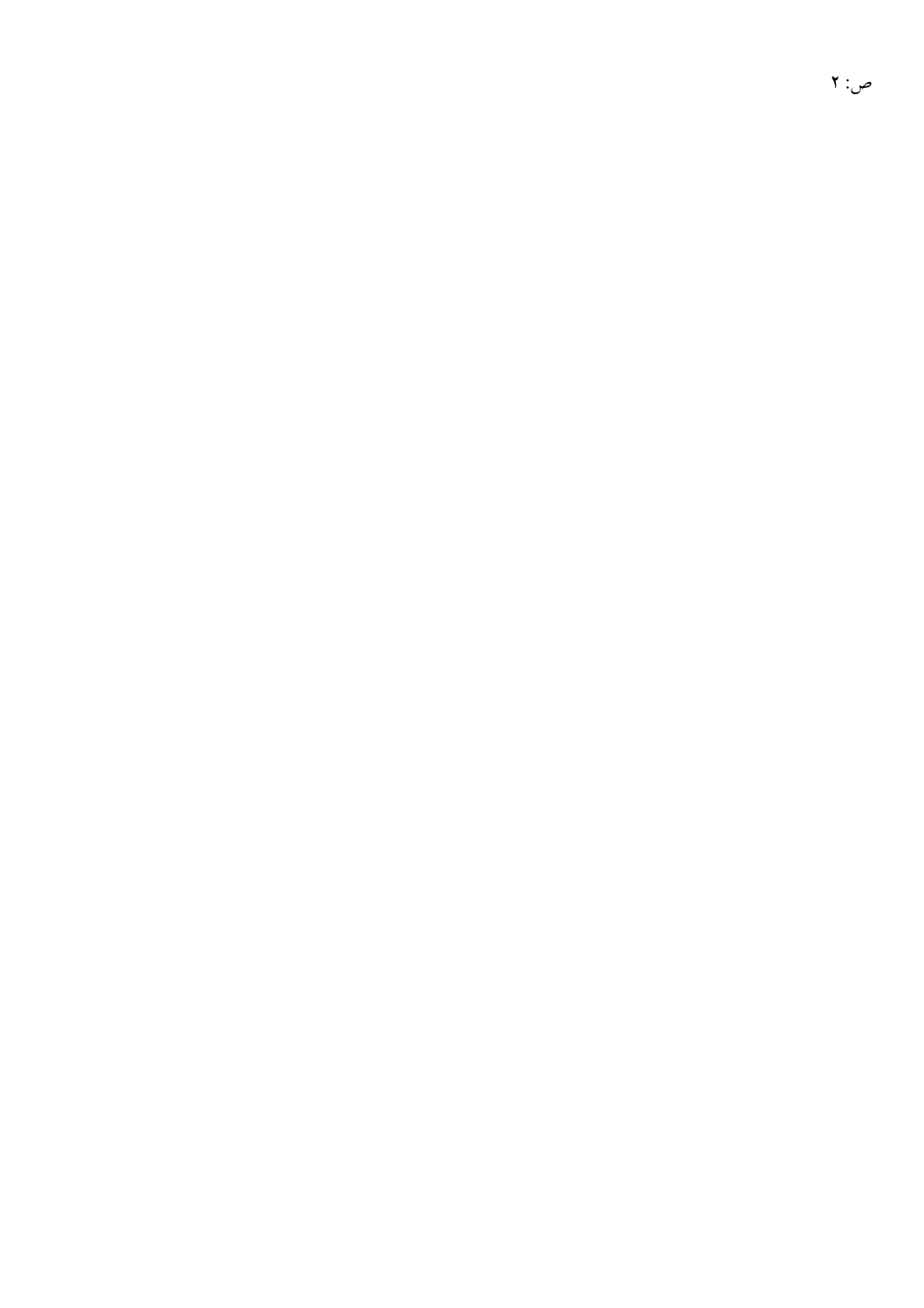The Political and Striving Life of LadyZahrā (P.B.U.H.): in the Writings and Lectures of the Supreme Leader of the Islamic Revolution of IranHis Eminence Āyatullāh Khāmeneī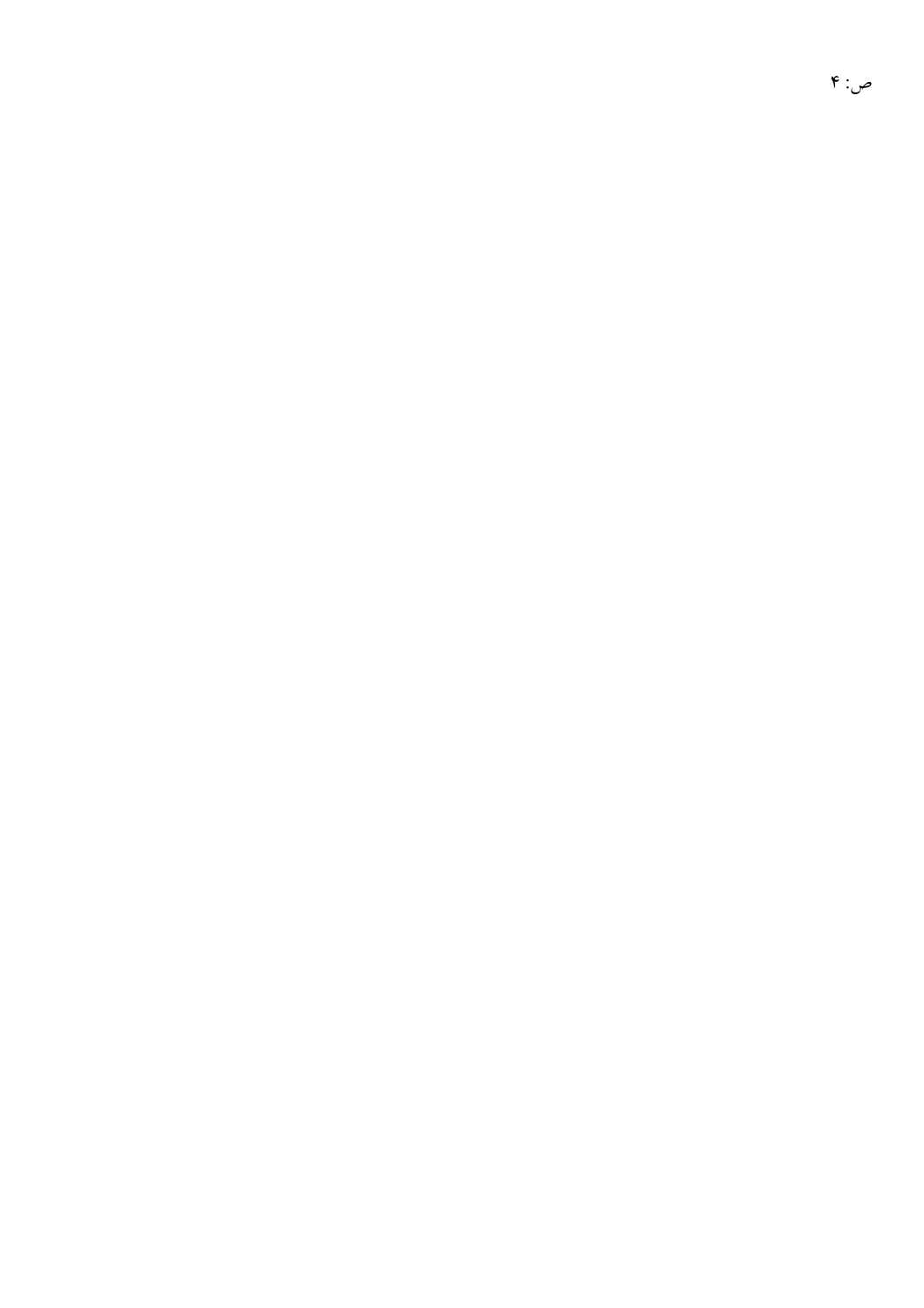#### **CONTENTS**

PART I

A Summary of Ḥadrāt Fātima's Biography9

Her Last Resting Place1.

Her Offsprings1.

<span id="page-11-0"></span>A baby, the First Fruit of Revelation and Divine Mission  $\cdots$ 

An Attendant of Her Holy Father \\*

Ḥadrat Fātima's Mother(A.S.15

**Migration to Madina1v** 

Hadrat Fātima's Divine Personality19

The Holy Prophet's Affections towards Ḥadrat

Fātima Zahrā(A.S.)24

**A Heavenly Union14**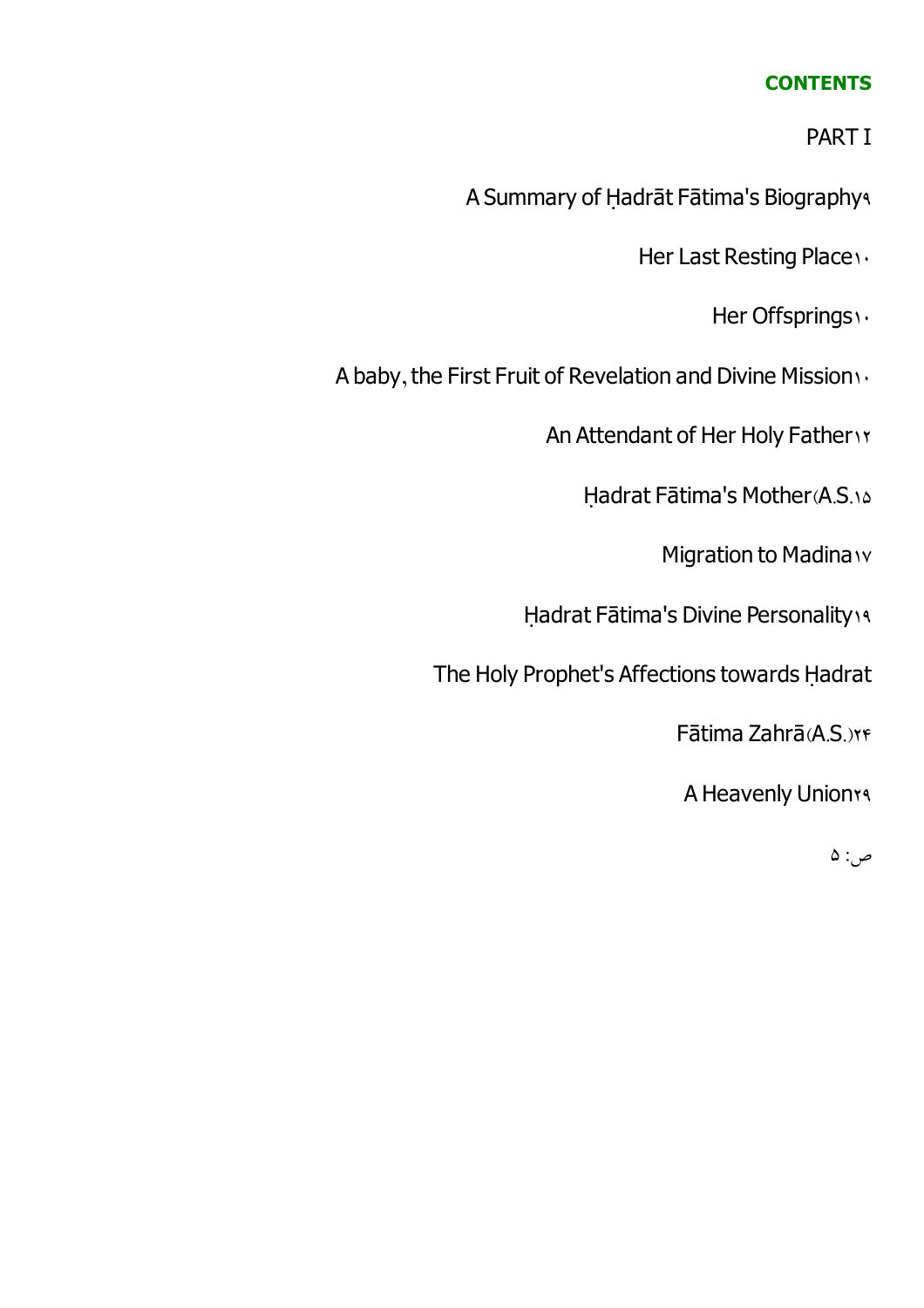#### PART II

Ḥadrat Fātima's Virtues and Some Highlights of

Her Personal Behaviours

The Holy Prophet(S.A.W.) Helps

Hadrat Fātima(A.S.) \*·

A Contented Wife $f$ 

Understanding Prevails upon This Mutual Pacter

The Most Truthful Lady<sub>FY</sub>

Her Piety and Servitude\*\*

Worship and Prayers for the Good of Otherser

Women's Veiler

Her Chastityff

Helping Her Maidservantee

Ignoring Ornaments(1)FA

Ignoring Ornaments(x)fe

The Wedding-Gownfa

A God-fearing Womanfe

The Famishment and the Heavenly Dish $A$ 

Munificence towards the Needy and

the Story of the Blessed Necklaces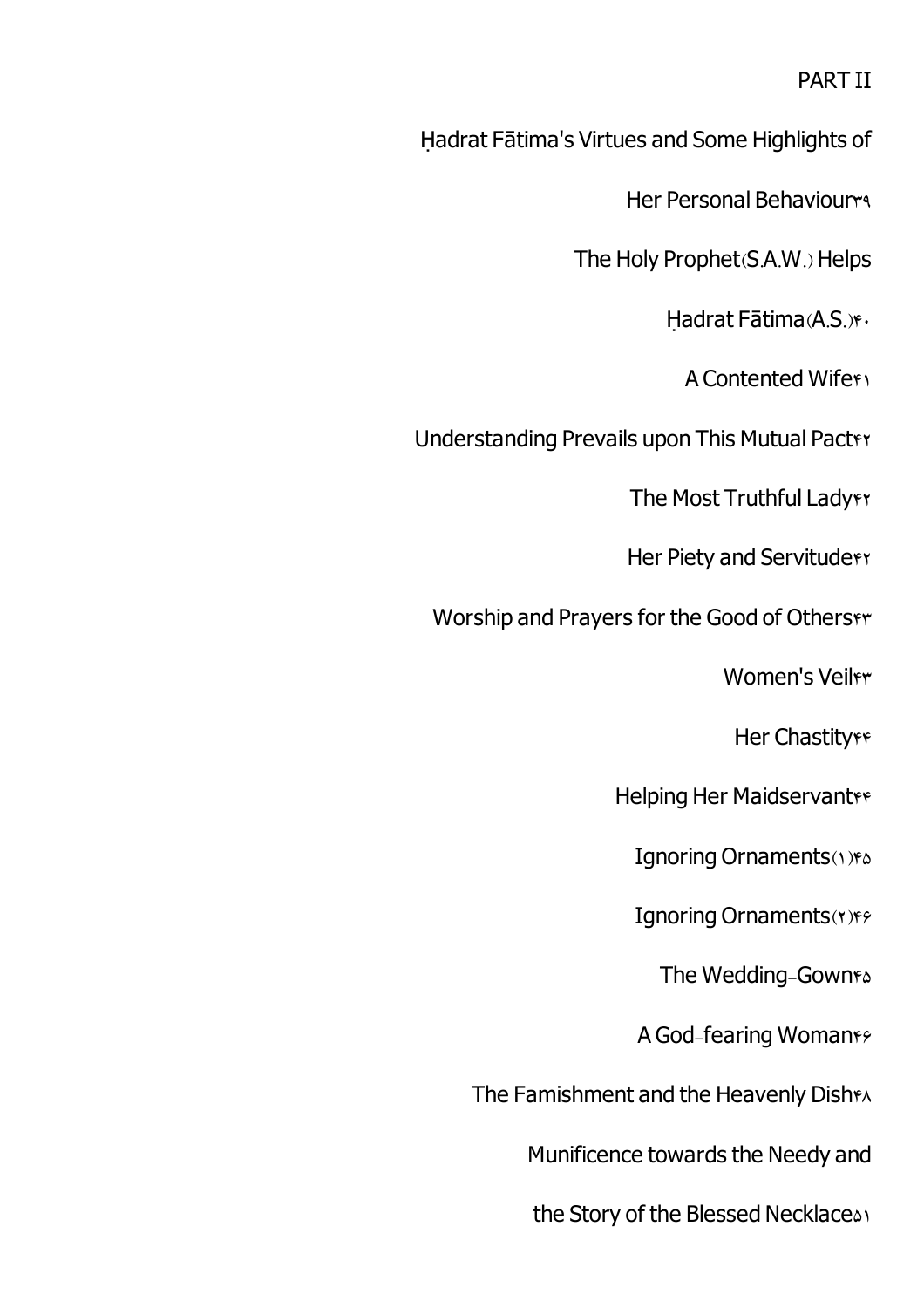#### the Luminous Veil<sup>56</sup>

 $9:$ ص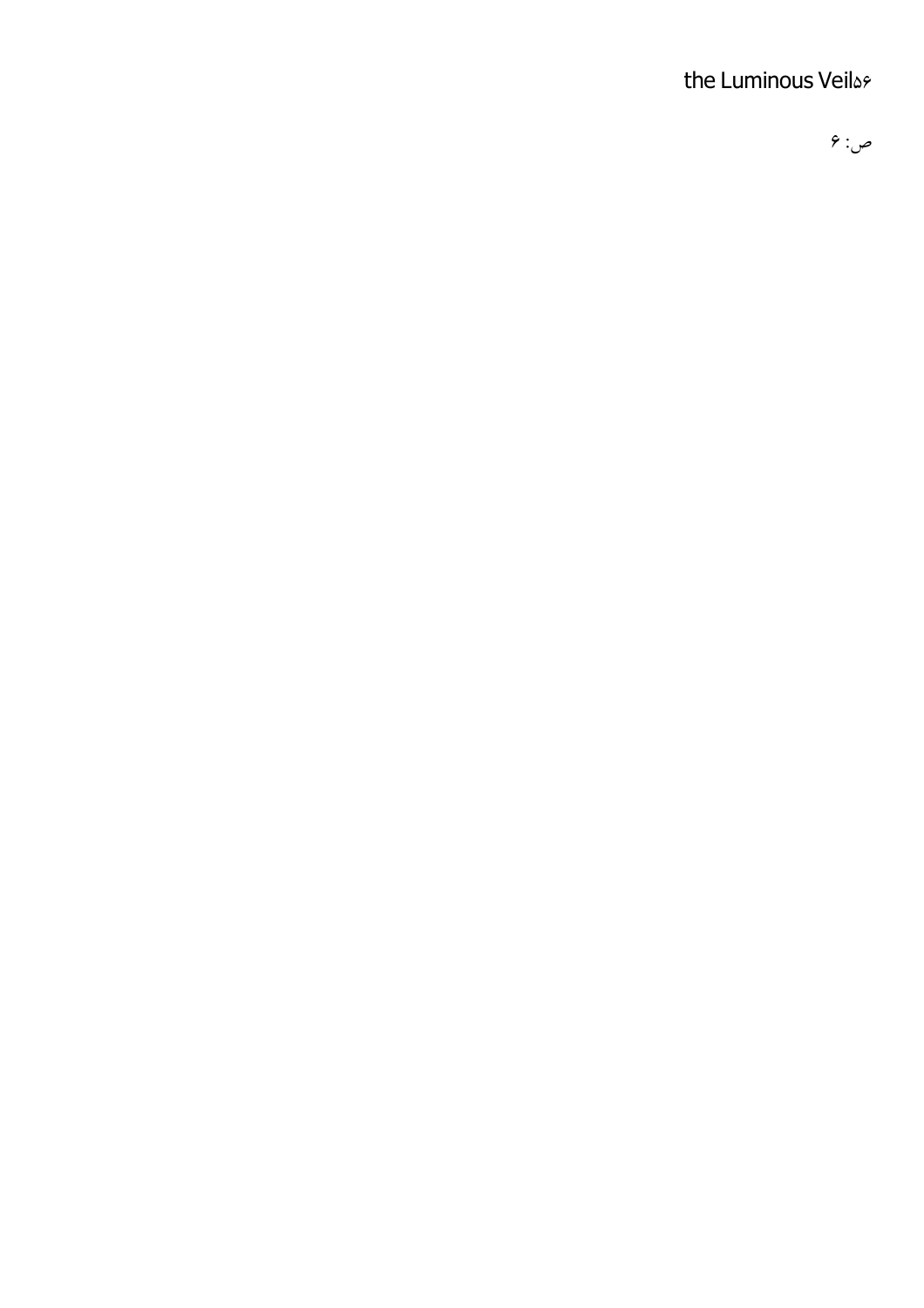A Heavenly Dress for Our Gracious Ladyse

Hadrat Fātima(A.S.) Is Assisted by Angels&v

Generosity Causes Descent of a "Holy Chapter"  $\triangle\wedge$ 

Ḥadrat Fātima(A.S.) and the Holy Verse

Concerning purity<sup>34</sup>

The Holy Prophet's Attendants While Practising

the Tradition of Cursing Their Opponents<sup>91</sup>

A Pathetic Weepinger

The Mutual Reverencess

Hadrat Fātima's Martyrdom<sup>84</sup>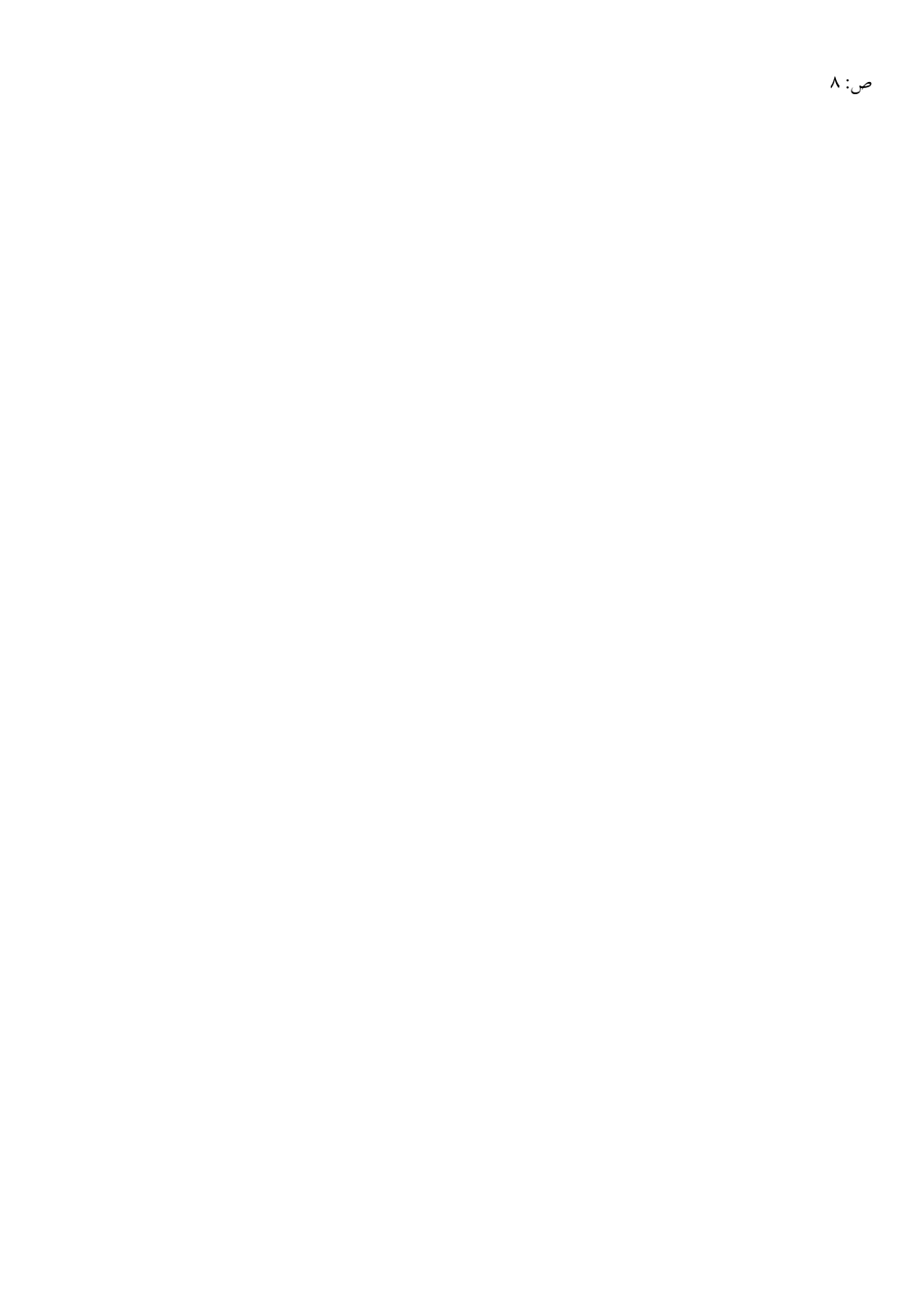#### **PART <sup>I</sup>: <sup>A</sup> Summary of Ḥ adrat Fātima's Biography**

Name: Fātima

<span id="page-16-0"></span>Nickname: Ummul Hasan, 'Ummul Husayn, 'Ummul Muhsin, 'Ummul A'immah and ('Umma Abīhā.(1

All this denotes the maternal status of Her Holiness Fātima(A.S.) who is truly known to .be the mother of all the Holy Imāms of the Shī'ite Muslims

She was also given the nickname of being "the mother of her own father" the Holy .(.Prophet of Islam(S.A.W

:Some of the most famous personal titles of this immaculate divine lady are as follows

(Zahrā, Batūl, Siddiga Kubrā, Mubārakah, Adhrā, Tāhirah and the Sayyidat al-Nisā.(1)

.Her Father: Muhammad Musṭafā(S.A.W.) the holy and distinguished Prophet of Islam

Her Mother: Khadījah Kubrā(\*) who was the Holy Prophet's first wife, and was the first .woman who believed in himand embraced his divine creed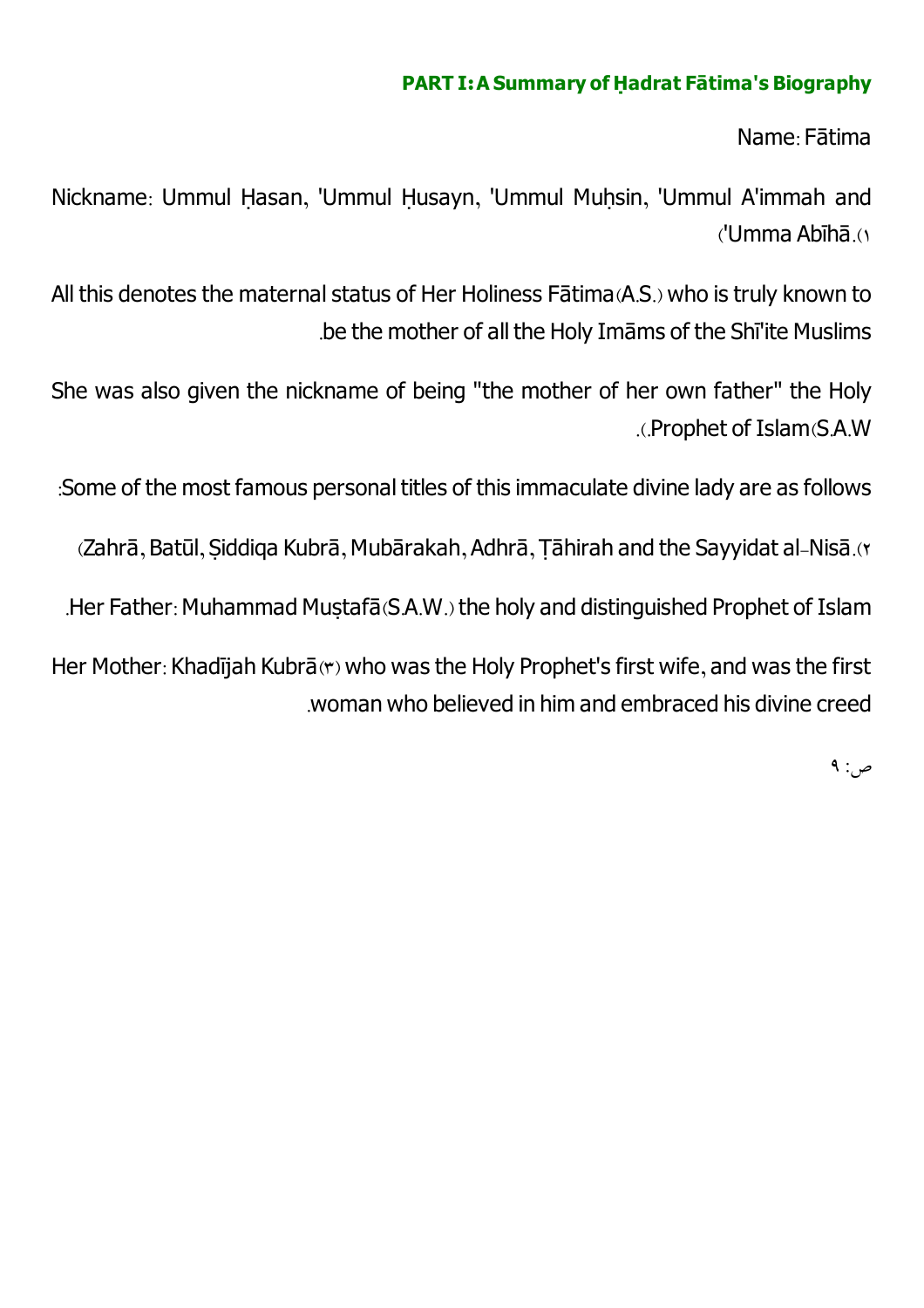Her Birth: Ḥadrat Fātima(A.S.) was born in the fifth year

(after the establishment of her father's prophetic mission.(4

Her Martyrdom: She was martyred in the eleventh year after the emigration of the Holy Prophet of Islam(S.A.W.) to Medina. She was buried in this city and this happened (less than three months after the heavenly departure of her holy father.(5

#### **Her Last Resting Place**

<span id="page-17-0"></span>Based on some political grounds and according to her last will and testament her holy body was covertly buried in the dark of night by her holy surviving husband Imām .Ali(A.S.)(6). Her grave site has not yet been discoverd

#### **Her Offsprings**

<span id="page-17-1"></span>Imām Ḥasan Mujtabā(A.S.), Imām Ḥusayn Sayyid al-Shuhadā(A.S.),Zaynab  $\langle$ Kubrā $\langle$ A.S. $\rangle$ 'Umm al -Kulthūm $\langle$ A.S. $\rangle$ , and Muhsin $\langle$ an aborted baby $\rangle$ . $\langle$ 

#### **<sup>A</sup> Baby,the First Fruit of Revelation and Divine Mission**

<span id="page-17-2"></span>On Friday the  $x \cdot$ th of Jumādī al-Thānī A.H., five years after the advent of the prophetic mission of His Holiness Muhammad Mustafā( $S.A.W.$ )( $\land$ ), a girl was born in the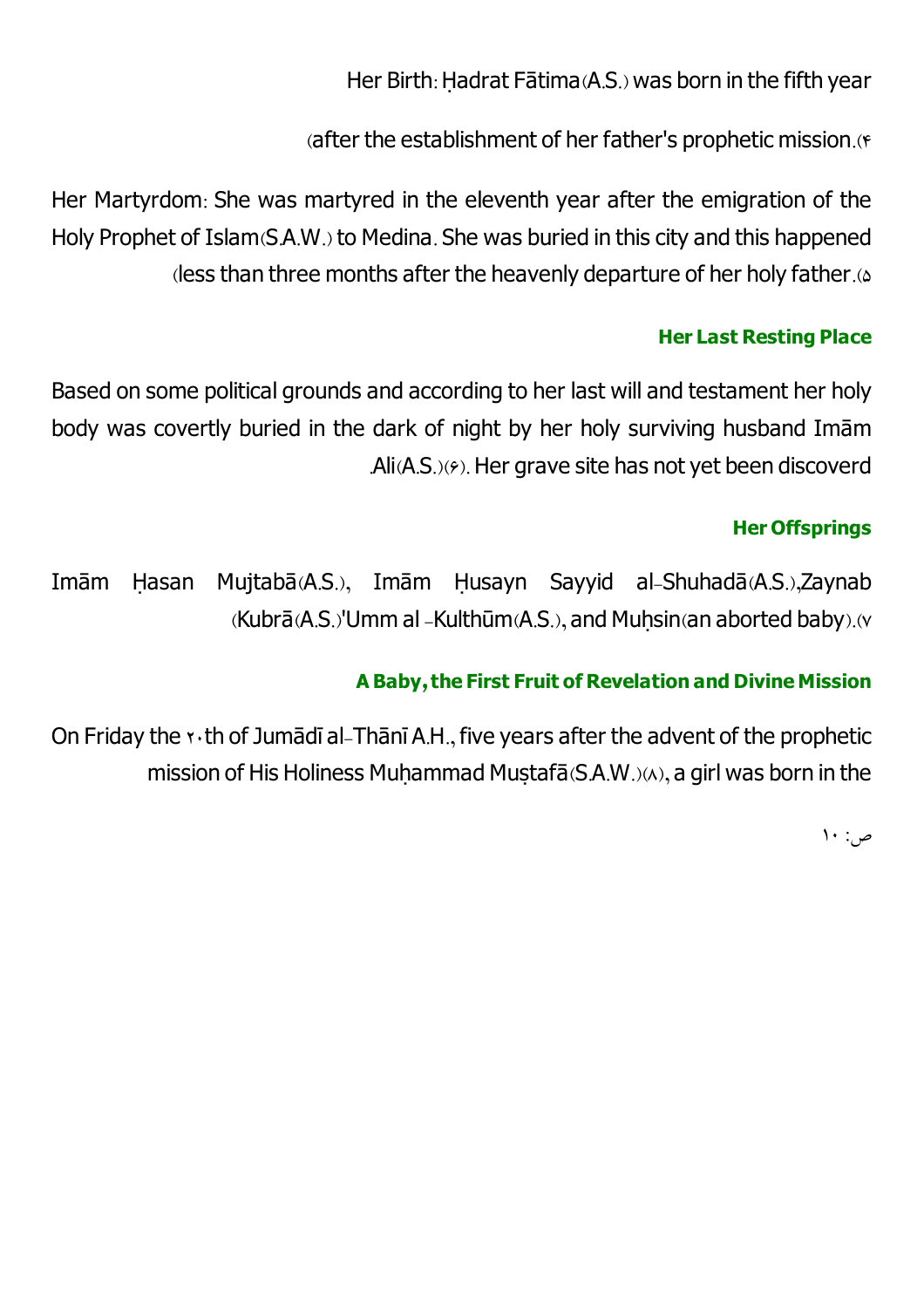.Makkah

Her birthplace was actually the abode of angels, and was

permanently visited by heavenly creatures. The celestial melody of verses recited from the Holy Qur'an was actually the audible nocturnal voice of His Holiness Muhammad Mustafā(S.A.W.) whose simple house was a shelter for the needy paupers, orphans, released captives and others who sought refuge and took rest there. The little girl came into existence beneath the blue sky of Ḥijāz and in the .outstanding landscape of the Holy Ka،bah

The daughter of the Holy Prophet of Islam(S.A.W.) opened her eyes to the world around herself, and thus the lady of ladies who was divinely blessed with everlasting .chastity and other spiritual privileges stepped onto the earth

The house of the Holy Messenger of God(S.A.W.) was now changed into a centre of utmost love and tenderness on the occasion of the birth of this little fairy girl who .gently removed fatigue and cast away grief fromthe faces of her honourable parents

They had already suffered much agony in the critical situation and disturbances of .Makkah. She seemed to have been a remedy for all those days of toil and trouble

How marvellous the advent of the birth of that little girl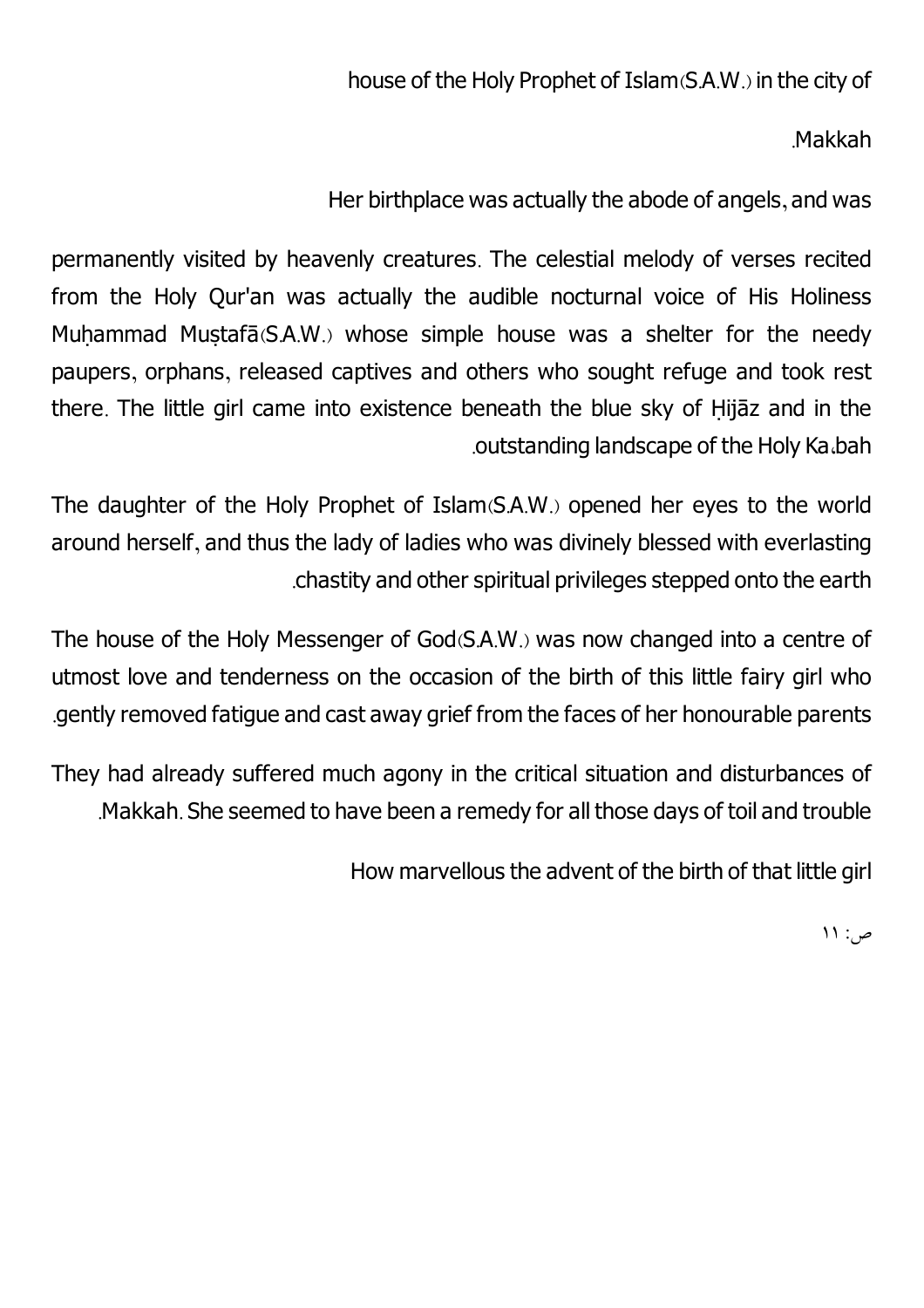was for the Holy Prophet of Islam(S.A.W.) who joyfully statd his regard for her and :said

(She is my heavenly soul, and I smell paradise from her being."(9")

This statement is not simply a flattering compliment in

praise of Ḥadrat Fātima(A.S.), as she is defined by God as being in the class of the great ones in the Holy Qur'an: "Allah's wish is but to keep off uncleanness far from you, O you the people of the Household, and purify you with a thorough purification.  $\mathcal{L}(\mathcal{L})$ 

Ḥadrat Fātima(A.S.) is a complete abstract and a perfect

symbol of the Holy being of the distinguished Prophet of Islam(S.A.W.). Her brilliant lifetime is worthy of being divinely praised, and thus she deserves a seat of honour in the presence of God. She perfectly represents the exalted status of a good woman .who may reach high peaks of spiritual ascension acquired by great men of pure piety

#### **An Attendant of Her Father**

The esteemed father of Ḥadrat Fātima(A.S.) is divinely

<span id="page-19-0"></span>granted privileges beyond our domain of imagination. The greator of the World introduced him as "Khulq Azim" (of a tremendous nature)(11) and thus there is no .need of common compliments to be made in praise of him

Nor doth he speak of (his own) desire. It is naught save"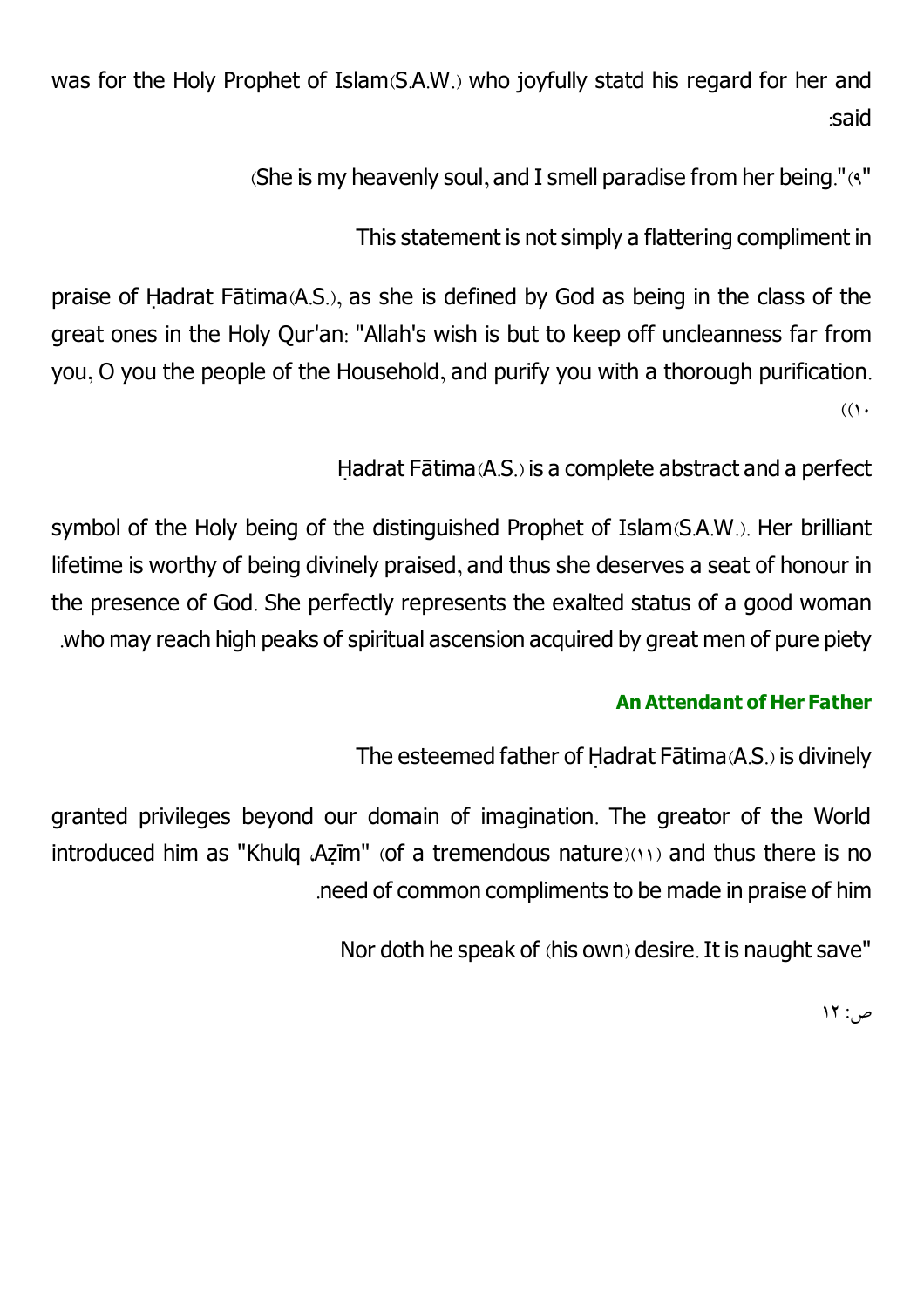#### (an inspiration that is inspired."(12

In the course of her luminous life she was but under the auspices of her father's affections and was unceasingly fostered by Divine Blessings. She was a two year old girl that was snared in the trap of the heathens who had plotted to apply economic sanctions against the Holy Prophet(S.A.W.) and his household who had taken refuge in "The Shi,b-i Abitalib", (14) an isolated valley where they all suffered a living death .which included the agony of hunger

In the tenth year of Bi،that (Prophetic Mission), sometime after the release from that horrible valley,(14) Hadrat Fātima's mother deceased due to the excessive sufferings she had undergone in the last decade of her life. This shocking incident made Ḥadrat .Fātima(A.S.) depend on her father more than ever

When she was eight, she migrated to Madina attended by other female members of the household of the Holy Prophet(S.A.W.).(14) Imam Ali(A.S.) escorted this caravan, and migrated to the city of Madina sometime after the emigration of the Holy Messenger of God(S.A.W.). Hadrat Fātima(A.S.) really assisted her father who was .(now involved inmany troubles in his new place of residence (Madina

In the Battle of Uhud, when the Muslim army had to retreat and take shelter in some ,mountain pits and trenches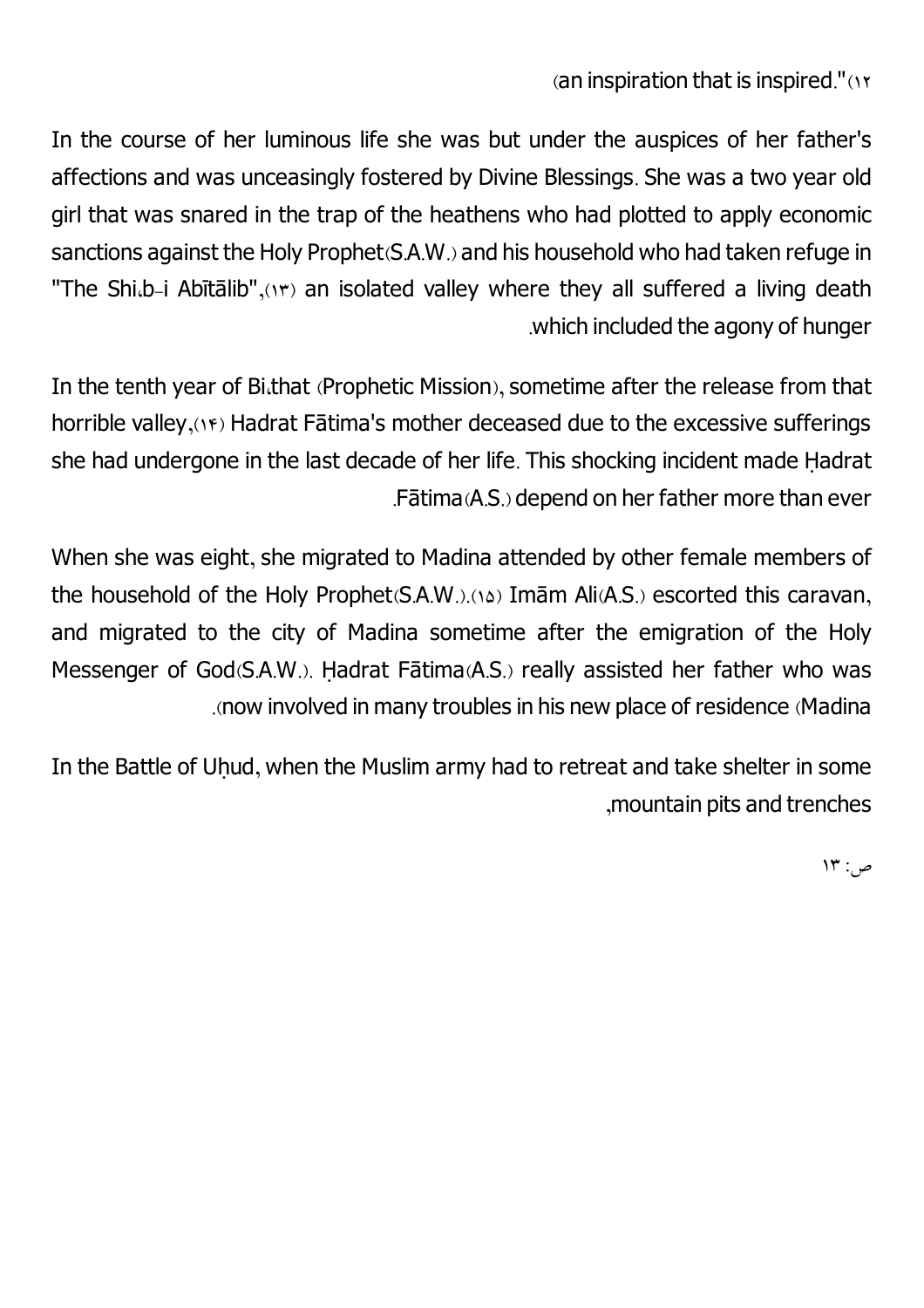Hadrat Fātima(A.S.) hurried out to her father's military camp in order to nurse the wounded including her Holy father who was in need of dressings for his wounds. Imam Ali(A.S.) was also helpful in providing medical aid to the wounded soldiers(18) ...remaining in that battlefield

Hadrat Fātima(A.S.) grew up in company with the growth and development of Islam. She was constantly in attendance with the Holy Qur'an, and was living in an .atmosphere of Divine Revelation and Prophecy

Ḥadrat Fātima's daily routines could not be detached from those of her father's. She lived next door to her father even when she was a married woman with children. The Holy Prophet(S.A.W.) used to go to Ḥadrat Fātima's residence more frequently than to the others'. Early every morning, the Holy Prophet(S.A.W.) paid a visit to Ḥadrat (Fātima(A.S.) before attending the services performed in the mosque.(17

A man who used to wait upon the Holy Prophet(S.A.W.) said: "When going on a journey Fātima(A.S.) was the last one to whom the Holy Prophet(S.A.W.) bade farewell, and upon his return Fātima(A.S.) was the first who could seize

the opportunity of meeting her father...(18) and eventually she directly withnessed the sad demise of her peerless father. She shed tears, and the departing father consoled (her, promising she would join himprior to all.(19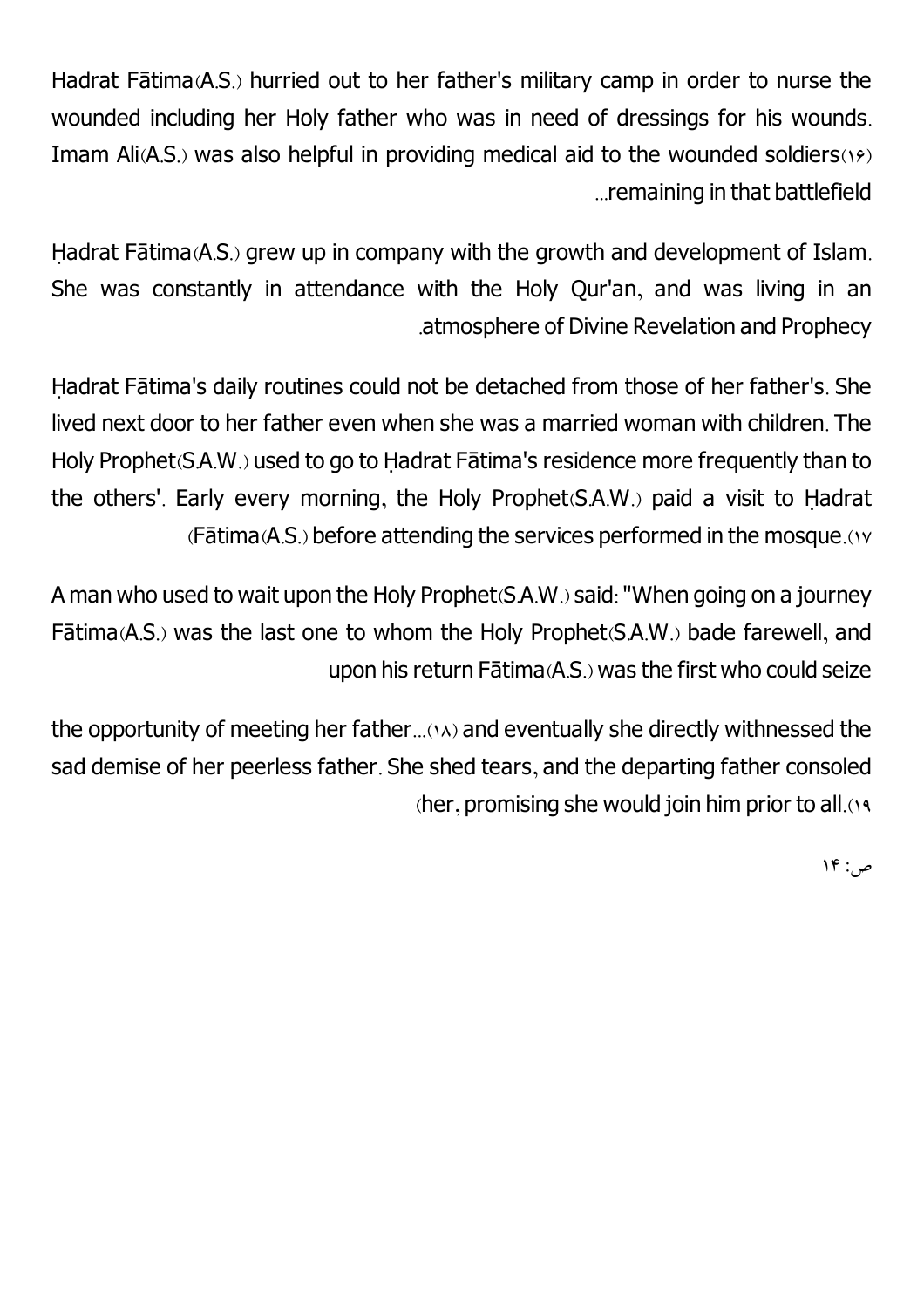#### **(.Ḥ adrat Fātima's Mother(A.<sup>S</sup>**

<span id="page-22-0"></span>Until she was five years old, Ḥadrat Fātima(A.S.) was well-bred under the direct auspices of her gracious mother Khadijah(A.S.) who was known to be the first woman who embraced Islam as well as being admired by the Holy Prophet(S.A.W.). He defined her as one of the best Muslim women in this community.( $\mathbf{v} \cdot$ ) Khadijah(A.S.) was sincerely

respected and loved by the Holy Prophet(S.A.W.) who faithfully did not choose another .legal wife during the lifetime of that distinguished lady

Muhammad Mustafā(S.A.W.) often commemorated his late and beloved wife in the presence of others and also held regard for her surviving friends who were offered (presents on the recommendation of His Holiness.(21

,(.Āyishah, another wife of the Holy Prophe (S.A.W،

:says

The Holy Prophet(S.A.W.) used to utter sweet words in praise of the late" Khadijah(A.S.), and he once admired her so much that I lost my patience and burst into anger reminding His Holiness of now having a young wife instead of that old ".woman

Hadrat Muhammd Mustafā(S.A.W.) became angry and shouted: "I swear she was the best bestowed gift of God. She accepted the new Faith and became a Muslim believer while the others were still plunged into paganism. She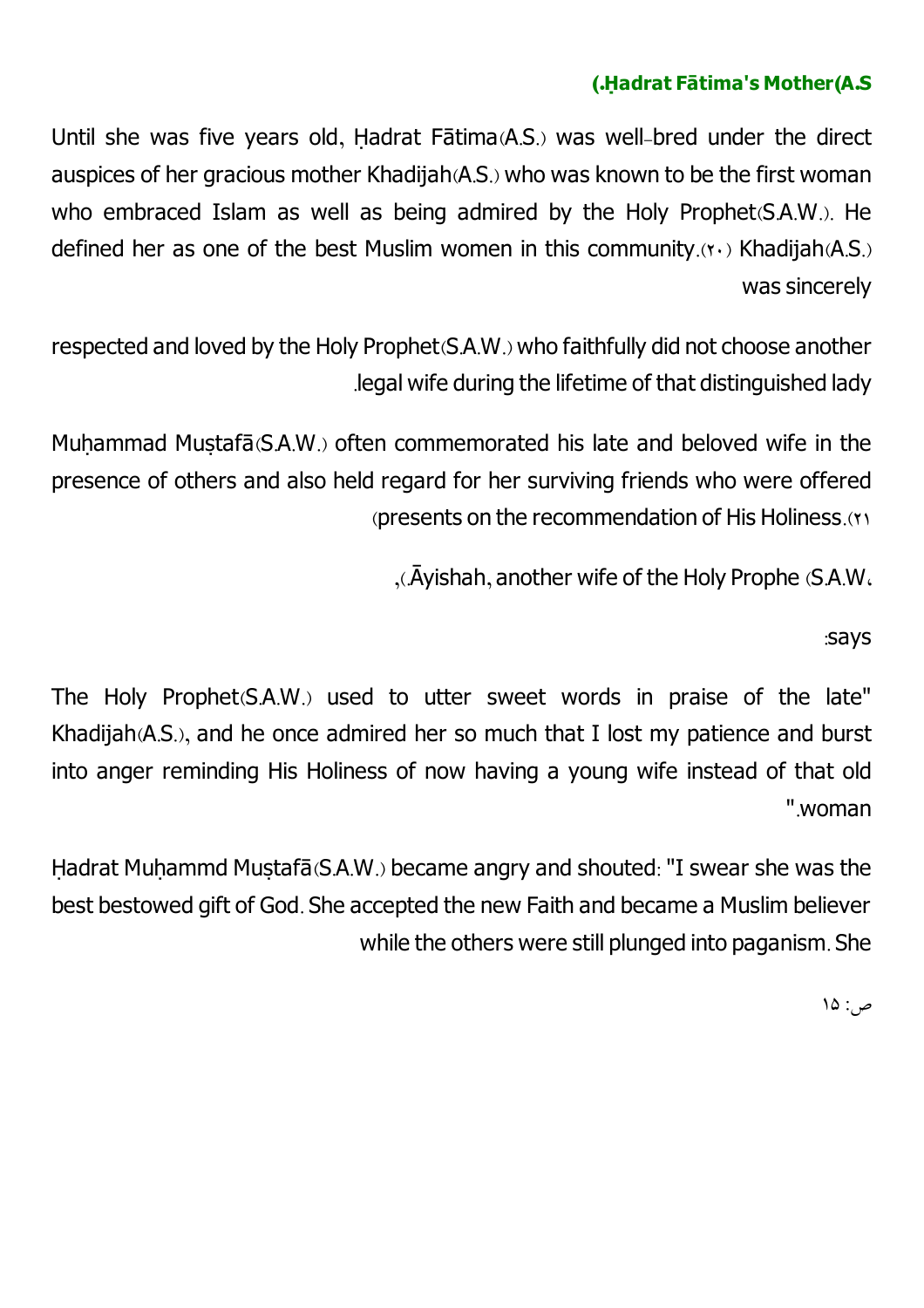confirmed my summonings while the antagonists refuted my

call. She generously offered me all her properties free of any charge while the other rich people did not give me any financial aid nor the like. God The Exalted hath (granted me my posterity through that lady..." $(222)$ 

All this reveals an undeniable fact existing in the long

history of Islam: It should be frankly confessed that Khadijah's pure and sincere sacrifices and pesonal devotions had a considerable impact upon the progress and spread of the Diving Mission propagated by the Holy Prohet of Islam(S.A.W.). According to some scholars' views the splendour of Islam is undoubtedly the rsult of the pure endeavours of Imām Ali(A.S.) enriched by the financial aid donated by the .(.lady Khadijah(A.S

This means that God The Great and Glorious hath confirmed His Messenger with the help of these two devoted persons. All the Muslims of all the ages are indebted to .these two souls after God and His Messenger for the blessing of their faith

In short it should be stated that Hadrat Fātima was the apple of her parent's eyes and the heavenly offspring of that distinguished father and that honourable mother whose death in tenth year after Bi،that had a sad impression on the little girl who tried to fill the gap of her mother's absence in the centre of the Holy Prophet's household.  $(11)$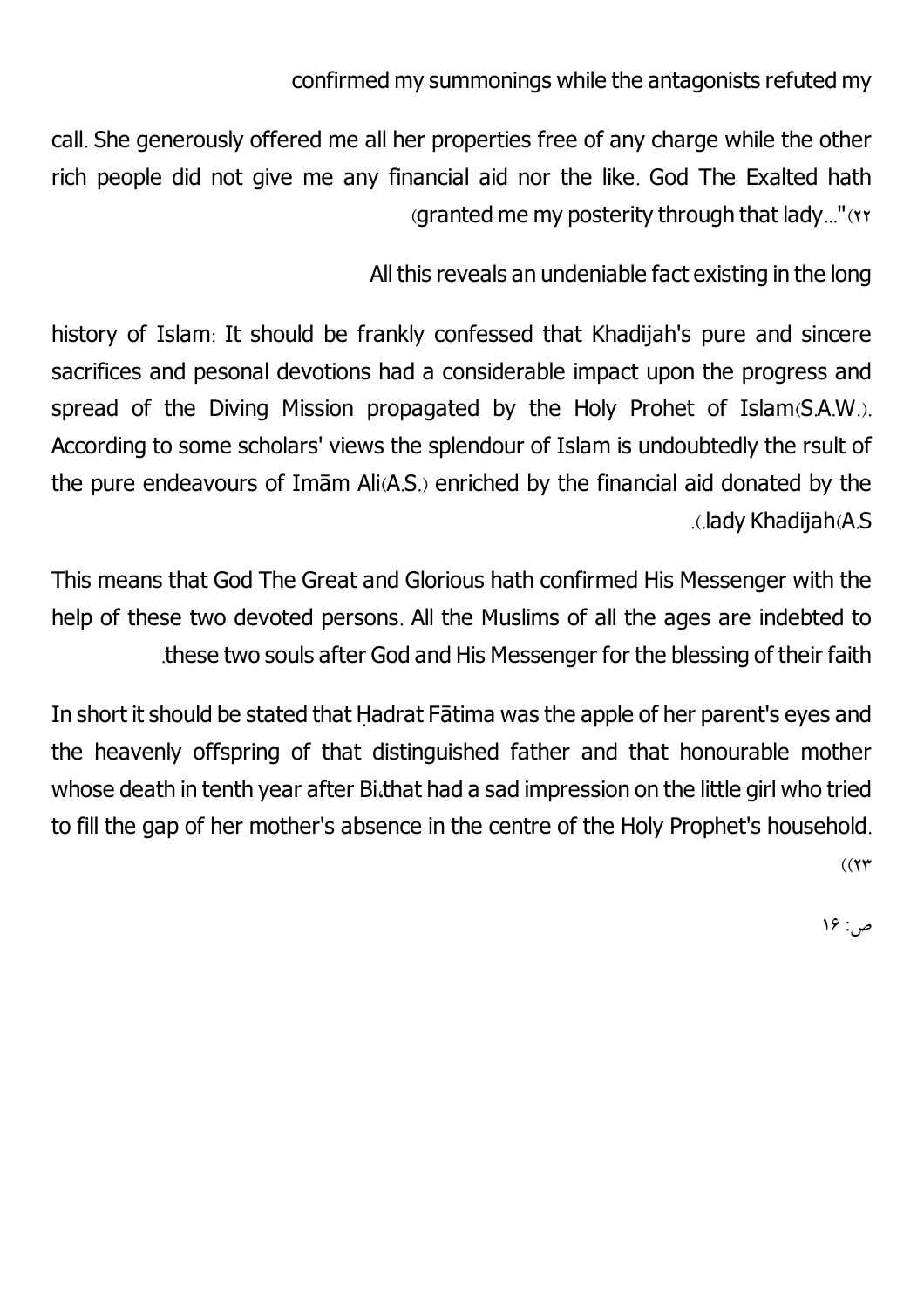#### **Migration to Madina**

<span id="page-24-0"></span>Hadrat Muhammad Mustafā(S.A.W.) witnessed the grievous decease of his devoted uncle Hadrat Abū Tālib(A.S.) who was actually a good patron as well. This tragic event (happened in the same year of Khadījah's departure.(24

Hadrat Abū Tālib(A.S.) was s very sincere companion of the Holy Prophet of Islam(S.A.W.) and the distinguished chief of the Quraysh tribe. He was known to be an Arab noble with an excellent reputation in the city of Makkah where he could easily support Hadrat Muhammad Mustafā(S.A.W.) and his Muslim followers. Thus the Holy Prophet(S.A.W.) was entirely safe and sound from the persecution of the pagan Qurayshites who could not bother him since they held Hadrat Abū Tālib(A.S.) in high (regard.(25

In the course of his lifetime, Hadrat Abū Tālib(A.S.) generously offered his nephew (the Holy Prophet(S.A.W.) as much help as he could. He even tried to conceal his new Faith from the evil eyes of the Qurayshite heathens so that he could nullify those infidels' conspiracies. He had managed to run life under the disguise of the law of dissimulation(xe), pretending that his support for his nephew was only based on kinship ties and affections. This cautious policy was effective enough to safeguard the life of Ḥadrat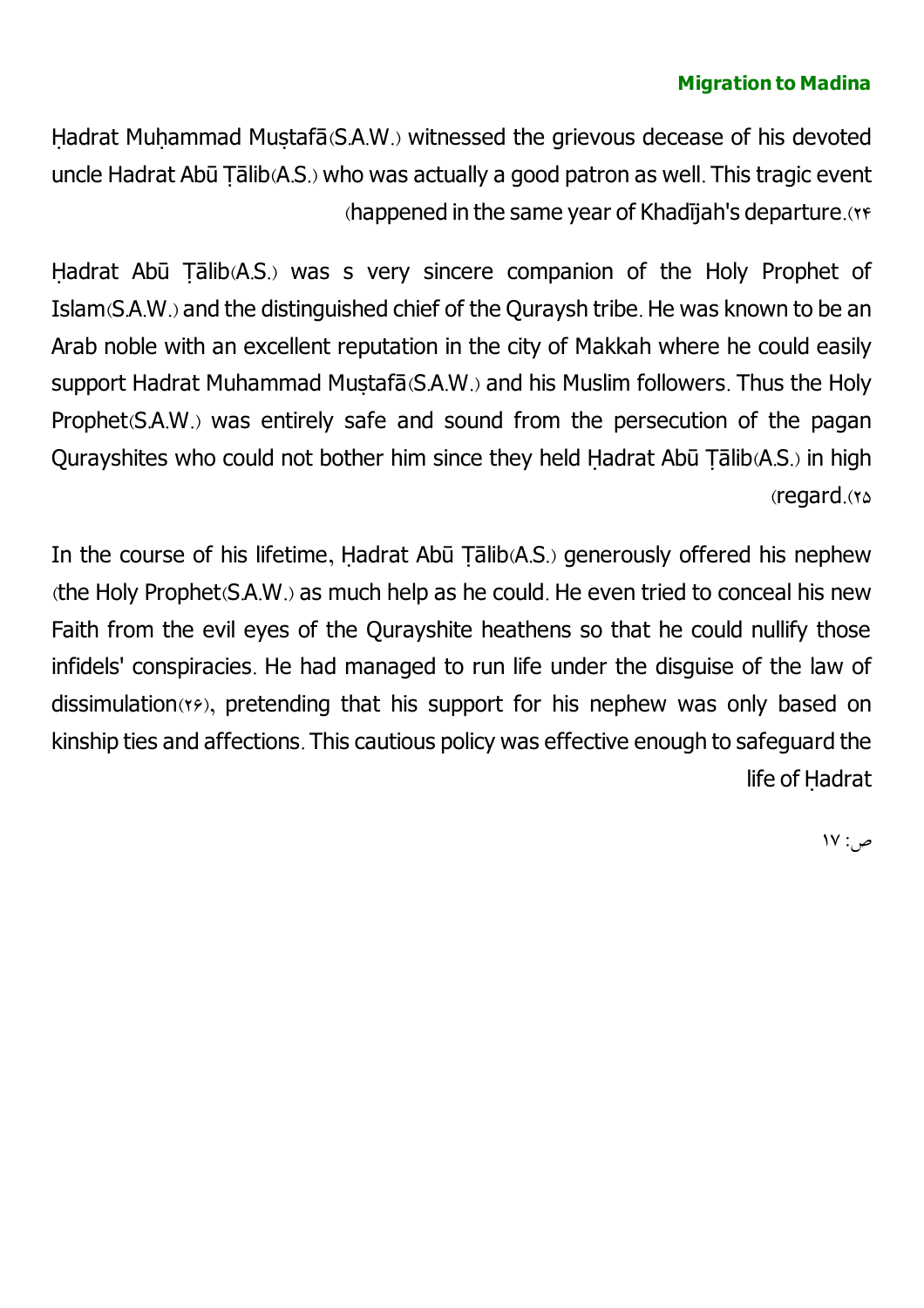.(.Muhạ mmad Musṭafā(S.A.W

Hadrat Abū Tālib's legitimate dissimulation created lots of doubts in the minds of some narrow-minded Muslims who formed different Islamic sects with varying ideas about whether Hadrat Abū Tālib(A.S.) was a believer or not. He was accused of (remaining in the dark creed of paganism with no conversion.(YV)

In short, soon after the demise of Hadrat Abū Tālib(A.S.), the Holy Prophet(S.A.W.) was seriously subjected to the persecutions of the Qurayshite disbelievers who viciously plotted to murder His Holiness. Villains from different tribes and clans assembled to form a gang of assassins with the evil intention of rushing to the dwelling of the Holy .(.Prophet(S.A.W

Thus the ruthless murderes would remain unknown to the public and the murder case could not be brought to court in the following days. Then the appointed blood-money was the only legal compensation which the Hashim clan and other surviving relatives (of the Holy Prophet of Islam(S.A.W.) could expect to obtain.(\*A

To counteract such an evil conspiracy the Holy Prophet(S.A.W.) was divinely ordered to emigrate to Yathrib (Madina).(14) There some people had formerly converted to Islam and were now faithful followers who obeyed the Holy Prophet(S.A.W.) and would protect himas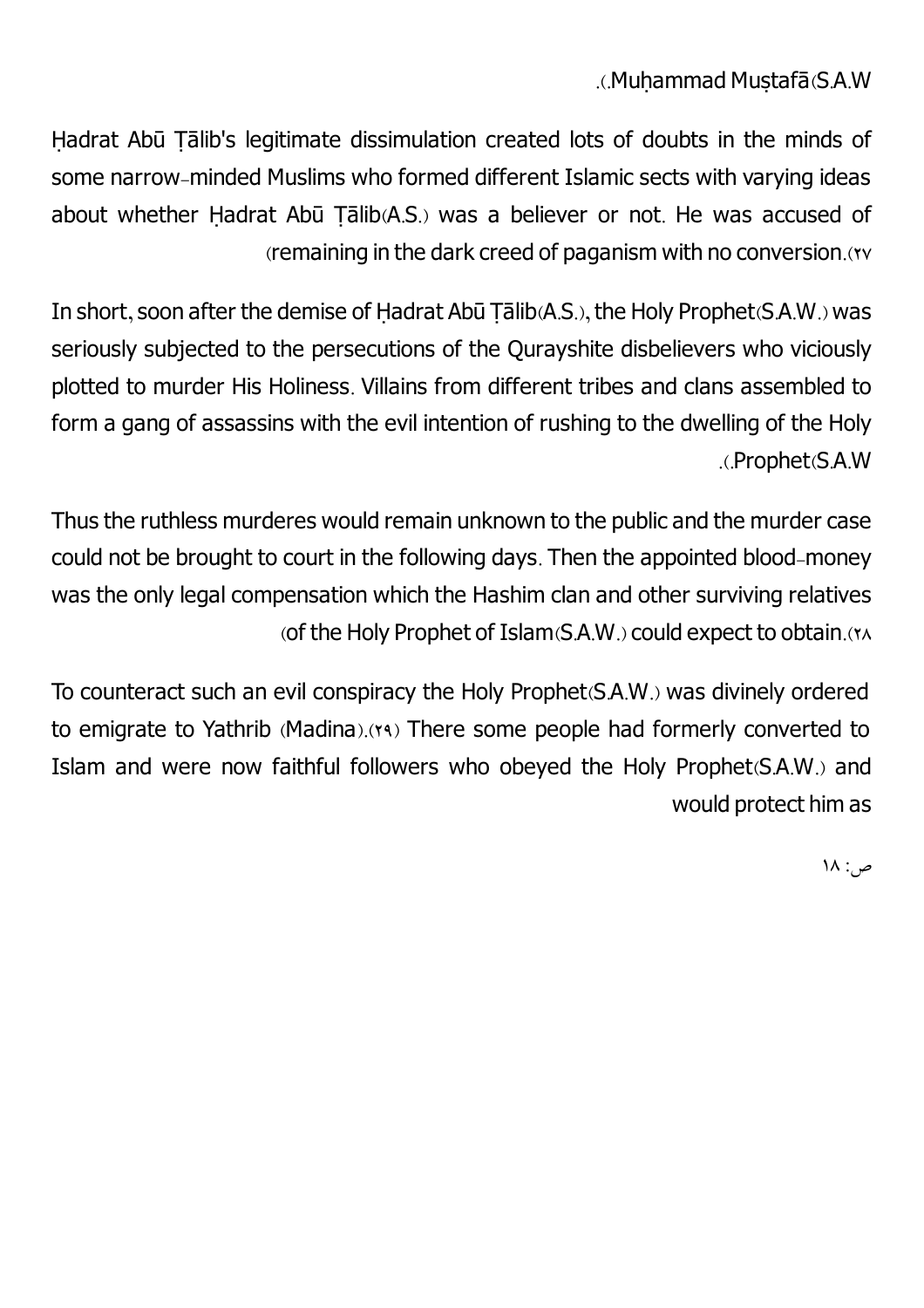#### .soon as His Holiness arrived in Madina

Hadrat Muhammad Mustafā(S.A.W.) left Makkah for Madina on the same ominous night he was supposed to be murdered. Imam Ali(A.S.) had occupied the Holy Prophet's bed, and the nocturnal invaders encountered another person in lieu of their .(imagined target(r.

After 18 days the Holy Prophet(S.A.W.) reached Quba, a village near Madina, where His Holiness waited for the arrival of Imām Ali(A.S.)(31), who had set out for Madina in company with the household of the Holy Prophet(S.A.W.) and Ḥadrat Fātima(A.S.). He had left Makkah after having accomplished his task of managing the affairs of the Muslims who lived in Makkah and were under the supervision of the Holy  $(Prophet(S.A.W.)$  up to the time of his emigration. $(rr)$ 

On their way to Madina they were attacked by a troop of infidel soldiers who tried to stop the caravan. Imām Ali(A.S.) then fought with those rascals and killed one of the invaders with his sword. The rest preferred to flee in order to save their lives. After a few days the caravan joined the Holy Prophet(S.A.W.), and they all arrived in Madina.  $($ ( $\forall$  $\forall$ 

#### **Ḥ adrat Fātima's Divine Personality**

<span id="page-26-0"></span>The divine personality of the immaculate Fātima(A.S.) is indeed beyond our mental perception. We are not qualified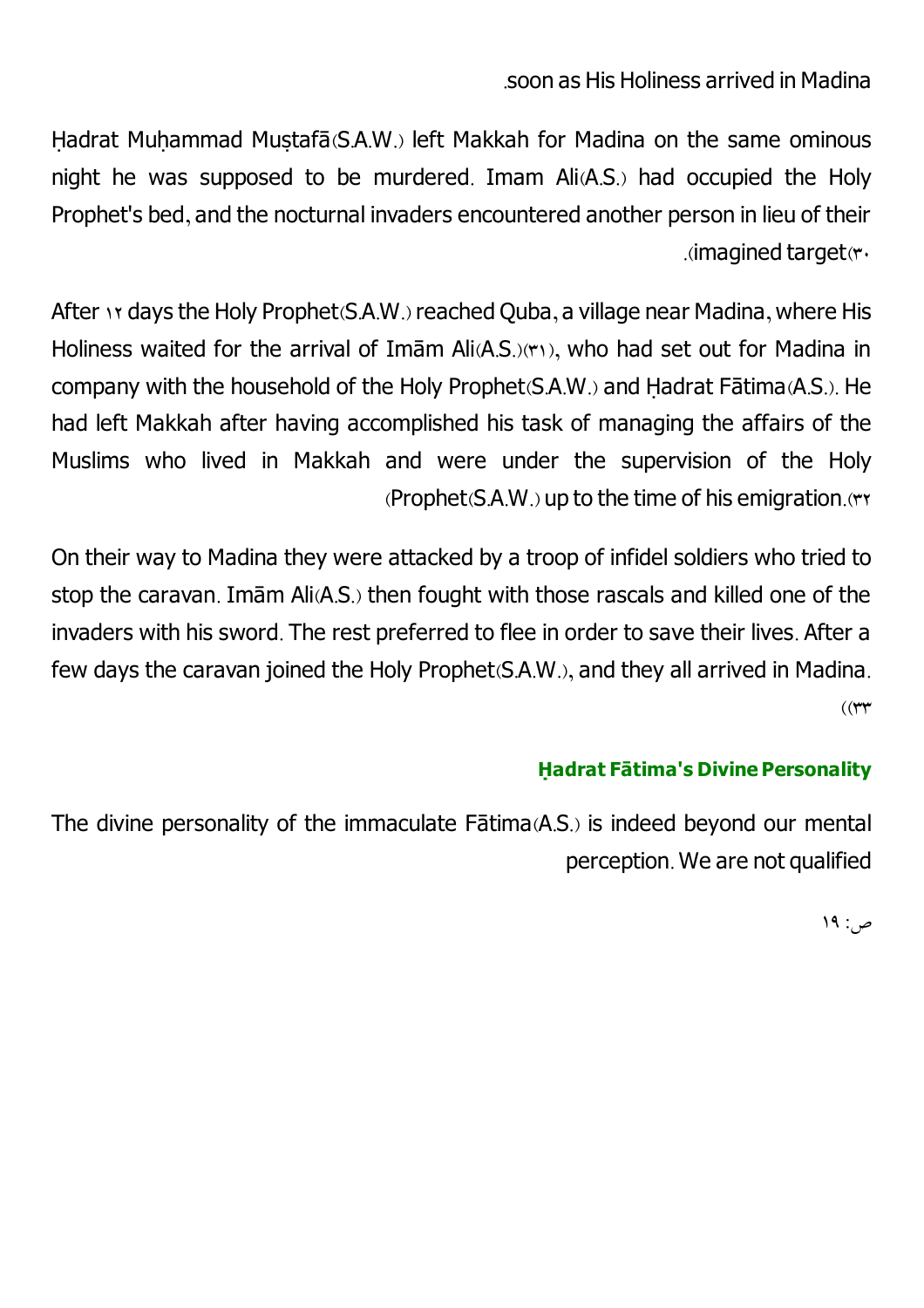enough to praise and appreciate her heavenly status.(\*\*) It is certainly a religious obligation to revere this divine lady and her descendants.(x) and her dissatisfaction (causes the emergence of God's wrath.(re

We earthly creatures are not then able to explain and discuss the various dimensions ...of her spiritual character

Let's therefore quote the views of the sinless Imams about the exalted personality of .(.Ḥadrat Fātima(A.S

A-The Holy Prophet(S.A.W.) has stated: "God dispatched an angel to inform me of some glad tidings which conveyed a message designating Ḥasan and Ḥusayn(A.S.) as the leaders of the youth of paradise, and Fātima(A.S.) was granted the same status.  $\mathcal{M}(\mathbf{y})$ 

B-The Holy Prophet(A.S.) has stated: "Four women out

of all are the best: Mary the daughter of Imrān, Khadījah the daughter of Khuwaylid, Fātima(A.S.) the daughter of Muḥammad(S.A.W.),'Āssīyah the daughter of Muzāḥim (and Pharoah's wife."(\*A

 $C$ -His Holiness continued: "Paradise will be the abode of these four women.

:D-The Holy Prophet(S.A.W.) also added

.God's wrath will emerge when Fātima(A.S.) is annoyed and angry"

(He will be satisfied when Fātima(A.S.) is glad." $(F)$ 

E-ImāmMūsā Ibn Ja،far(A.S.), quoting the Holy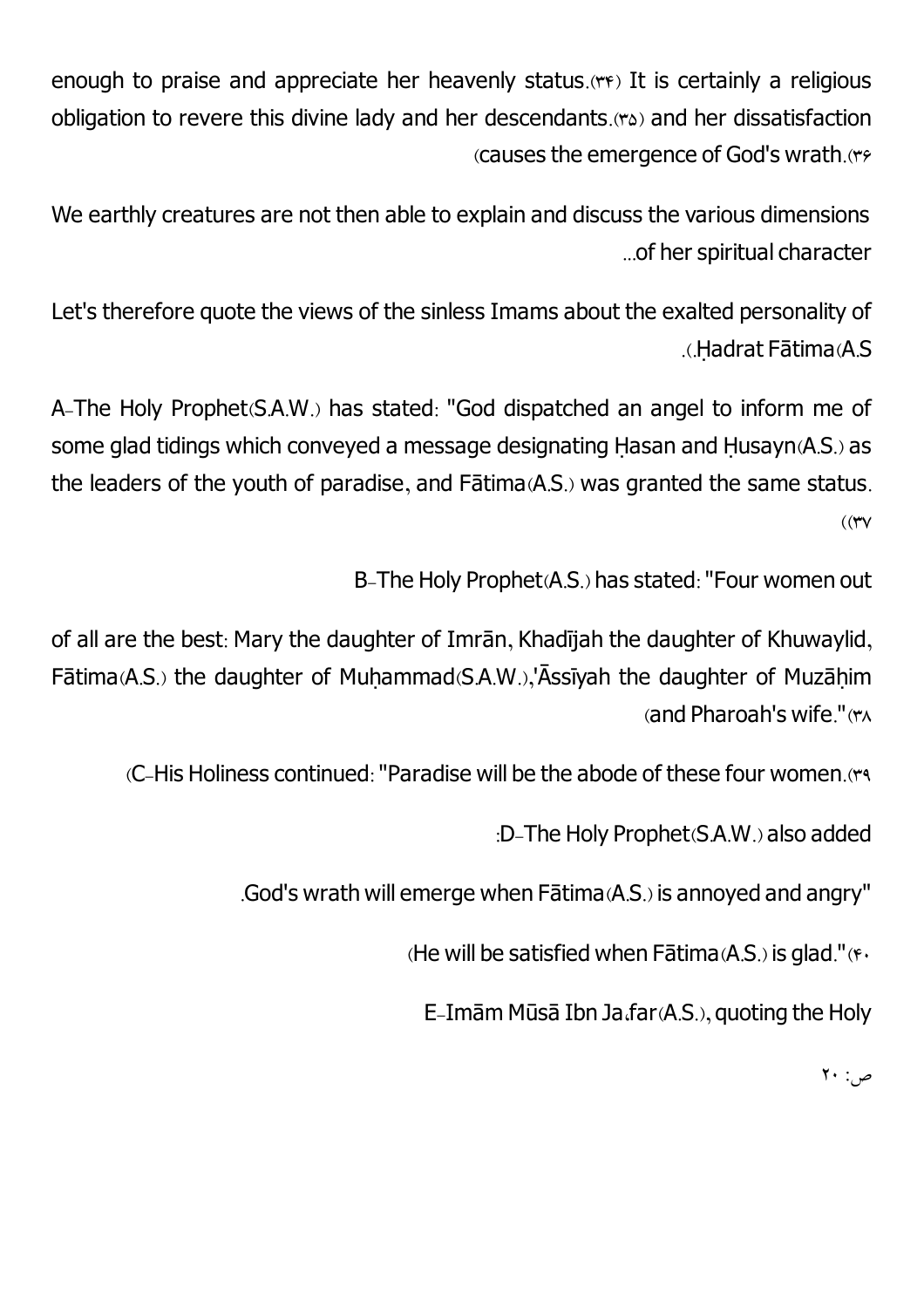:Prophet(S.A.W.), as saying

God the Almighty hath selected four distinguished ladies: The Virgin Mary, Āssīyah,"  $(Khad\ddot{\textbf{q}}$  and Fatima $(A.S.)$ ."(f)

:F-Quoting the Holy Prophet(S.A.W.), His Holiness Ridā(A.S.) Imāmsays

Hasan(A.S.) and Husayn(A.S.), are the best created ones on the earth next to me and"  $($ their father(Ali(A.S.)) and their mother (Fātima(A.S.)) is superior to all women.( $\gamma$ 

"G-In two authentic Sunni books entitled "Saḥiḥ Bukhārī

and "Sahih Muslim" the following words of the Holy Prophet(S.A.W.) are recorded: "Fātima(A.S.) is superior to all the women who are immortal rsidents of the promised (paradise."(F)

H-Imām Ja،far Sādiq(A.S.) was once questioned about the Holy Prophet's saving (.about the divine status of Fātima(A.S

Quoting the Holy Prophet(S.A.W.), His Holiness said: "The virgin Mary is superior to all the women of her own time, while Fātima(A.S.) is superior to all ladies from the (beginning of the creation till doomsday.(44

.I-The Holy Prophet(S.A.W.) was asked if Fātima(A.S.) was the best woman of her time

He answered: "This was said about Maryam the daughter of ،Imrān, but Fātima(A.S.) is superior to all the women

 $\gamma$ : 71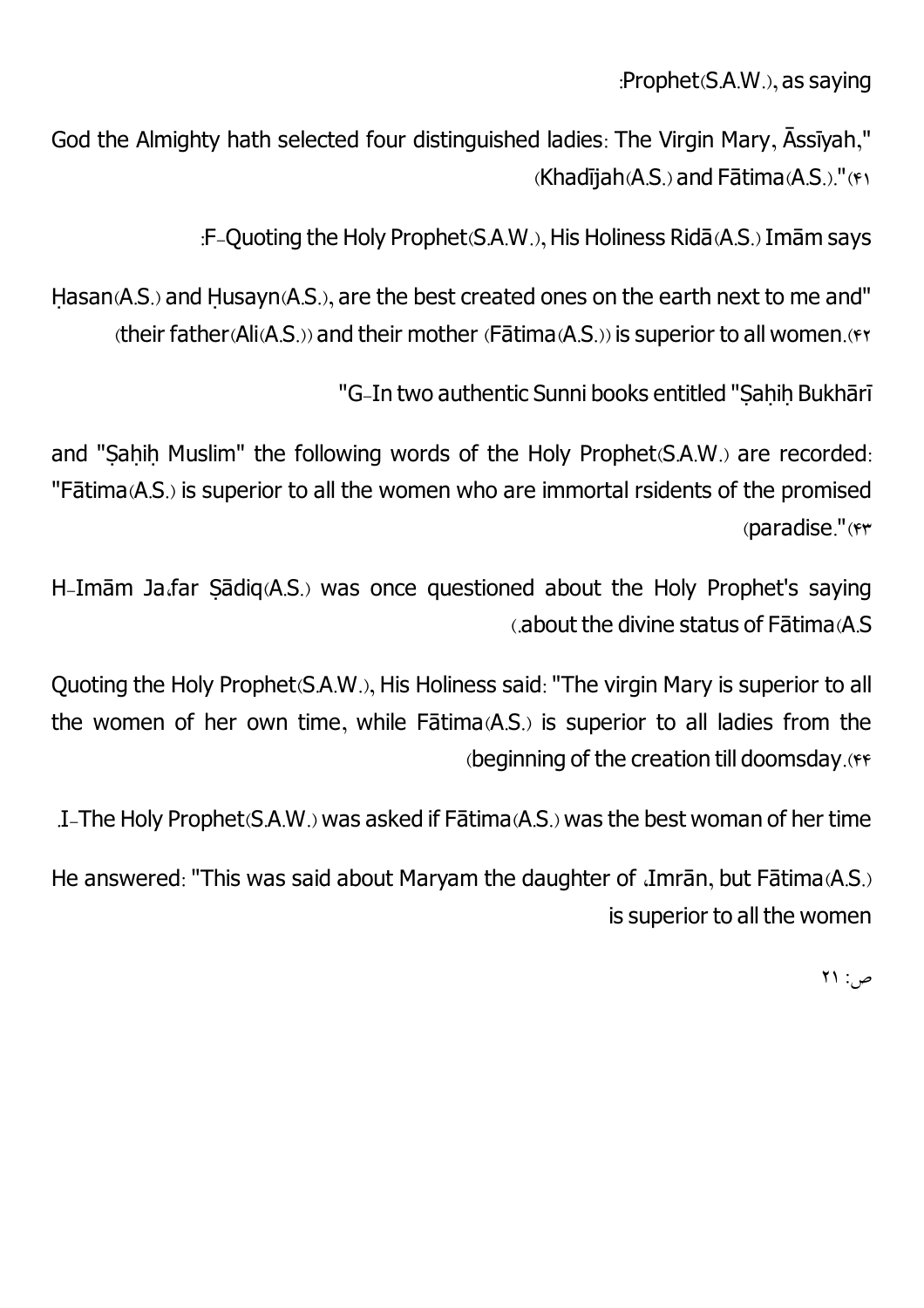(created from the beginning of time to the end of time" $(*\triangle)$ 

J-Mufaddal says: "I asked His Holiness Imam Ja،far Sādiq(A.S.) about the statement uttered by the Holy Prophet(S.A.W.) about the divine status of Fātima(A.S.). The Holy Prophet(S.A.W.) had said that the Virgin Mary was a peerless woman in her own era while Fātima(A.S.) is superior to all the created females."(49) replied His Holiness .(.ImāmSādiq(A.S

K-Quoting Imām Ali(A.S.) His Holiness Imām Ridā(A.S.) has stated: "The Holy Prophet of Islam(S.A.W.) said that on Doomsday God's Herald will proclaim and ask all the (created ones to close their eyes while  $F\bar{a}$ tima(A.S.) passes by."( $\gamma$ 

L-Quoting the Holy Prophet(S.A.W.) Abū 'Ayyūb 'Ansārī narrates: "On Doomsday the Divine celestial Herald will loudly proclaim that the congregation present there should look down and close their eyes while Fātima(A.S.) crosses over "The Bridge"(Sịrāt). While marching she will be attended and escorted by seventy-thousand heavenly (houris.<sup>(4)</sup>

M-Addressing Ḥadrat Fātima(A.S.) the Holy

Prophet(S.A.W.) said: "O, Fātima(A.S.)! God the Almighty again cast a glance at the earth, and selected your husband. It was then revealed that I should marry you to him. You are honoured with having the best man who was the first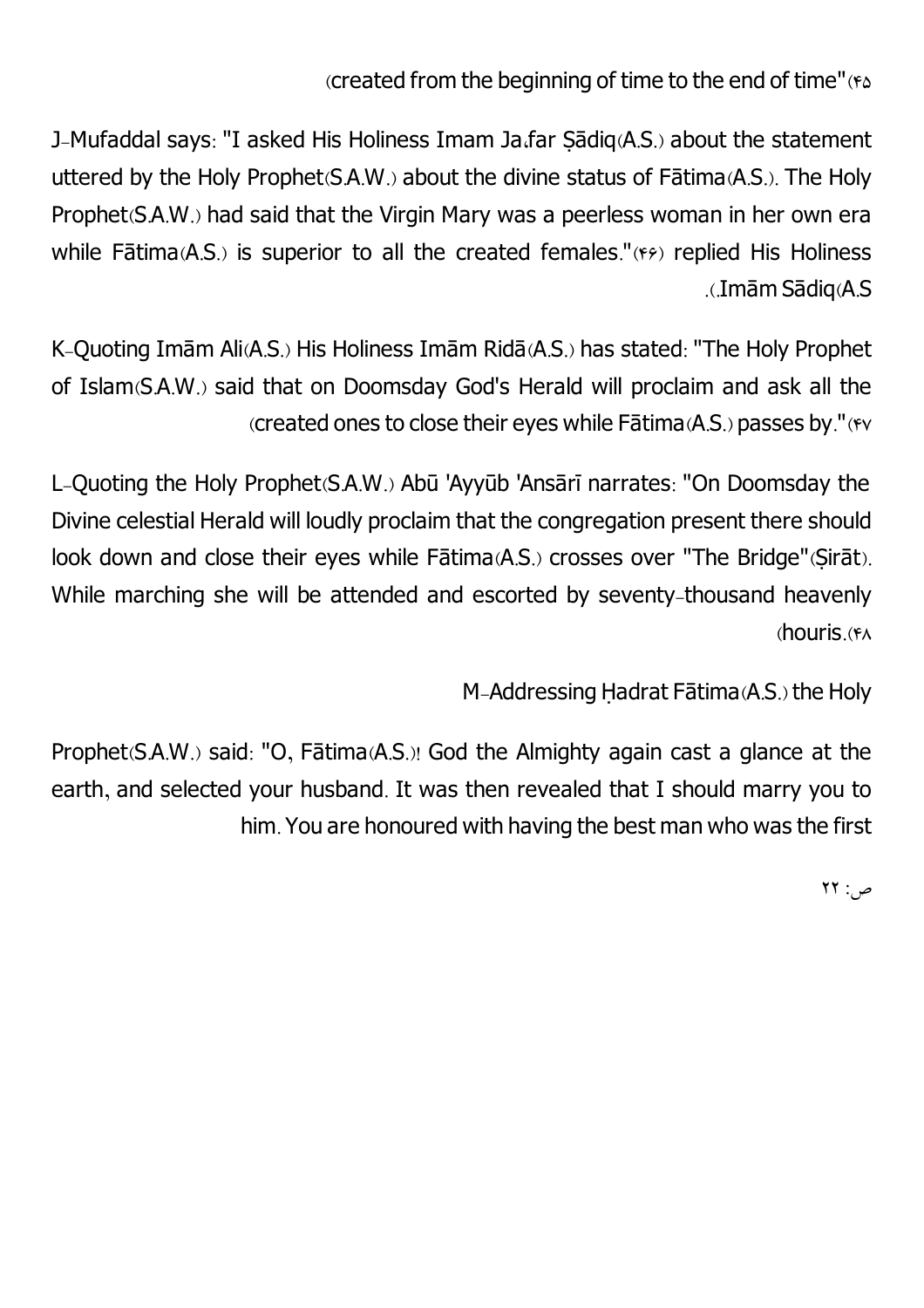(who embraced Islamand is respected for his tolerance and knowledge."(49

:N-His Holiness Imām Sādiq(A.S.) has stated

Had God the Almighty not created Ali(A.S.) to be Fātima's husband there existed no" (other consort for her." $(\delta)$ 

O - Sufyān Ibn ،Aynīyah says that Imām Sạ̄ diq(A.S.) has interpreted the two blessed Quranic verses in the following way: In the verse "He hath loosed the two seas. They meet."( $\triangle$ 1) The two seas imply Imām Ali(A.S.) and Hadrat Fātima(A.S.). The verse 'There cometh forth fromboth of themthe pearl and the coral-stone.(52) Here the two .(precious pearls denote ImamḤasan(A.S.) and ImāmḤusayn(A.S.)(53

P-Once Imām Sādiq(A.S.) was questioned about why Zahrā(shining) was used as a :title for Ḥadrat Fātima(A.S.). His Holiness answered

While busy saying her prayers the celestial creatures could observe and enjoy her" (brightness just like earthly beings that take advantage of the shining stars."(54

Q-It is narrated that during the performance of her religious services, the cradle in which her infant was lying surprisingly started to move to and fro as if an angel had (the task of kind nurse to look after that baby.(55

:R-His Holiness ImāmBāqir(A.S.) has narrated

The Holy Prophet(S.A.W.) dispatched Salmān to go to"

 $\mathsf{Y}\mathsf{Y}^*$ : حس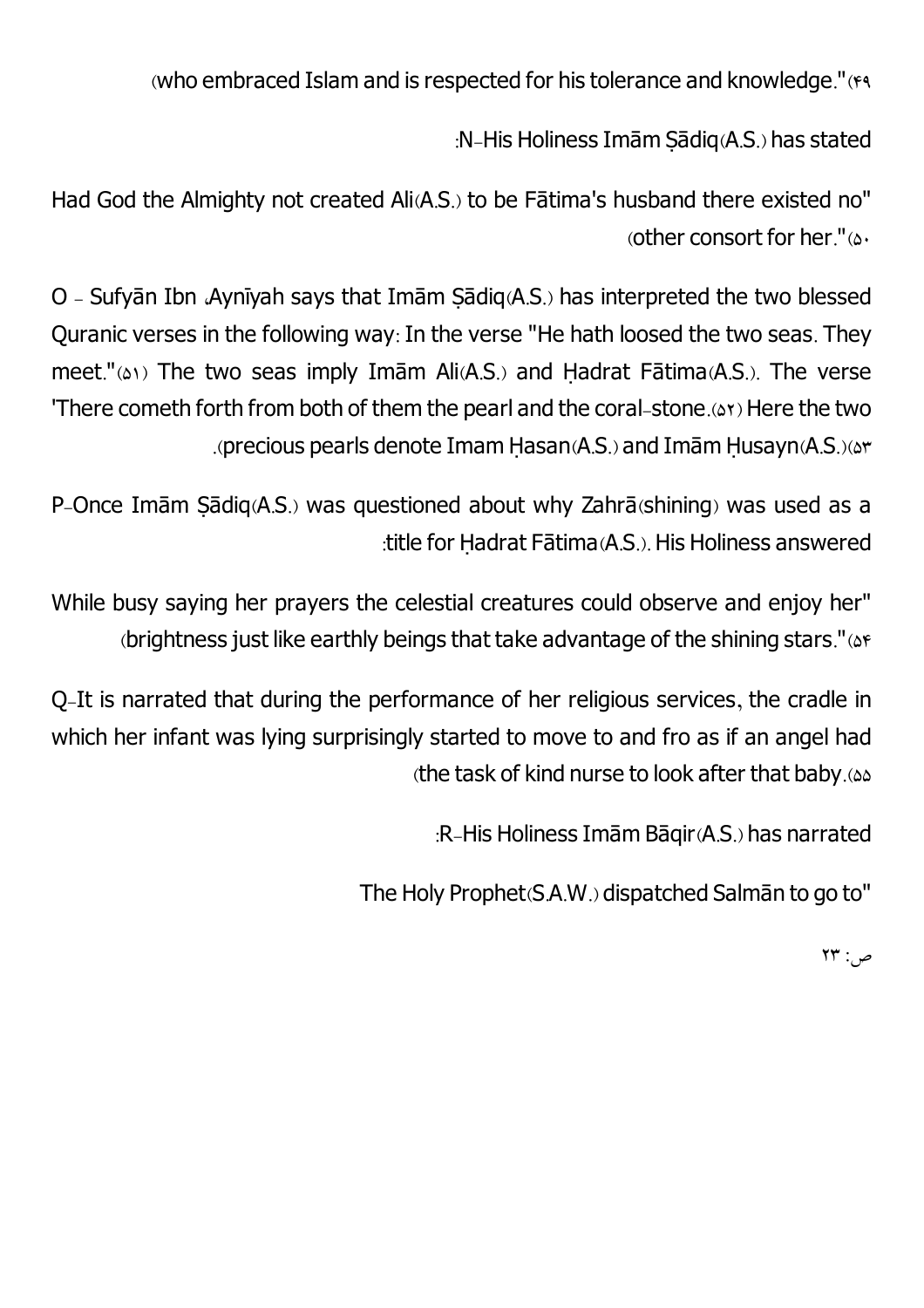Fātima's house to carry out a mission. Waiting at the door of her house Salmān offered his greetings, and he then heard Ḥadrat Fātima(A.S.) loudly reciting some Holy .verses of the Glorious Qur'an

He surprisingly watched on as the flour hand-mill was rotating by itself without being (touched by any soul at that time of the day..."(49)

#### **(.TheHoly Prophet's Affections towards Ḥ adrat Fātima Zahrā(A.<sup>S</sup>**

<span id="page-31-0"></span>Ḥadrat Fātima's brilliant life was amazingly blessed with the love of her distinguished father who had unceasingly displayed considerable affection towards his pure daughter. The dignified personal status of the Holy Prophet of Islam(S.A.W.) along with his exalted rank in the threshold of the Lord are known to be the best proofs for .his being recognized as the best servant of God the Almighty

What His Holiness did in the course of his lifetime was entirely based on the criteria and scale of divine justice, and thus his personal actions are compatible with the Islamic legislation. These personal procedures of his are conventionally known as "The Holy Prophet's Traditions" and Muslims ought to follow his instructions just as they obey the divine precepts. "Nor doth he speak of (his own) desire. It is naught (save an inspiration that is inspired." $(\Delta v)$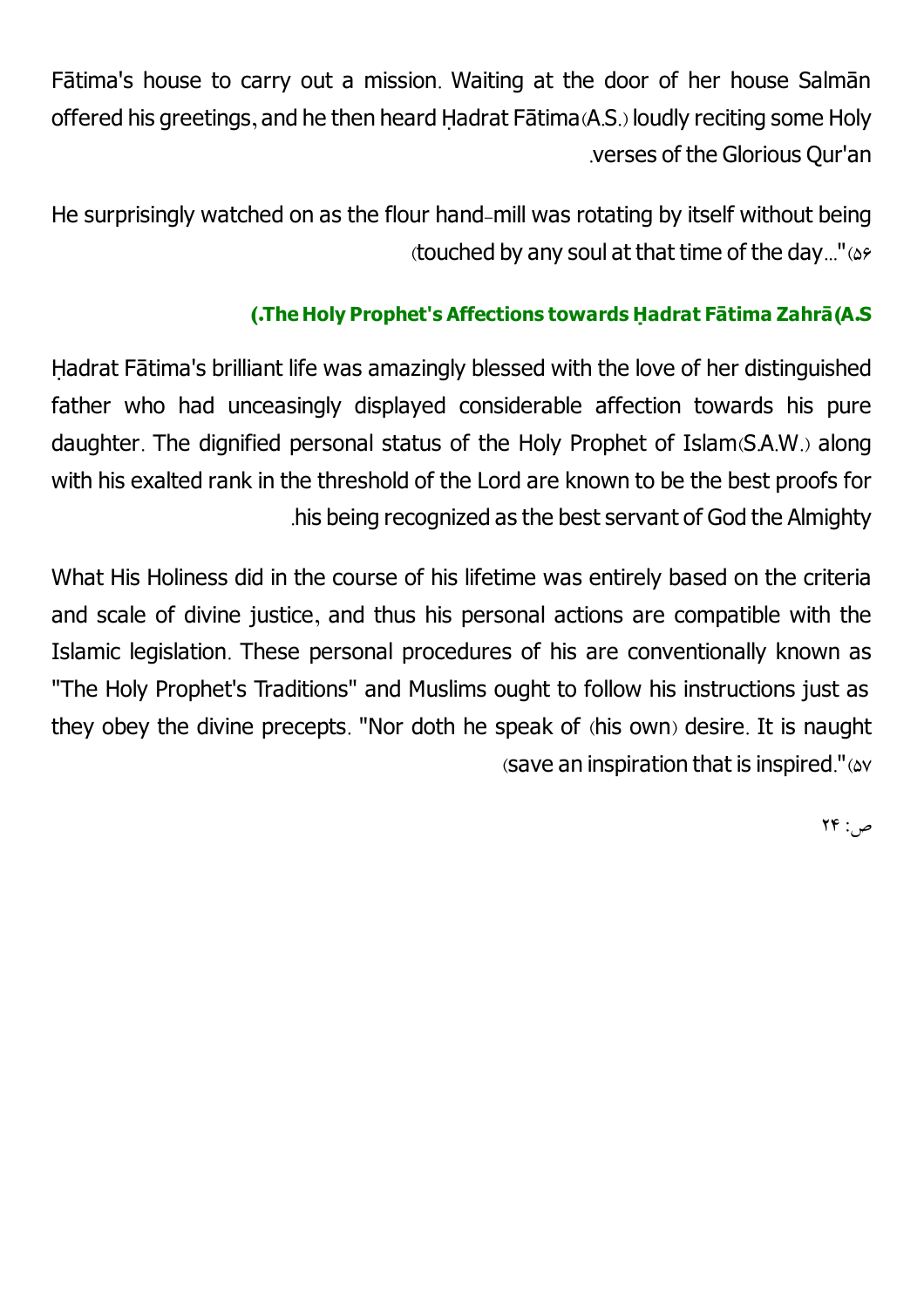All this introduces the spiritual status of Fatima(A.S.) who is actually an immaculate .(.celestial figure according to the testimony of all the sinless Imāms(A.S

His Holiness even liked strangers too much, but his affection for Ḥadrat Fātima(A.S.) was a distinct feeling that was explicitly manifested by himself in public and before others. This is therefore a reliable action which proves the attachment of the life and career of Ḥadrat Fātima(A.S.) and her descendants to the true message and final aim of Islam. The relationship of the Holy Prophet(S.A.W.) with his dear daughter was not .just restricted to mutual tenderness

This is essentially a link that concerns and fastens the detached but important problems which may exist in a society, a link which connects people's temporal affairs and divine precepts concerning the phenomenon of religious leadership in the realm .of Islamand in the Muslimcommunity

Let' now cast a deep look at the roaring waves risen in an ocean of affection and love in the heart of the Holy Prophet(S.A.W.) towards his merciful daughter the gracious .(.Fātima(A.S

:This will no doubt teach us good lessons

(The last one to whom the Holy Prophet( $S.A.W - Y$ 

bade farewell when His Holiness intended to go on a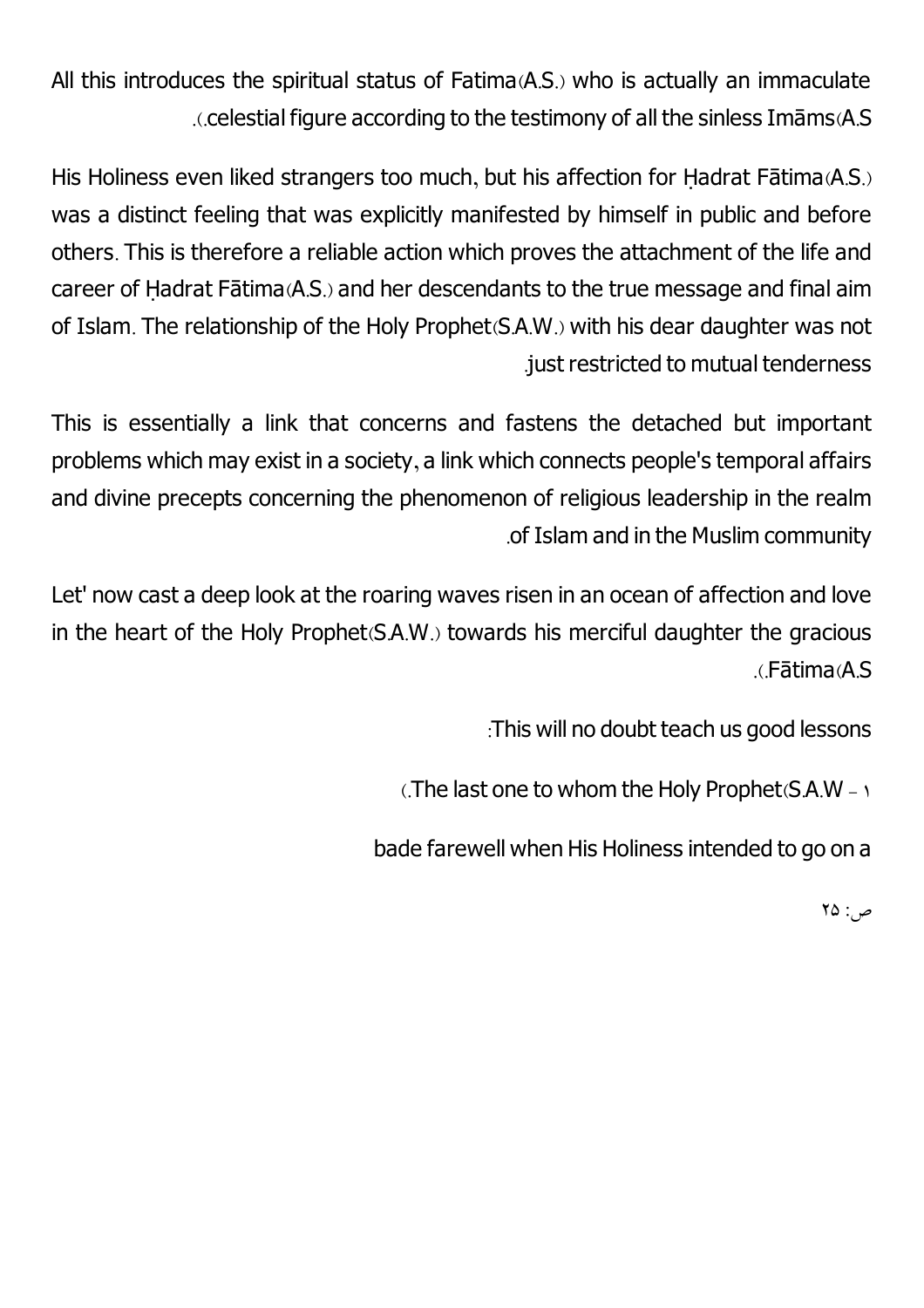journey was Ḥadrat Fātima(A.S.). And she was the first to be visited by her father on (his return home.(58

Imām Bāgir $(A, S)$  and Imām Sādig $(A, S)$  have directly narrated: "The Holy -  $\gamma$ Prohet(S.A.W.) used to kiss Fātima's cheeks every night before going to bed. His (Holiness then put his face on her chest and prayed for her sincerely.<sup>(29</sup>)

:Quoting Her Holiness Fātima(A.S.) His Holiness Imām Sādig(A.S.) has stated -  $\tau$ 

:On the descent of the blessed verse"

(Make not the calling of the Messenger among you as your calling one of another... $\left( \epsilon \right)$ 

She feared much to address God's Messenger and call him "O father!". She therefore used the statement "O Messenger of Go". Hearing this His Holiness did not oppose her for a couple of times. But once addressing her the Holy Prophet(S.A.W.) said that she had been an exception to the message and concept of that blessed verse. Her offsprings were divinely bestowed with that distinction according to her father's .utterance

His Holiness continued that they sincerely belonged to each other, and were in fact one soul penetrated into two bodies. The verse only addressed the wicked Qurayshites who were but conceited outlaws. The Holy Prophet(S.A.W.) then ordered her to call him just "O father!". His Holiness believed that this affectionate statement would have created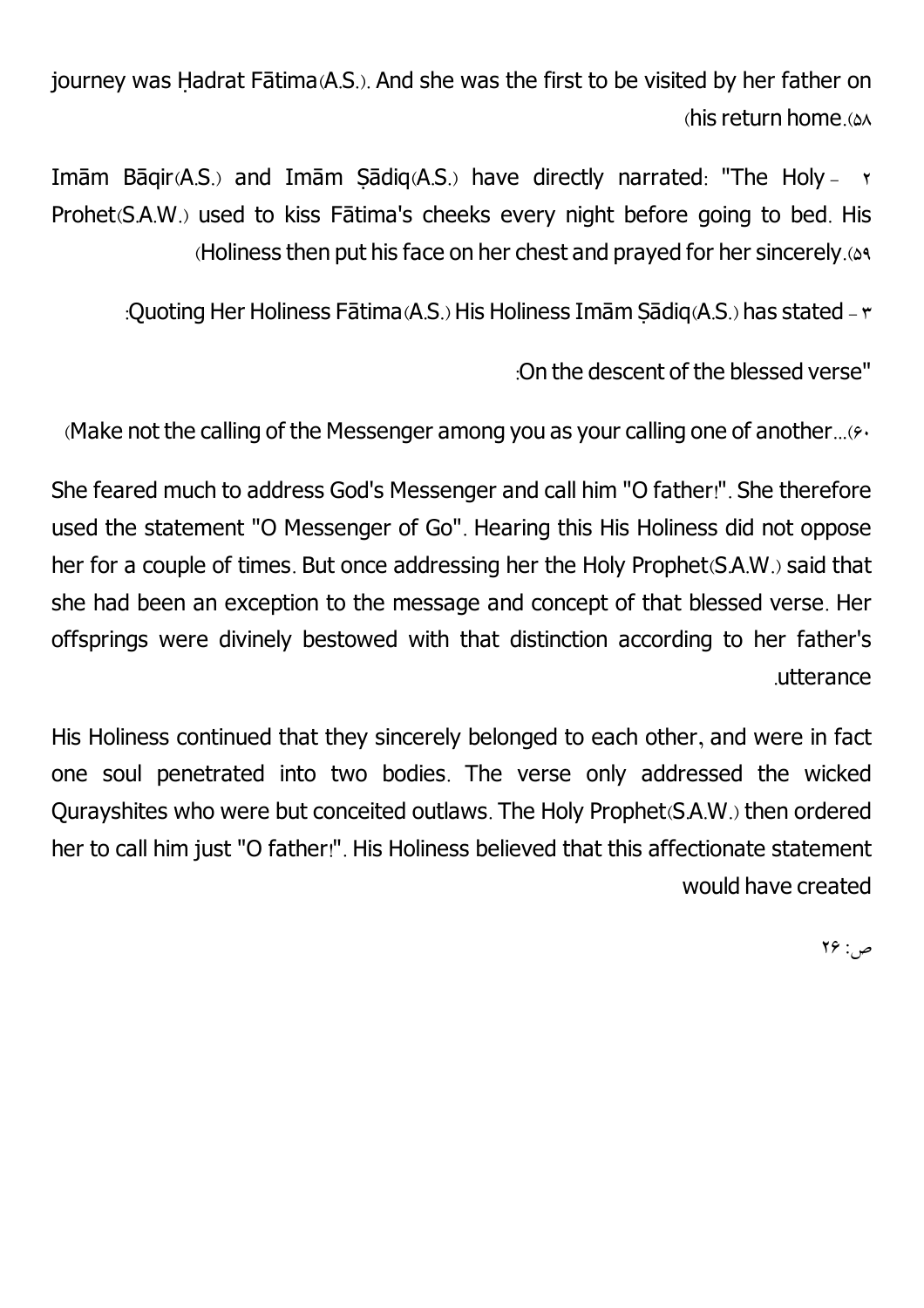joy in his heart, and consequently God's consent would be

(manifested more than ever." $(61)$ 

:The Holy Prophet  $(S.A.W.)$  used to say -  $\epsilon$ 

Fātima(A.S.) is an epitome of me. He who makes her happy, has in fact made me" happy, and the one who annoys her, has deeply annoyed me too. Fātima(A.S.) is the (dearest of all those near me." $(8)$ 

His Holiness added: "She is a part of my body. She is actually my heart, and is my  $- \circ$ soul occupying my body. Beware then of not persecuting her since that means tormenting me that means misconduct that may result in the emergence of God's (wrath. $(F<sup>*</sup>)$ 

Āmir Sha،bī, Hasan Basrī, Sufyān al-Thawrī, Mujāhid, Ibn Jubayr, Jābir Ibn Abd- $\epsilon$  –  $\epsilon$ Allāh al-Ansārī, some distinguished persons, as well as Imam Sādig(A.S.) and Imām Bāgir(A.S.) have all narrated the following from the Holy Prophet(S.A.W.) who had :stated

Indeed Ḥadrat Fātima(A.S.) is a member of my body. He who makes her angry, has in" fact made me angry, too". Bukhārī has reported that Masūr Ibn Makhramah has said .(.the same thing about Ḥadrat Fātima(A.S

And in the tradition "Jubayr" the following is mentioned: "Then whoever bothers her (Ḥadrat Fātima(A.S.)) has bothered us and whoever has bothered us, has bothered God." The same statement may be found in Saḥiḥ Muslim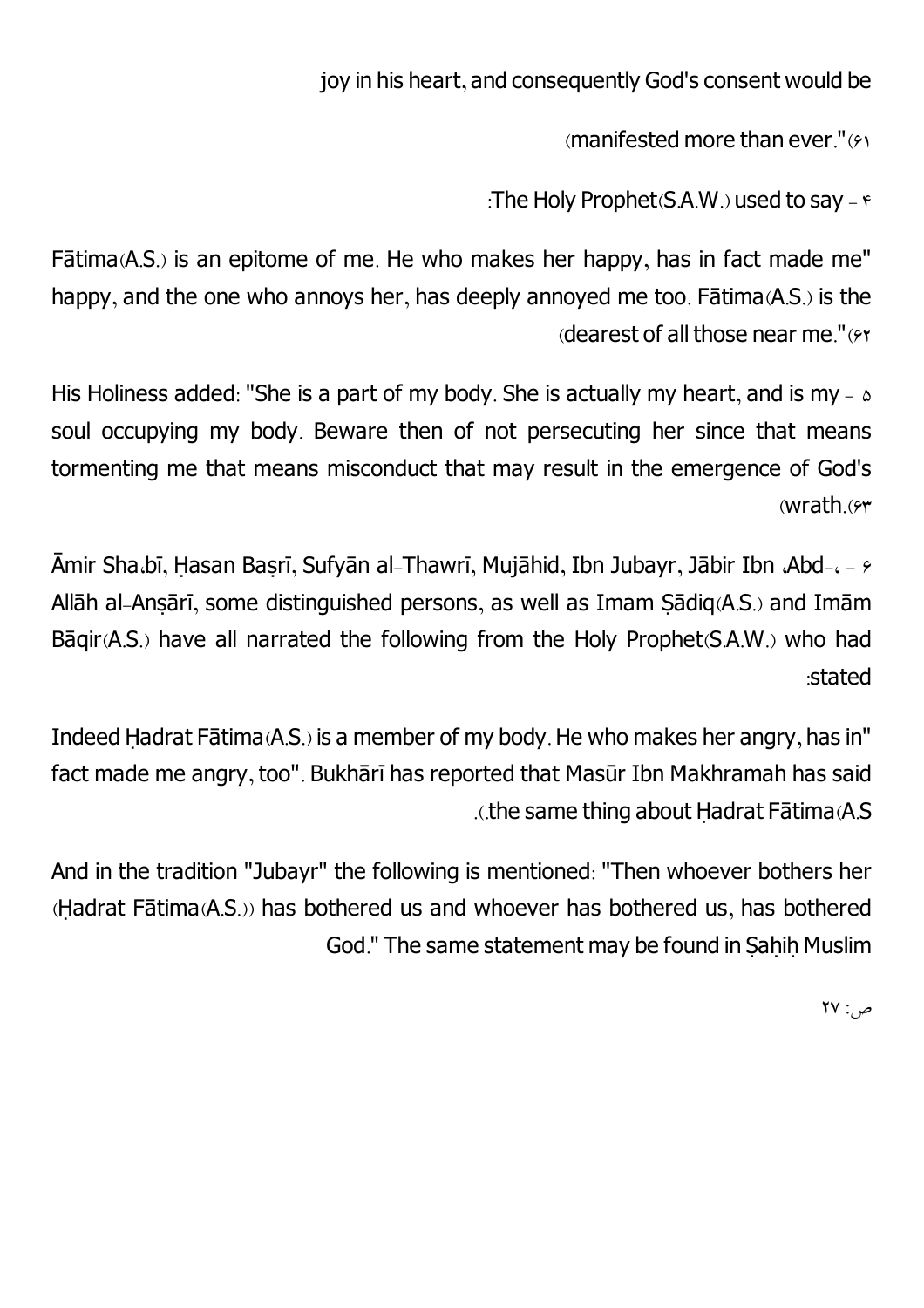(and Hilyah Abū Na، im as well as in many other books written by Sunni Scholars. (۶۴

The Holy Prophet( $S.A.W.$ ) once appeared amongst the people paternally holding  $\vee$ Ḥadrat Faātima's(A.S.) hand. His Holiness introduced his tender daughter to those who did not know her quite well. Hadrat Muhammad Mustafā(S.A.W.) then explained for them that she was a part of his body and in case she was hurt, His Holiness would (be hurt and consequently God's wrath might emerge." $(65)$ 

:The Holy Prophet( $S.A.W.$ ) said -  $\land$ 

My daughter Fātima(A.S.) is definitely superior to all women in the history of the..." world. She is a part of my body, and is the light and apple of my eyes. she is my soul penetrated in my body. She is the fruit of my being, and when she accomplishes her devotions and practises her religious services, her light illuminates the celestial angels just like the worldly creatures that are illuminated by the shining stars in the sky. Addressing the angels God The Great and The Glorious sayeth: "My angels behold Fātima(A.S.) who is the best of all my female servants. Look at her and observe how she is shivering in fear of Me, and how she is cordially offering Me her devotions. Be (withnesses to my forgiveness bestowed upon her followers..." $(99$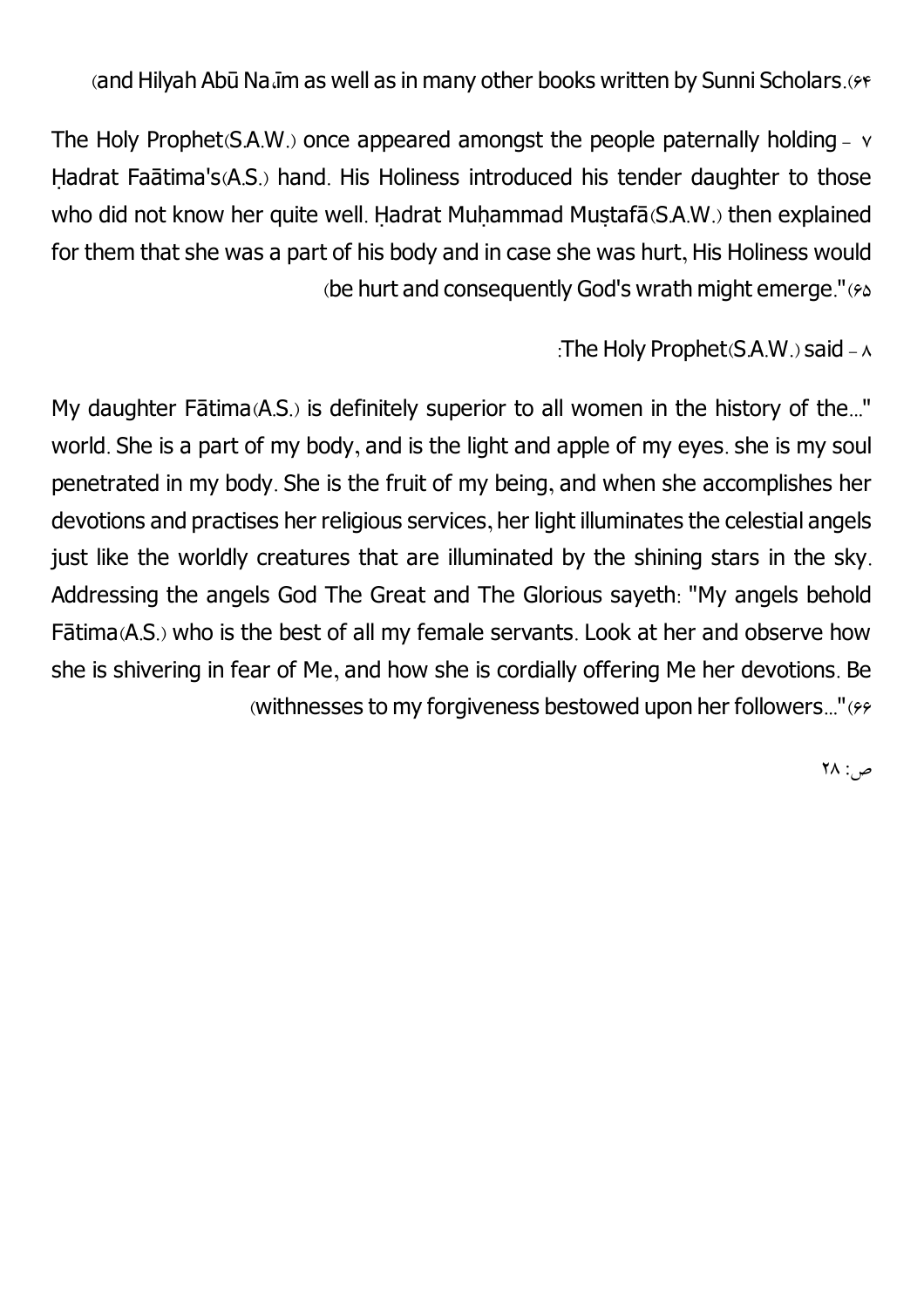#### **A Heavenly Union**

The Holy Prophet(S.A.W.) married Fātima(A.S.) to His Holiness Imām Ali(A.S.) in the second year of Hijrah (The Holy Prophet's(S.A.W.) Emigration).( $9$ v) This auspicious union was precisely a blessed mutual contract joining the two honourable partners. According to the explicit views of the Holy Imāms no other man save Imām Ali(A.S.) (was so worthy as to be Hadrat Fātima's husband.( $\frac{\epsilon}{4}$ 

The Holy Prophet(S.A.W.) refused the proposals of a great number of the Arab nobles who were eager suitors of Ḥadrat Fātima(A.S.). His Holiness stated that her marriage depended on a divine decree that converyed God's command on concluding the matrimonial pact between Imām Ali(A.S.) and Ḥadrat Fātima(A.S.).(69) A celestial angel (had communicated this divine decision. $(v<sub>0</sub>)$ 

The Holy Prophet(S.A.W.) then asked Imām Ali(A.S.) about his financial needs for the wedding ceremony. Imam Ali(A.S.) stated that he merely possessed a coat of mail, a sword and a camel with which he carried about water skins. No other private properties he owned. The Holy Prophet(S.A.W.) ordered Imām Ali(A.S.) to sell his mail in order to provide some cash for purchasing the simplest accomodation and the essentials for a newly-married couple. A party was arranged, and some Muslim guests were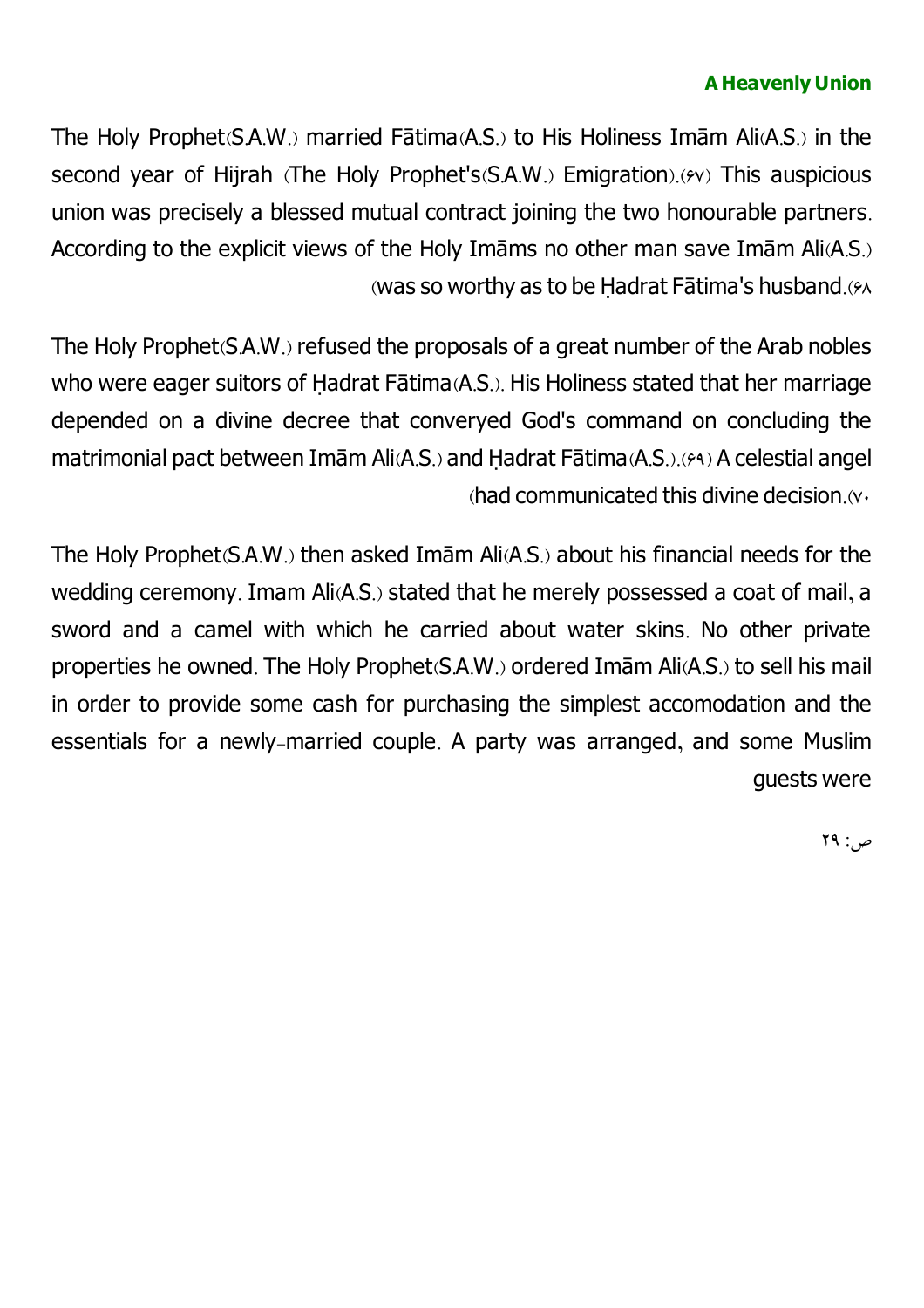sincerely received into that wedding banquet. The participants rejoiced, and the bride was escorted to the house of Imām Ali(A.S.) as the Holy Prophet(S.A.W.) conferred his (benedictions on them.(71

The highlights of this heavenly marriage indicate and emphasize the special favour and grace of God upon the household of the Holy Prophet of Islam(S.A.W.). These prominent instances also imply the simplicity and holiness of the Islamic teachings in .connection with the normal phenomenon of matrimony

:Now let's review the outlines of this happy incident

Addressing Imām Ali(A.S.) as a suitor the Holy Prophet(S.A.W.) said: "Some other suitors have preceded you with the intention of marrying Fātima(A.S.). I have informed her of the personal status of those men. She seemed to be indifferent and even disgusted about concluding a marriage contract with those persons. Now remain ".here for a while until I come back to you again

The Holy Prophet(S.A.W.) then visited Fātima(A.S.) and told her about Imām Ali(A.S.) who wished to be her husband. Hearing that true story Hadrat Fātima(A.S.) did not utter a word, nor did she turn her face. The Holy Prophet(S.A.W.) got up and found that Ḥadrat Fātima(A.S.)'s silence was actually a sign of womanish agreement and (consent to the bargain.(72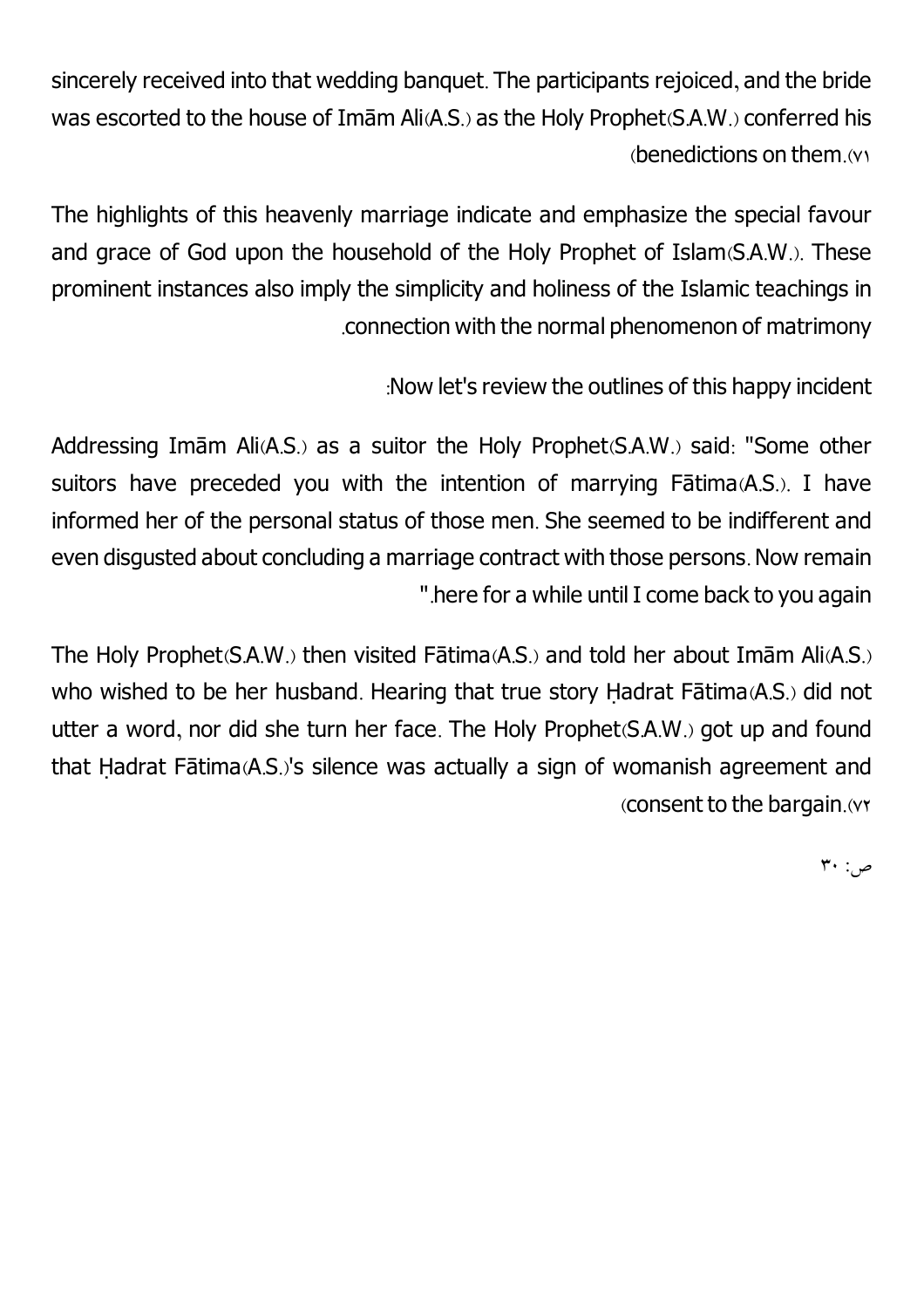The marriage gift (dowry) payed to Ḥadrat Fātima(A.S.) was only the price of a coat of mail which was put on sale, and the cash obtained from that armour was spent on :buying the following items

.One dress (1

.A large scarf of veil (2

A black towel (r

.A bed made of cords  $(F)$ 

.A couple of mattresses (5

.Four pillows (6

A piece of woollen curtain (y

.A piece of straw rug  $(A)$ 

.One hand-mill (9

.A flat wash-tub made of copper  $(1)$ 

.A vesselmade of leather (11

.A skin for carrying water (17

.A bowl for milk (13

.An ewer (14

.A greenish pitcher (15

(a few earthen jugs.  $(vr)(16)$ 

His Holiness Imām Ali(A.S.) also provided some necessary items for his house including some fine sand for the surface of the courtyard, and a rod for hanging the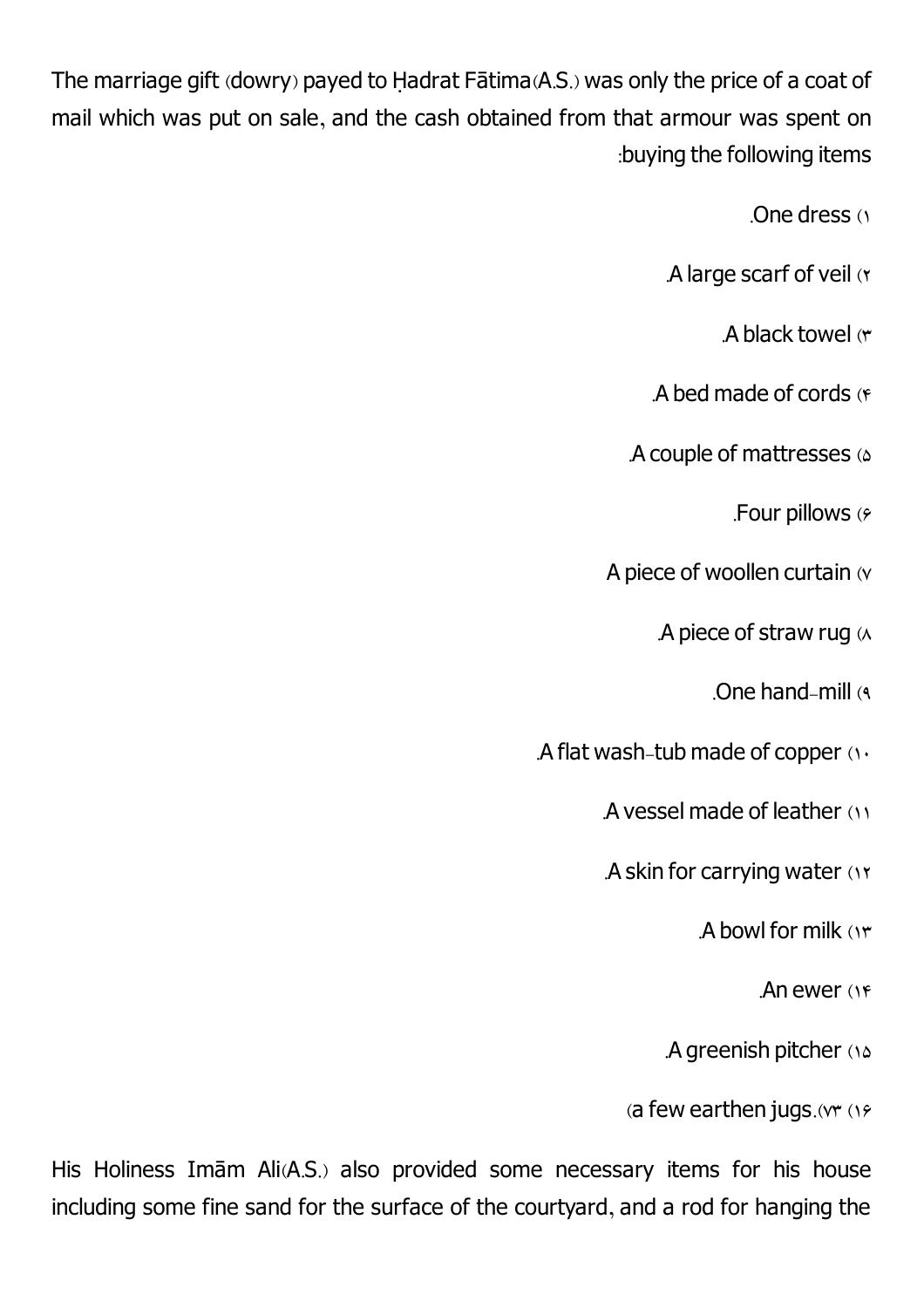clothes. A lambskin and a pillow made of date leaves were also added to the list of (those objects.(74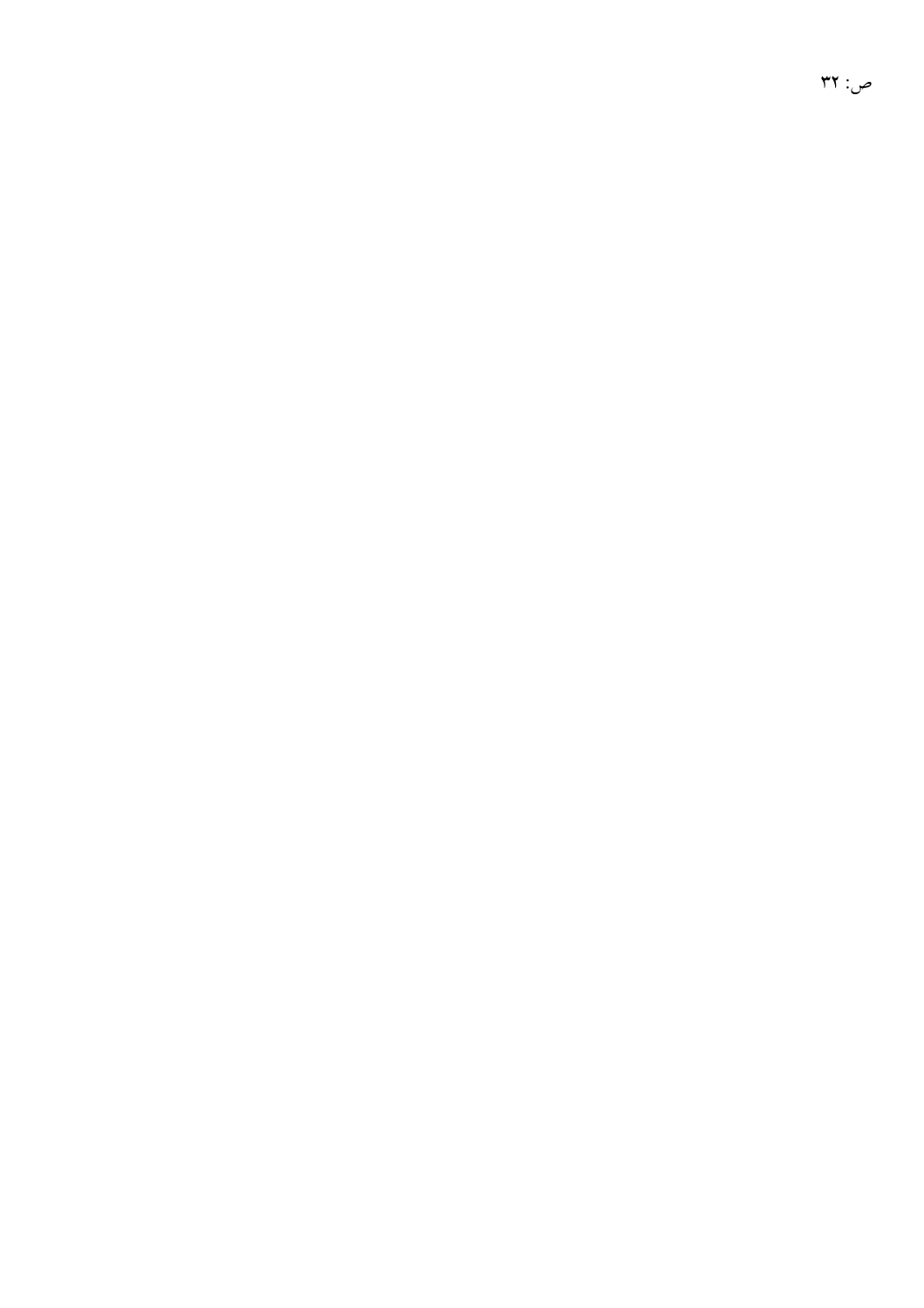#### **Footnotes: PartI**

Kashf al-Ghummah, [Islamiyih Publications: Tehran,  $1441$ ,  $1481$ ,  $1481$ ,  $1481$ ,  $1001$ , $1, p.11$ . Manāqib Shahr Āshūb, (Najaf), vol.r, p.1rt.-Bihar al-Anwār, Latest Publication, vol.fr, .p.16.-Bayt al-'Ahẓ ān Muhaddith Qumī, (Sayyid al-Shuhadā' Publications, Qum), p.12

.Manāqib, vol. r, p. 1 rr. - Bihār, vol. 4 r, p. 16. - Bayt al-Ahzān Muhaddith Qumī, pp. 16-11

.Manāqib, vol. τ, p. 1 τ. Usul-i-Kāfī, (Islamiyah publications: Tehran, vol.1) p. τ ελ - τ

 $M$ anāqib, vol. $\mathbf{r}, \mathbf{p}$ .1432 -  $\mathbf{r}$ 

 $M$ anāqib, vol. $\mathbf{r}, \mathbf{p}$ .1432 - 6

.Manāqib, vol. $x, p_1x$ . - Usūl-i-Kāfī, (Islamiyah publications: Tehran, vol.1), p. $6\lambda - 6$ 

 $M$ anāqib, vol. $x, p$ . $y + -y$ 

Kashf al-Ghummah, vol.x, p.x-Manāqib Shahr Āshūb, vol.x, p.1xx. - Muntahā al- - A .Āmāl, (Husaynī Publications: Tehran), p. 148. - Bayt al-Ahzān, p. 8.

Kashf al-Ghummah, vol.x, p.xf.-Bihār, vol.fr, pp.f., s, e, sf.-، Uyūn Akhbār al Ridā, (Jihan - 9 ,(Publications: Tehran

.vol.1, p.116

(Sūrah Ahzāb rr:rr (The Glrious Qur'an trans. Marmaduke Pickthall - 10

انما یریداللّه لیذهب عنکم الرجس اهل البیت و یطهر کم تطهیرا

 $\mathsf{rr}:\mathsf{S}$ ص: ۳۳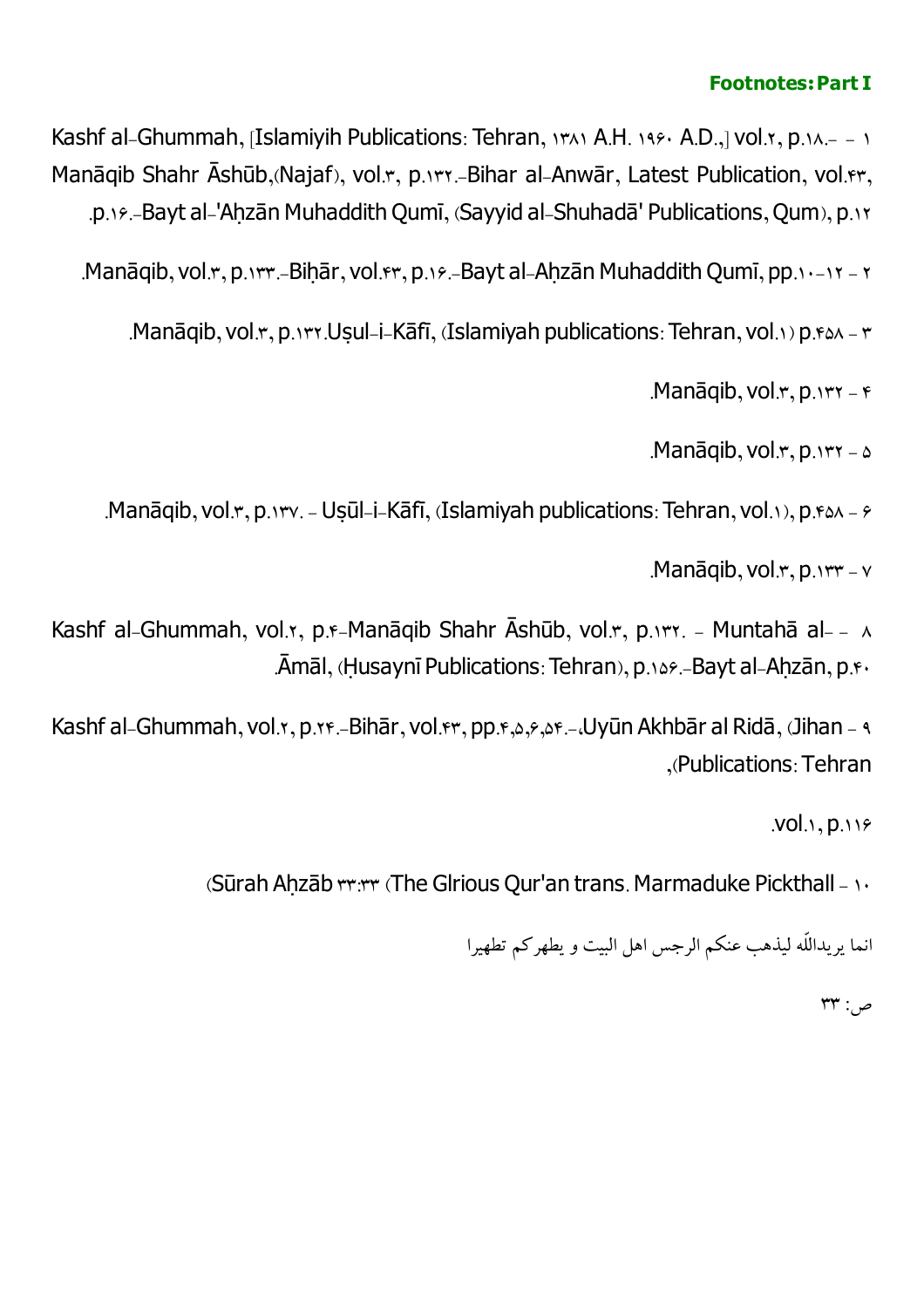.references

And lo! thou art of a tremendous و انــک لعلی خلــق عظیـم And lo! thou art of a tremendous '.nature

Sūrah Najm $\Delta x: x-y$ 

ما ینطق عن الهوی ان هو الا وی <sup>..</sup> یوحی

Shib-i 'Abī-Tālib" is a valley near Mecca, where the Holy Prophet(S.A.W.), his" - 17 relatives and the Muslims took refuge during the years of embargo. Muntahāal-Āmāl, .pp. $54,54$ 

.Kashf al-Ghummah, vol.x, pp. $y_1$ ,  $y_2$ 

.Amālī Tūsī, vol. τ, pp. *Νε-λδ - 16* 

Manāqib Shahr Āshūb, vol.x, p. $\ell$ . - Muntahā al-Āmāl Muhaddith Qumī, Husaynī - 1 $\ell$ .Publications 'Tehran

.Kashf al-Ghummah,  $vol.x$ ,  $p_1x - iv$ 

.Kashf al-Ghummah, vol.x,  $p.e.$  14

Amālī Tūsī, vol.x, pp. 14-16 - 19

Sibt b.Jawzī, Tadhkirat al-Khawās, Najaf, 1383 A.H. p.x. r.-Kashf al-Ghummah, - 20 .vol.r,p.v

.Safīnat al-Bihār, vol.1, p. $A_1$ .

Tadhkirat al-Khawās, p.x.x-Kashf al-Ghummah, vol.x, pp. vn-vs. (with a slight - xx .difference in the style of quoting) - Kāmil Bahā'ī, Part 1, p.yr

 $Bih\bar{a}r$ , vol.18, pp.A,15 - 133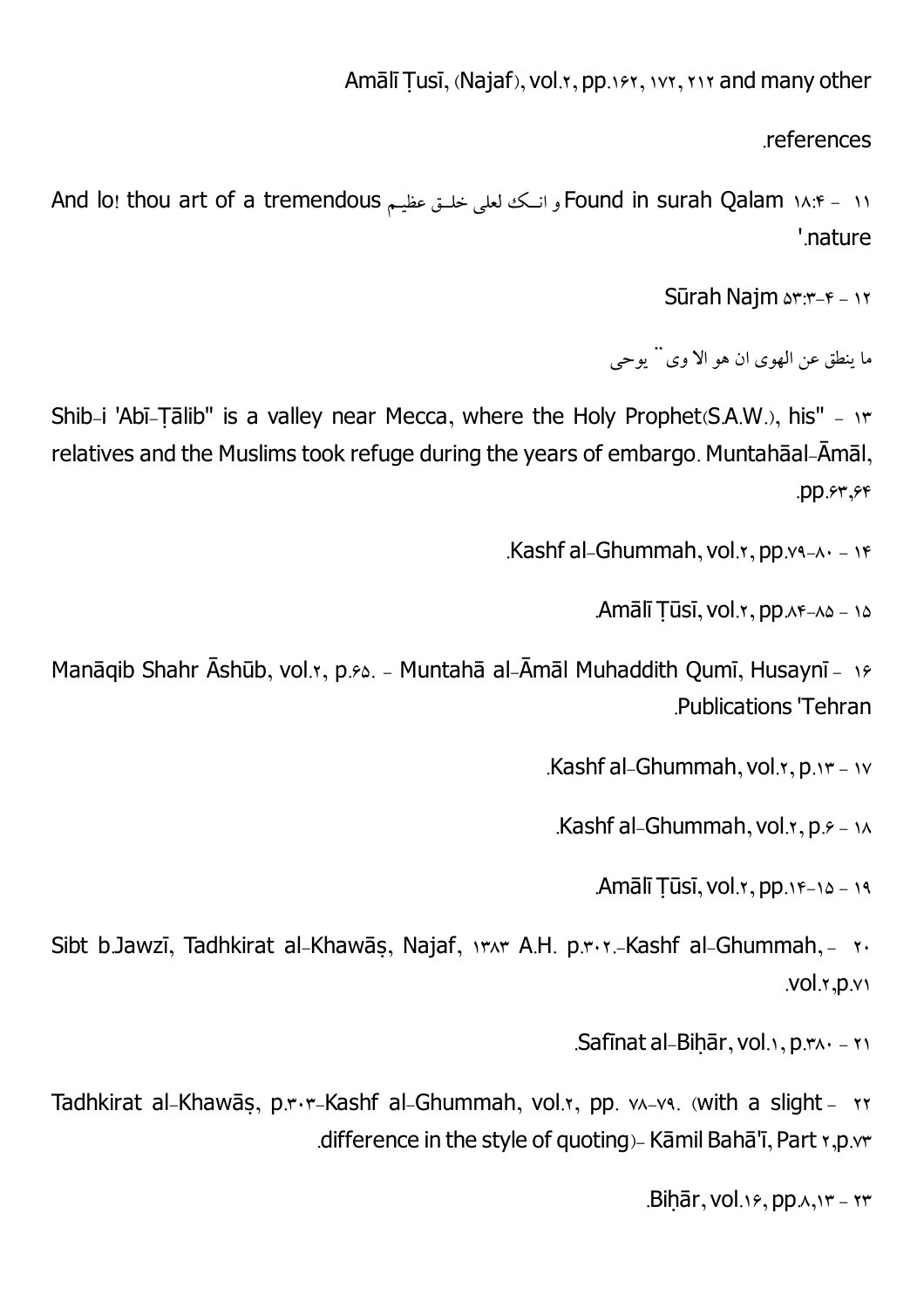Kashf al - Ghummah, vol.x, p.vv. - Muntahā al-Āmāl, p. e- Tārīkh-i-Yaqūbī, Beirūt, - xx vol.x, p.xo. - Some traditions note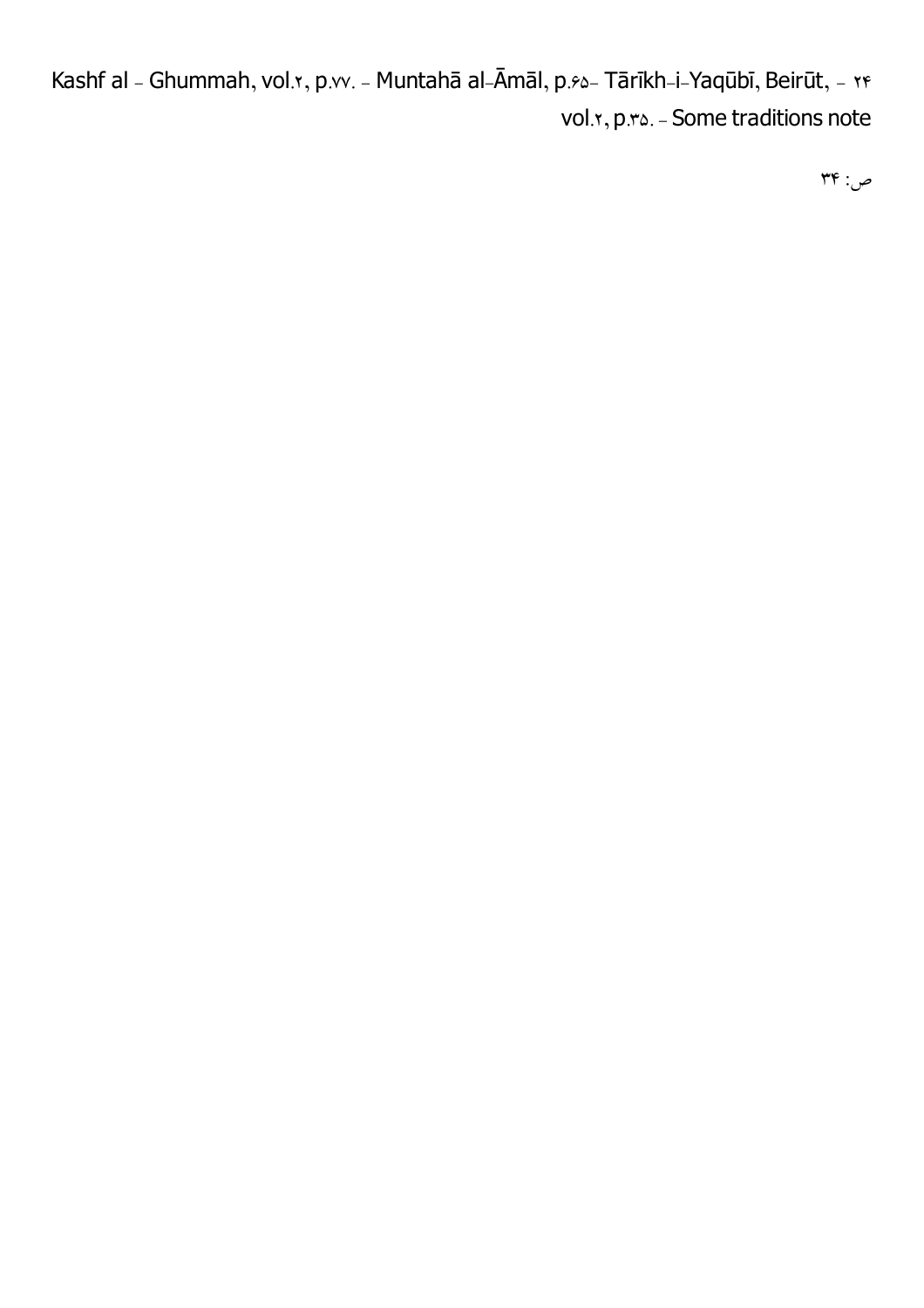that Hadrat Abū Tālib(A.S.) died one month before Hadrat Khadījah(A.S.): Amālī Tūsī, .vol.2, p.79

.Amālī Tūsī, vol. $x, p.v$ ,  $-$  Muntahā al-Āmāl, pp. $5x, 56, 18, 18, 19, 19, 136$ 

Amālī Sadūq, Beirūt, pp.f41-f41.-Muntahā al-Āmāl, p.149.- Al Fusūl al-Mukhtārah - 19 .Shaykh Mufīd, pp.\*\*^-\*\*\*

It must be noted that such accusations were for the most part made against - YV Hadrat Abū Tālib(A.S.) during Mu,āviyyah's rule, as well as during the rule of the other Umayyah rulers. These slanderes spread their evil rumours out of the enmity they .(.had for ImāmAli Ibn Abī Tạ̄ lib(A.S

Amālī Tūsī, vol.x, pp ya-A.. - Manāqib Shahr Āshūb, vol.1. p.16A. Al-Fusūl al- - xA .Muhimmah ibn Sabbāgh Mālikī, a Najaf offset printing, p.46

.Amālī Tūsī, vol. $x, p_{\Lambda}$ . – 29

Amālī Tūsī, vol.x, pp.xx-xx. - Manāqib Shahr Āshūb, vol.1, pp.146, 148,148. - Al-Fusūl - x. .al-Muhimmah, pp.ro-FV

.Rawdah Kāfī, Islamiyah Publications: Tehrān, p.rrs -ri

.Amālī Tūsi, vol.x, p.xf. - Al Fusūl al Muhimmah ibn Sabbagh, p.sx - xx

.Amālī Tūsī, vol. $x$ , pp.  $x_{x-4,0}$ . - Manāqib Shahr Āshūb, vol.1, p.169 -  $rr$ 

Amālī Sadūq, p.rsr - rr

Amālī Mufīd, Maktab-i Basīrātī Publications, pp.xv, xx. - ,imād al-Din Tabarī, Kāmil - x Bahā'ī, (Maktab-i Mustafawī

 $\mathsf{r}\mathsf{\omega}$ ص: 75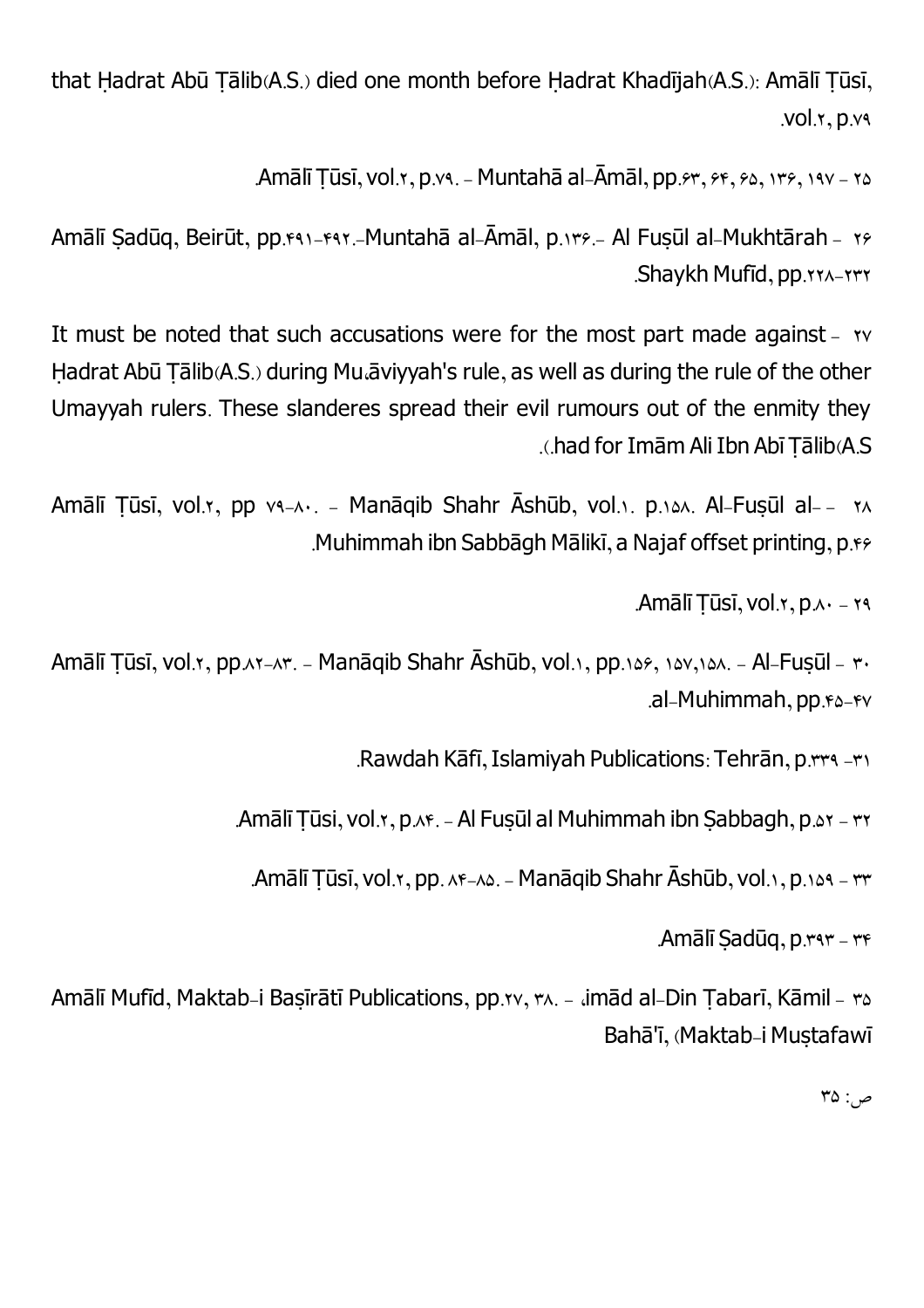$P$ ublications), Part I, pp.  $\triangle$ 1- $\triangle$ 3

Kashf al-Ghummah, vol.  $x$ , pp. 14,  $x$ f. - Bihār, vol.  $x$ , pp. 19, 19. - Amālī Mufīd, p.  $x^2 - x^2$ Amālī Sadūq, p. \* 1 \*. - Amālī al Ridā(A.S.), vol. r, pp. r a- r ?. - Masnad al-Imām al Ridā(A.S.),  $.vol.1$ ,  $p.1$ 

.Amālī Mufīd, p.  $Y - A$ mālī Tūsī, vol. $y, p, x^2 - y^2$ 

 $Bihār, vol.rr, p. r.-Aanāqib, vol.r, p. i.44 - r.$ 

.Kashf al-Ghummah,  $vol.r, p.rr - ra$ 

Kashf al-Ghummah, vol. $x, p$ .  $x_{\text{F}}$ . - Bihār, vol. $x_{\text{F}}$ , pp..19, $x_{\text{F}}$  - Amālī-Mufīd, p.  $x_{\text{F}}$ . - Amālī -  $x_{\text{F}}$ Tūsī, (Najaf Publication), vol.1, p.11. -Amālī Sadūq, p. 111. - Manāqib, vol.1, pp. 118.11.  $u$ uyūn, vol. $x$ , pp.  $x$  $\epsilon$ ,  $x \epsilon$  $\epsilon$ - $x \sqrt{2}$ 

.Bihạ̄ r, vol.43, p.19. - Khisạ̄ l Sạ dūq - 41

 $Bih\bar{a}r$ , vol. $4r$ , pp.19,  $3r$ . -  $\alpha$ uyūn, vol. $\gamma$ , p. $\beta\gamma$  -  $\gamma\gamma$ 

 $Bihār, vol.rr, p.rs$ - Manāqib, vol. $r, p.105$  -  $rr$ 

 $Bihār, vol.fr, p.r. – Manāqib, vol.r, p.106 -  $fr$$ 

.Bihār, vol.fr, p. 19. - Amālī Sadūq, p. raf - fa

.Bihār, vol. $f, p. Yf. - Manāqib, vol.r, p.105 - ff$ 

Kashf al-Ghummah, vol.x, p.1x. - Masnad al-Imām al-Ridā(A.S.), (Maktab-i Sadūq - \*v .Publication, Tehran, 1rat A.H.), vol.l, p.1ft

Kashf al-Ghummah, vol.x, p.1r. - Amālī Mufīd, p.vs. - Amālī Sadūq, vol.xs. - Manāqib, - x  $.vol.r, p. \vee \vee$ 

.Bihār, vol.4t, pp. 91,94. - Khisāl Sadūq, p. 117 - 199

Bihār, vol. $4x$ , p.  $4y$ . - Amālī Tūsī, vol.1, p. $4x$ . - Kashf -  $\delta$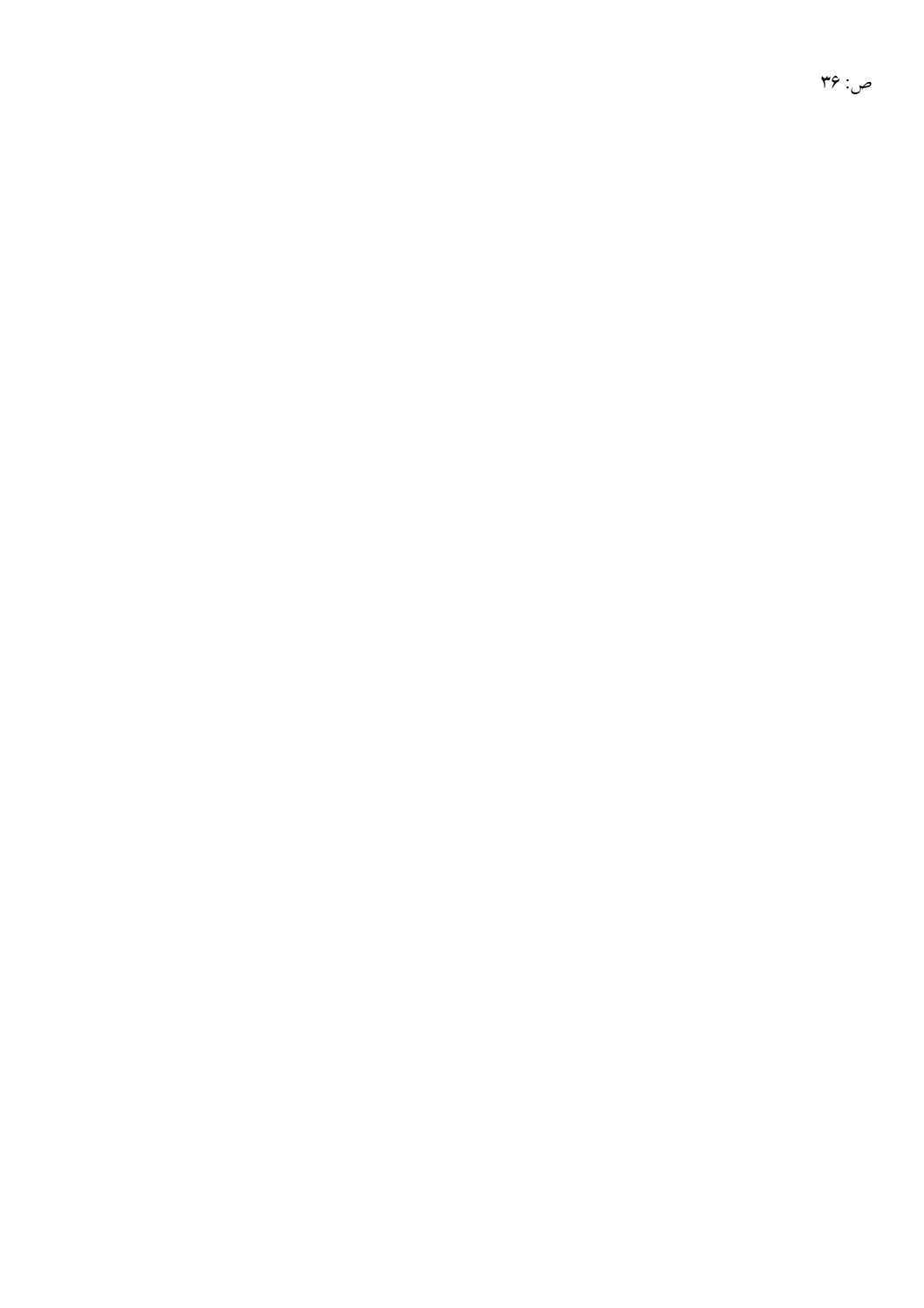al-Ghummah, vol.x, pp.19, x1. - Uṣūl-i Kāfī, vol.1, p. 161. - Muntahā al-Āmāl, p.169

مرجالبحرینیلتقیان .Sūrah al-Rahṃ ān, 55:19 - 51

 $.Sūrah al-Rahmān,  $\omega$ : $22 \times 22$$ 

یخرجمنهما اللوء لوء و المرجان

 $Bihār, vol.fr, p.rr. - Manāqib, vol.r, p.111 - sr$ 

Bihār, vol.64, p.11.- Ma،ānī al-Akhbār, (Tehran, 1479 A.H.), p.64- ،Ilal al-Sharāyi., - 54 .(Maktab al-Tạ bātabā'ī: Qum), p.173

 $Bihār, volrr, p.e. - Manāqib, vol.r, p.119 - 85$ 

.Bihār, vol. $45$ , p. $46.$  - Manāqib, vol. $45$ , p. 116 - 56

Sūrah Najm,  $\Delta r: r-r - \Delta v$ 

و ما ینطق عن الهوي ان هو الاّ وحی پوحی

.Bihār, vol.47, pp. 39,540. Kashf al-Ghummah, vol.1, vol.6. Manāqib, vol.3, p.117 - 58

 $Bihār, vol.fr, p.r. - Manāqib, vol.r, p.116 - 59$ 

.Sūrah Nūr,  $Yf:5f - 6$ 

لاتجعلوا دعآء الزسول بینکم کدعآء بعضکم بعضا

.Biḥār, vol.fr, pp.rt, rr. - Manāqib, vol.r, p.101-Bayt al-Aḥzān, vol.19 - 81

.Biḥār, vol.fr, p. r٩. - Manāqib, vol.r, p١١٢. - Muntahā al-Āmāl,p.١۶٠ - ۶٢

.Kashf al- Ghummah, vol.y,  $p_1x + p_2y + q_3$ 

Bihār, vol.47, p.14. - Manāqib, vol.1, p.111. -Kanz al-Fawā'id Karājaki, (Maktabi- 64  $-$  . Mustafaw-i: Qum), p.  $\gamma$ .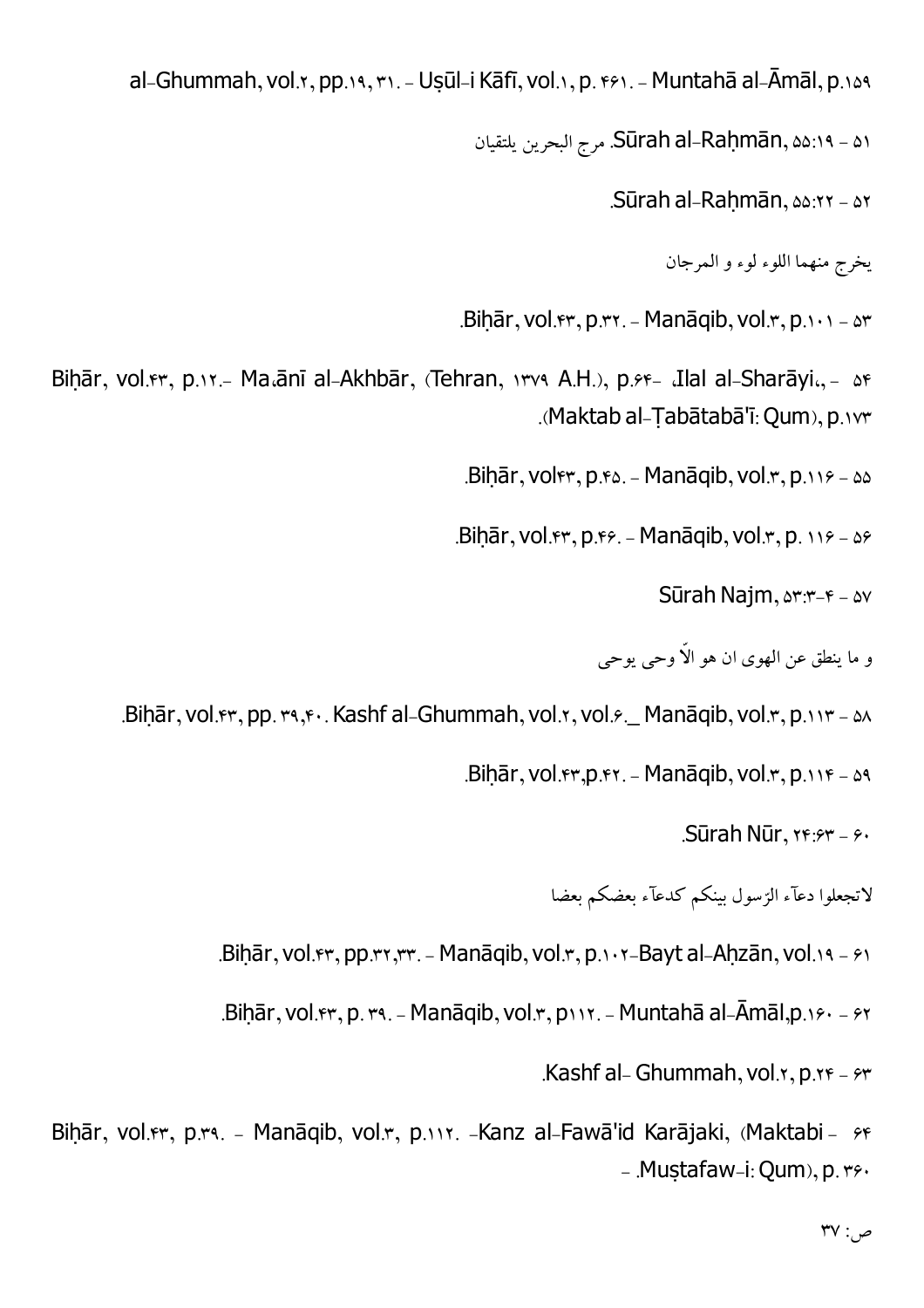# .Al-Fusul al-Mukhtarah Shaykh Mufīd, p. $\omega$

.Kashf al-Ghummah,  $vol.r, p. r_f - so$ 

.Amālī Sadūq, p.99-100.- Bayt al-Ahzān, vol. $x_1 - 86$ 

Kashf al-Ghummah, vol.1, p. 393. - Muntahā al-Āmāl, vol.68. This reference refers to - 67 .the events of the *xnd* year after Hijrah

Bihār, vol. $45$ , pp.93,  $95,97,97,107.$  - Manāqib, vol.3, p.79. - Amālī Tusī, vol.1, p.43. - Kashf -  $68$ al- Ghummah, vol.x, p.x). - Usul Kāfī, vol.), p.xe) - ،Uyūn al-Akhbār al Ridā(A.S.), vol.),  $.712$ 

.Kashf al-Ghummah, vol.1, pp. $fvv,f9$ . - Manāqib, vol.1, pp. $r \cdot f1 - f9$ 

Bihār, vol.47, pp.117, 114. - Kashf al- Ghummah, vol.1, pp.444, 481, 487. - Manāqib, vol.7, - 74 pp.138,137. The divineness of this marriage has also been referred to in Amālī Sadūg, .pp. 2237, 237, 238, 239, 237, 238, 237, 237, 237, 241, 250, 250, 250, 251, 250, 251, 250, 251, pp.144-1430.

 $Kashf$  al-Ghummah, vol.1, pp. $f \wedge (-1) \wedge (-1)$ 

 $-$  .Bihār, vol. $5r$ , pp.4 $r$ ,  $111,118$ . - Amālī Tūsi, vol.1, p. $5r$ 

. The last part of this tradition is also quoted in Manāqib Shahr Āshūb, vol. $r, p.177$ 

.Amālī Tūsī, vol.1, p.rs.- Bayt al-Ahzān, pp.rr-rr - yr

.Bihār, vol.44, p.114. - Manāqib, vol.4, p.114 - 74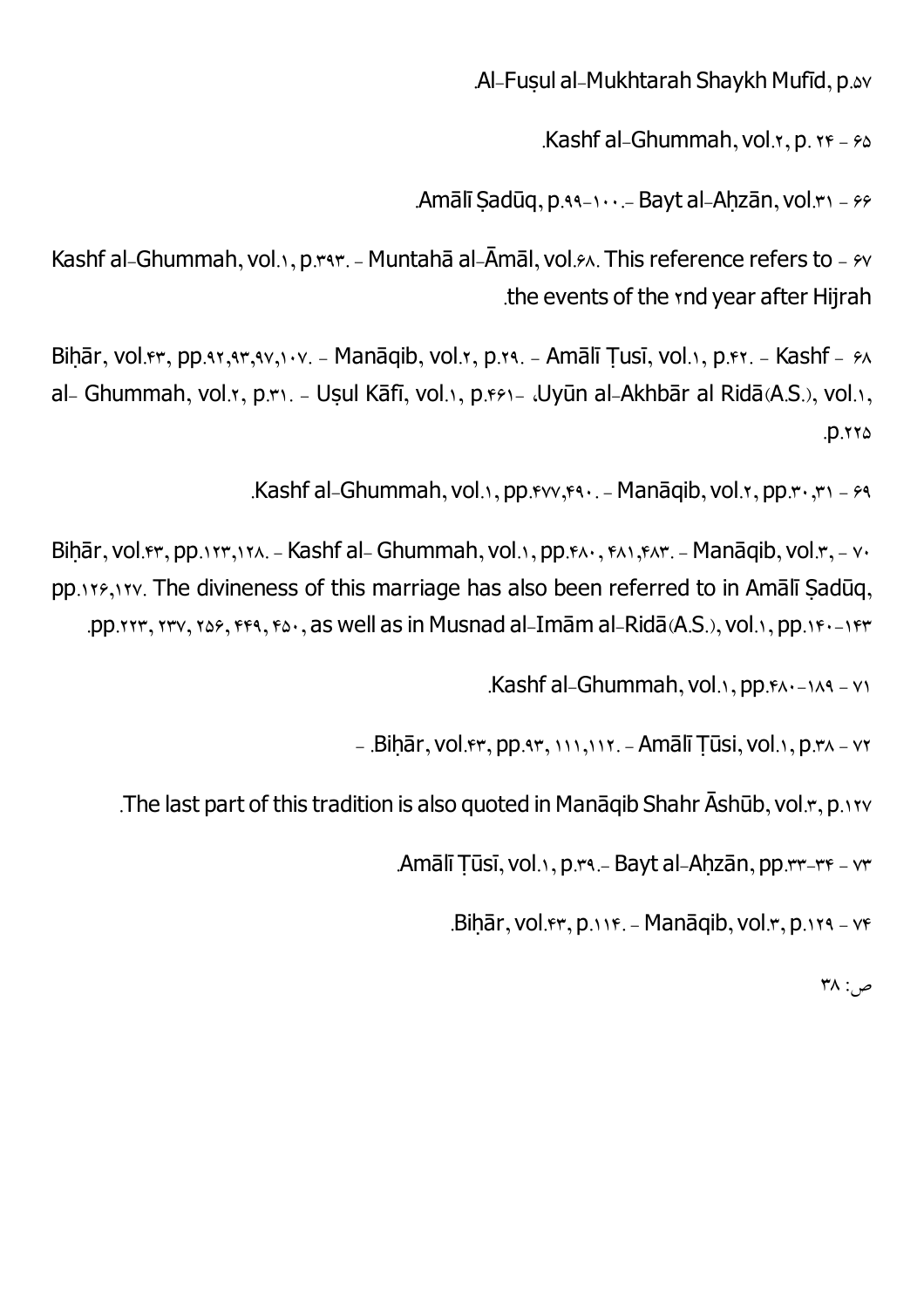#### **PART II:Ḥ adrat Fātima's Virtues and SomeHighlights of Her Personal Behaviour**

Her Abstinence: The following has been narrated by His Holiness Imam Sadiq(A.S.) :and also by Jābir-i Ansārī

The Holy Prophet(S.A.W.) once noticed that his daughter Fātima(A.S.) had a coarse" dress on, and at the same time she was busy turning round a hand-mill to produce flour. She was simultaneously caring for her baby. The Holy Prophet's eyes were filled with tears, and His Holiness informed her of the sweetness of the Hereafter which follows the sufferings of this world. Hadrat Fātima(A.S.) stated: "O Messenger of God! I praise and thank my Lord Who has bestowed upon me too many blessing." The :following holy verse was revealed in this respect

(And verily thy Lord will give unto thee so that thou will be content."(1"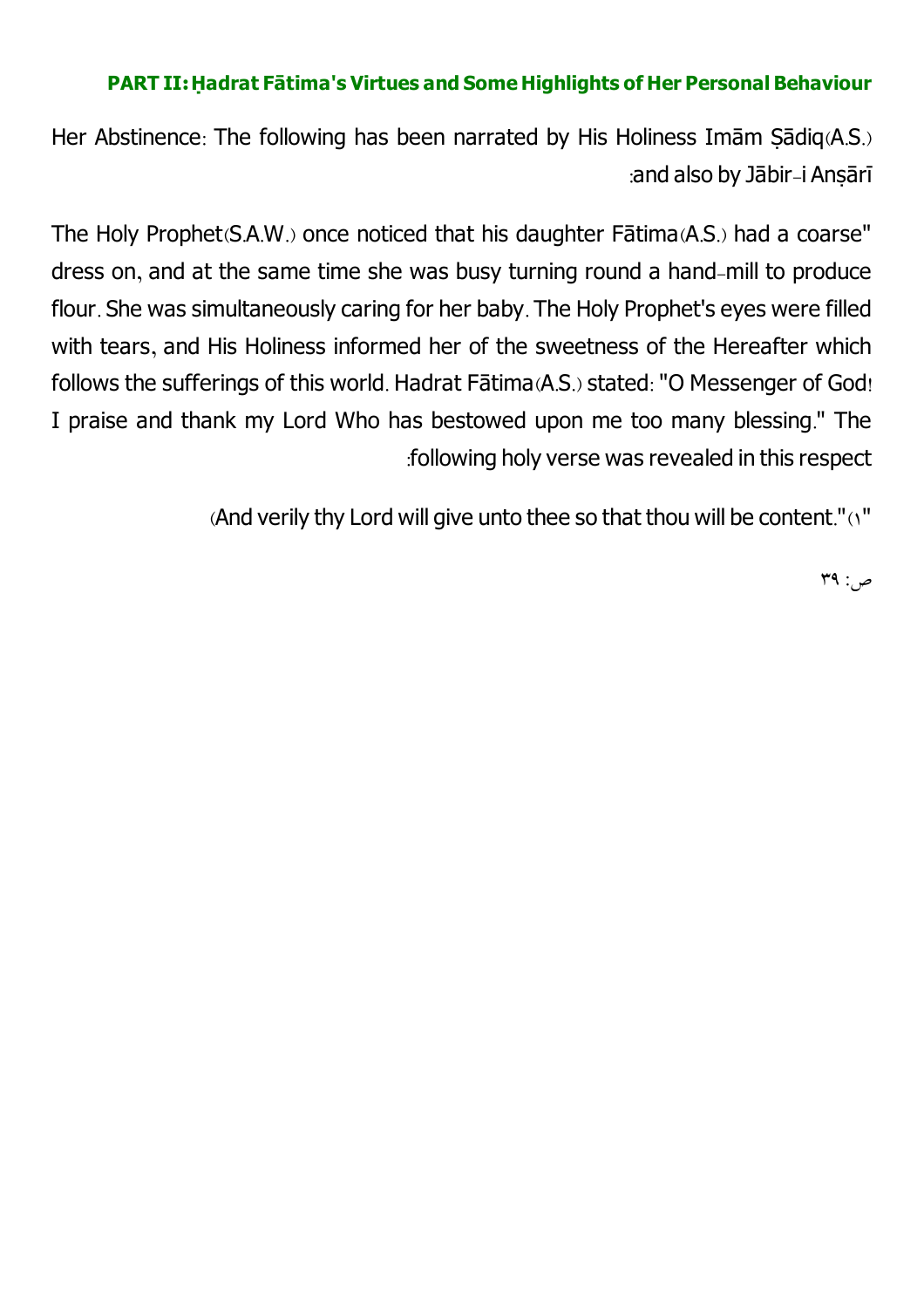# (Her Domestic Affairs: His Holiness Imām Sādig(A.S

:has narrated

His Holiness Ali(A.S.) assisted his holy wife, and had undertaken to carry water and..." gather firewood to be used in their house. Fātimah(A.S.) had accepted to prepare the bread dough and then bake it. She also repaired the worn-out clothes of the members .of her household

That graceful lady always looked like a rose bud. May peace be upon her celestial soul and May God's Favour bless her holy father, her honourable husband and her sinless (descendants!")

(.Her Excessive Labour: His Holiness ImāmAlī(A.S

:has narrated

Her Holiness Fātima(A.S.) laboured so much in carrying water skins on her own" shoulders that the marks of the heavy loads were left on her blessed body. Her holy hands were also injured because of excessive use of the hand-mill. Her garment had turned into a dusty dress due to much labour in sweeping the house and cooking food (over the fire. She actually suffered much while doing these things..."(\*

# **(.TheHoly Prophet(S.A.W.)Helps Ḥ adrat Fātima Zahrā(A.<sup>S</sup>**

Once the Messenger of God(S.A.W.) paid a visit to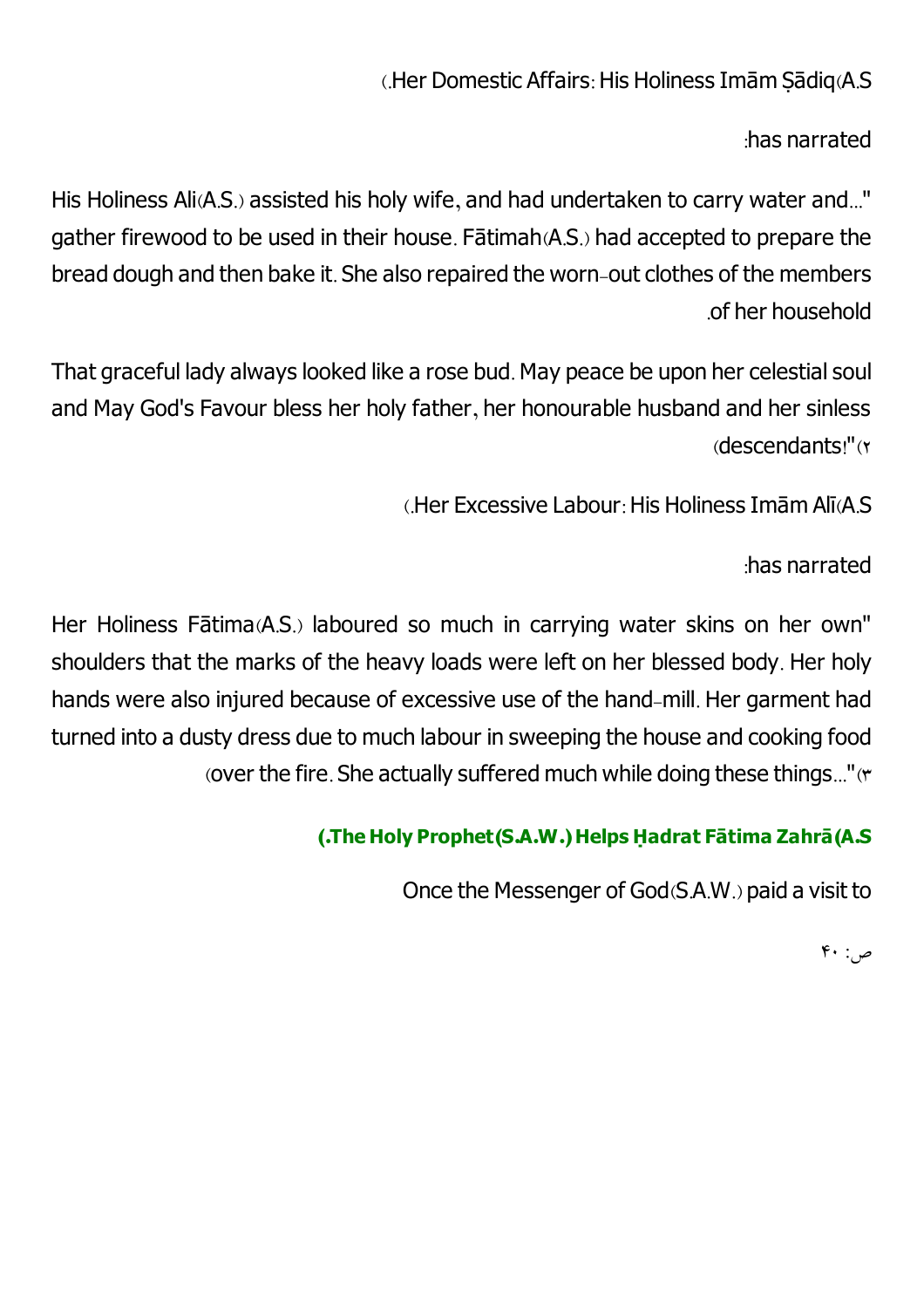ImāmAli(A.S.) who was busy grinding wheat assisted by his

.(.wife Ḥadrat Fātima(A.S

Which one of you two does feel more exhausted?" asked the Holy Prophet(S.A.W.)" Imam Ali(A.S.) answered: "Fātima(A.S.) O Messenger of God!" Addressing Hadrat :Fātima(A.S.) the Holy Prophet(S.A.W.) said

".Please give your seat to me"

Hadrat Fātima(A.S.) obeyed her holy father, and then taking her place the Holy (Prophet(S.A.W.) assisted ImāmAli(A.S.) in grinding the grain.(4

### **A Contented Wife**

: His Holiness Imām Bāqir(A.S.) has stated

Fātima(S.A.W.) had promised to perform all of their domestic affairs including making" the necessary bread dough and sweepig every corner of their house. Ali(A.S.) had accepted to do the shopping, and all other out-door tasks like gathering fire-wood .and so on

One day Imām Ali(A.S.) asked Ḥadrat Fātima(A.S.) Whether there was anything left at home to be eaten. Ḥadrat Fātima(A.S.) answered "I swear by He who hath favour and ".grace on you that for the last three days we have been entirely in short of food

:Why didn't you let me know of this?" Questioned ImāmAli(A.S.) She continued"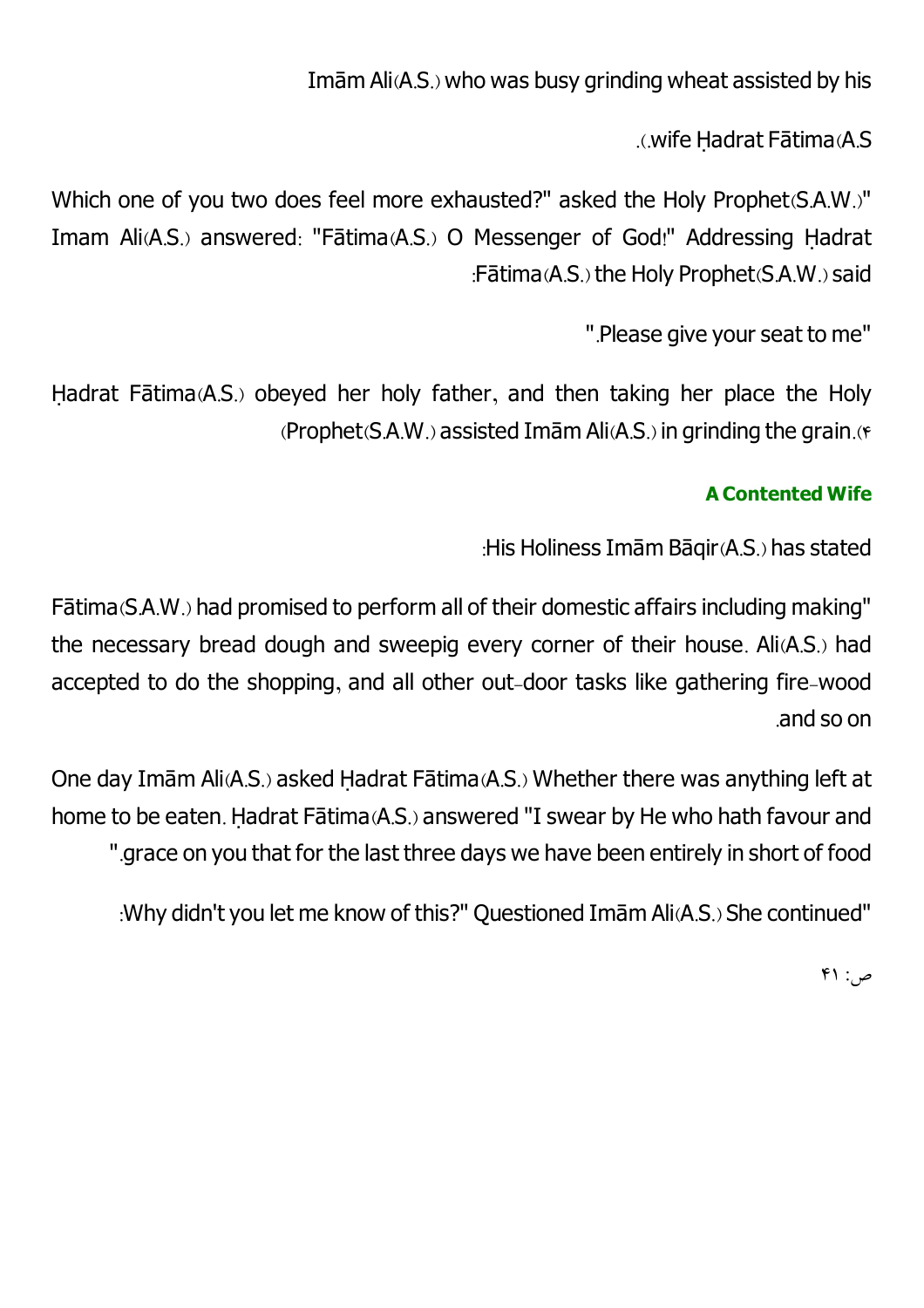The Holy Messenger of God(S.A.W.) has strictly forbidden me to ask for anything" from you. His Holiness has ordered me not to ask you for any provisions. If you buy (something I should accept it, otherwise I remain quiet." $\omega$ 

### **Understanding Prevails upon This Mutual Pact**

: His Holiness Imām Ali(A.S.) The commander of the Faithful says

Iswear I have never made Fātima(A.S.) nervous in the course of our married life. She" was not overcome by fury as long as she lived. Nor did I induce her to do anything under force. She used to obey me willingly and she never made me angry. Looking at (her visage impressed me so much that every emotion of grief died in me." $(6)$ 

### **The Most Truthful Lady**

Āyishah has stated: "I have never met a soul to be more truthful than Fātima(A.S.)، (save her own father the Holy Messenger of God."(7

### **Her Piety and Servitude**

Hasan Basrī says: "No other Muslim has been more pious than Fātima(A.S.) in the Islamiccommunity. Overdoing religious services and devotions was the cause of her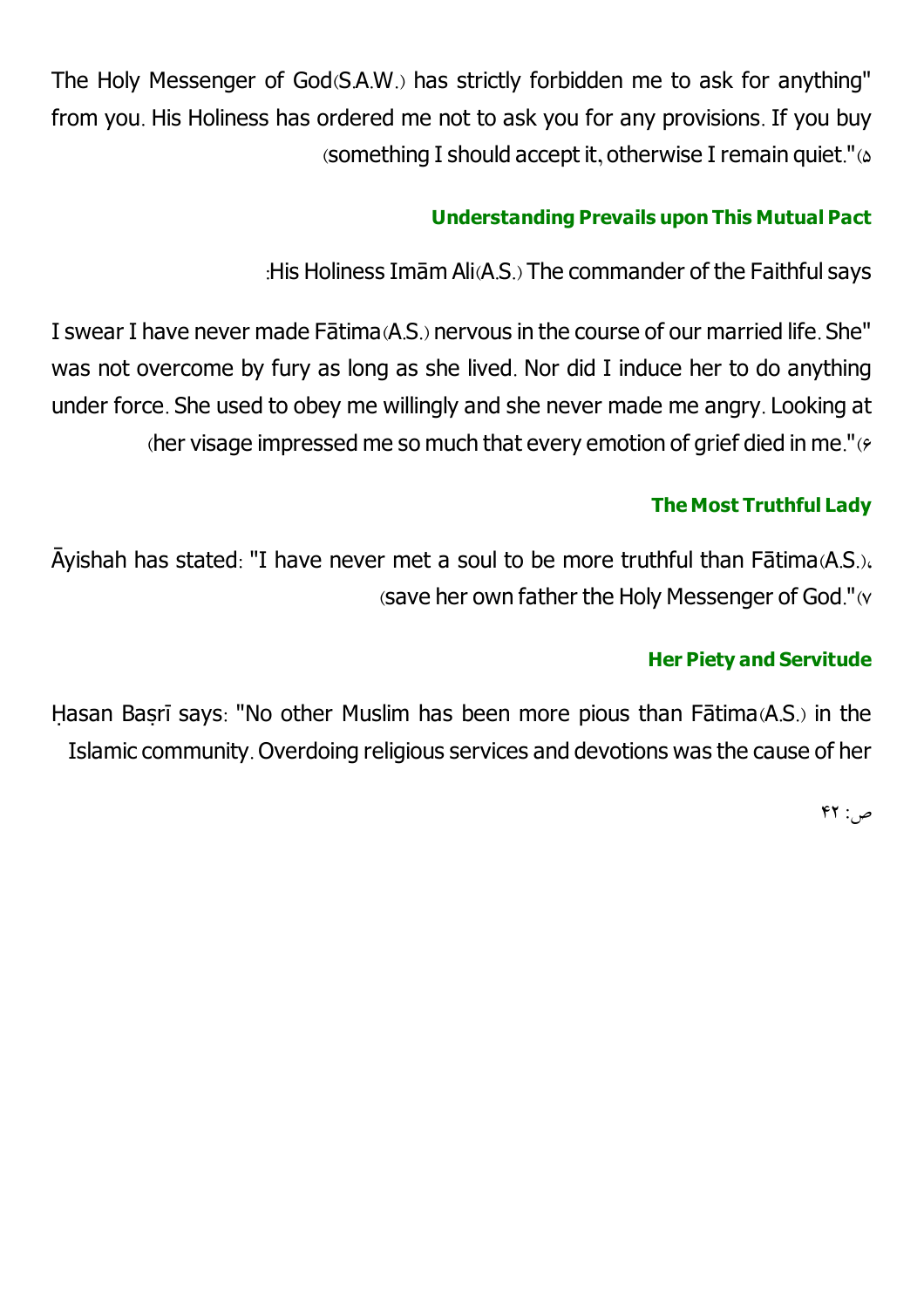(swollen legs."(8

### **Worship and Prayers fortheGood of Others**

: His Holiness Imām Hasan Mujtabā(A.S.) has narrated

On a Thursday evening I watched my mother Fatima(A.S.) busy praying in her" solitude. She continued her practice including many prostrations till dawn. Her Holiness prayed for men and women believers excluding herself. In short she did not demand any special privileges for herself. I asked her why she did not pray for her :own good, Her Holiness answered

(O my son! Neighbours first and then your own household."(9"

### **Women's Veil**

Quoting Imām Ali(A.S.) Imām Mūsā Kāzịm(A.S.) has narrated: "Once a blind man got .permission to enter Fātima's house

Her Holiness had wrapped her body in full veil. The Hoy

Messenger of God(S.A.W.) reminded her dear daughter of the blindness of that visitor who was not actually able to see anybody. She answered: "He cannot see me, but I can see his figure, and furthermore his power of scent is strong enough to pick up the ".scent I have used

 $PP: \varphi$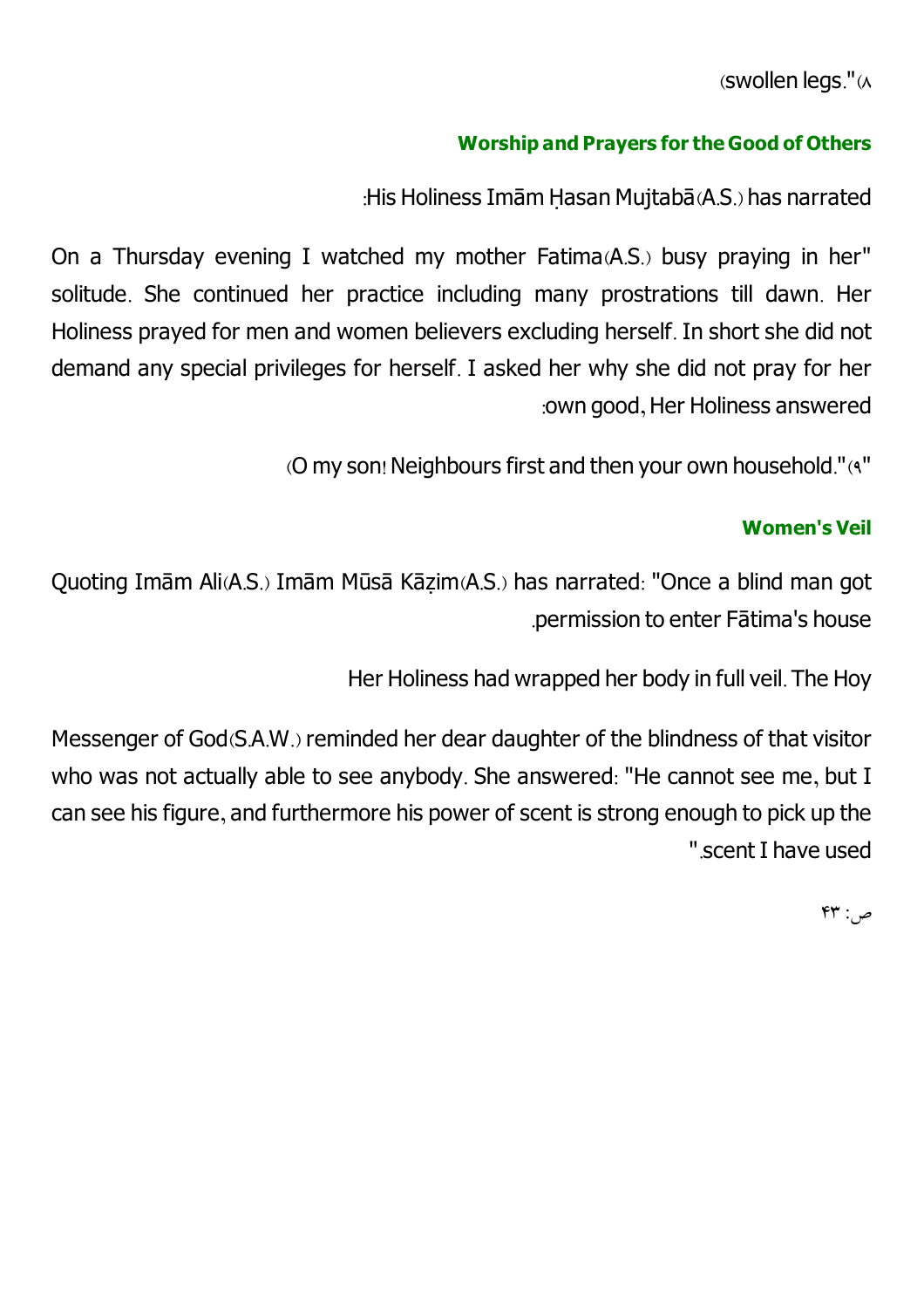Thy Holy Messenger of God(S.A.W.) stated: "I testify

(that you are of my own flesh and blood." $(1)$ 

### **Her Chastity**

In answer to the question about the best privilege of a

woman, Ḥadrat Fātima(A.S.) answered: "Good women should not illegally visit men, (and should not be watched by male outsiders."(11

In response to the Holy Prophet's question about the heavenly status of women, Hadrat Fātima(A.S.) stated that a woman who remains in her own dwelling is certainly the nearest soul to Divinity. Hearing this statement uttered by Ḥadrat Fātima(A.S.) the  $($ Holy Messenger of God $($ S.A.W. $)$  again eimphasized that she was an epitome of him. $(11)$ 

It is definitely obvious that in cases of emergencies women are allowed to appear gracefully in public. The formerly-mentioned statement implies the avoidance of meeting male aliens that is some religious inhibition and obligation determined for .Muslimwomen to take into consideration

### **Helping Her Maidservant**

:Salmān Fārsī narrates

Her Holiness Fātima(A.S.) was once busy preparing"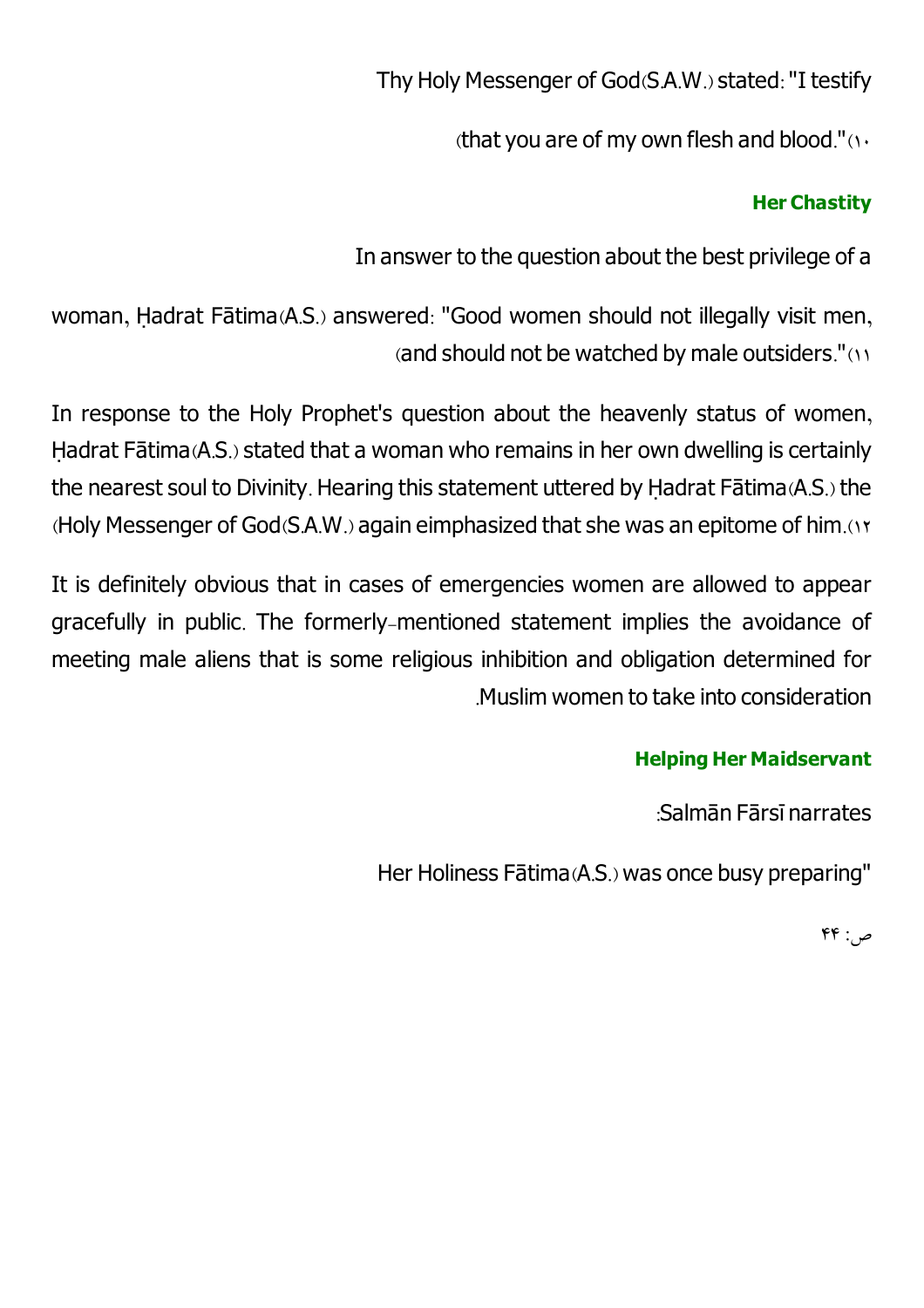barley flour with her hand-mill. The handle of that apparatus was stained and roughly smeared with some blood from the injured palm of Fātima(A.S.) who had worked too ...hard

His Holiness Imām Ḥusayn(A.S.) was at that time but a little boy who shed tears out of .hunger

I asked Her Holiness why she did not order Fidda(13) the maidservant to assist her in .doing things

Ḥadrat Fātima(A.S.) stated that the Holy Messenger of God(S.A.W.) had previously :advised her to share the housework with Fidda

Each one of the two ladies was directed to work every other day, and thus seven days (of the week were all occupied."(14

# **(Ignoring Ornaments(1**

Quoting 'Asmā bint ،Umays, His Holiness Imām Sajjād(A.S.) has narrated the following: "I was once in Fātma's company when the Holy Messenger of God(S.A.W.) paid a visit to his dear daughter who at that ornament was formerly offered to her by Imām Ali(A.S.) who had purchased it from his share of war booties. The holy Prophet(S.A.W.) reminded Hadrat Fātima(A.S.) to expend it in charity. She then tore the necklace into pieces and sold the gold which provided sufficient cash to release a

 $FO: \varphi$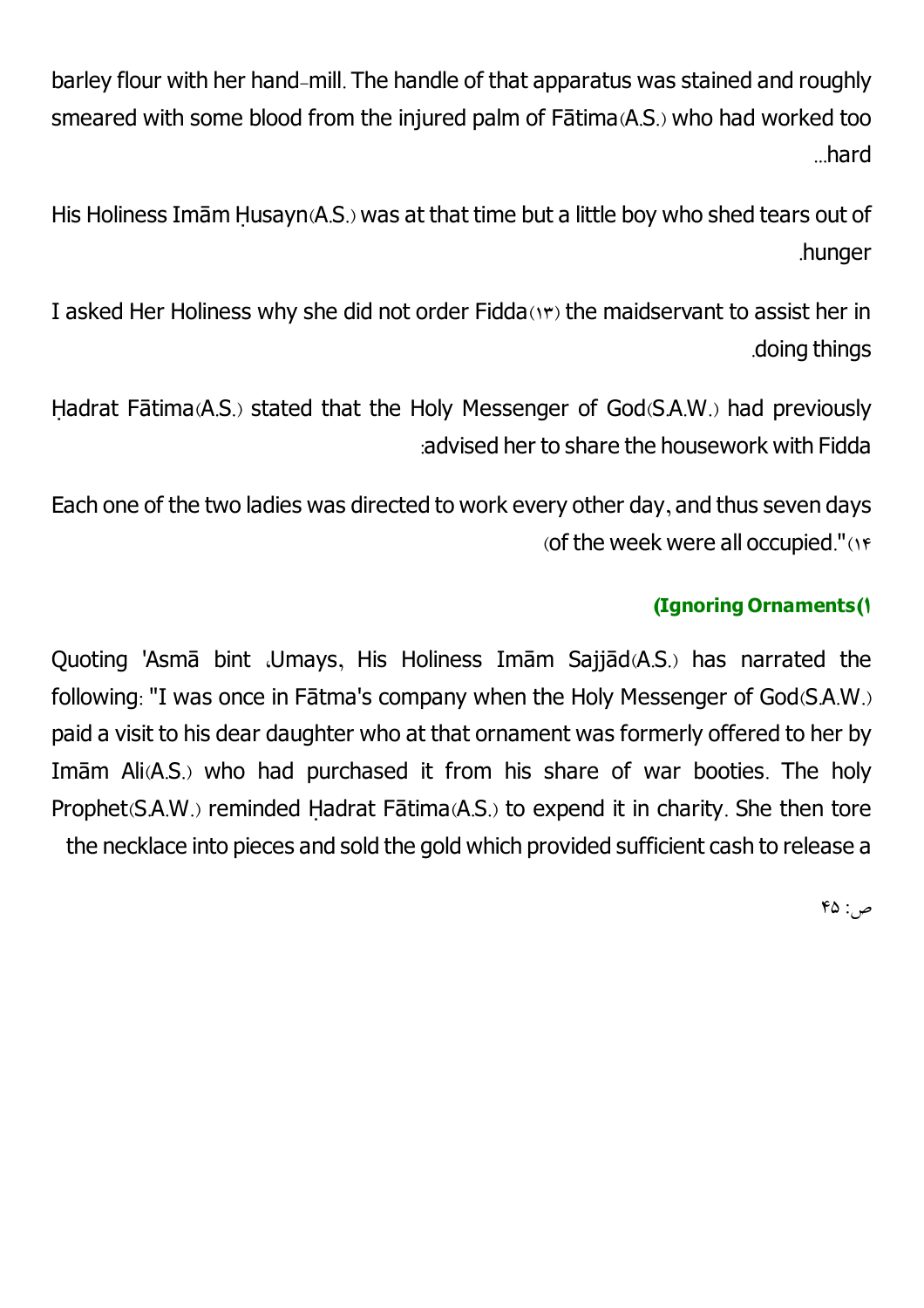slave from bondage. The Holy Messenger of God(S.A.W.) became glad when he heard (about his honourable daughter's act of generosity.(15

# **(Ignoring Ornaments (2**

: His Holiness Imām Bāgir(A.S.) has stated

When the Holy Messenger of God (S.A.W.) wanted to go on a journey, he used to bid" farewell to his close relatives, and Ḥadrat Fātima(A.S.) was the last person to be visited according to the Holy Messenger's personal habit. Thus the Holy Prophet's journey started from the house of Ḥadrat Fātima(A.S.), and on his return back home His Holiness paid his first visit to Ḥadrat Fātima and from there he proceeded to meet ".others

Once when the Holy Prophet(S.A.W.) was on a journey, Imām Ali(A.S.) offered Ḥadrat Fatima(A.S.) some war booties with which she could afford to by a couple of silver bracelets and a curtain to hang at the entrance of a room. On his return home the .Holy Prophet(S.A.W.) went directly to Ḥadrat Fātima(A.S.) after visiting the mosque

On seeing her father Ḥadrat Fātima(A.S.) began to rejoice. At that moment she was wearing the silver bracelet which attracted the Holy Prophet's attention. Looking at the formerly-mentioned curtain and this ornament adorning his daughter impressed His Holiness so much that the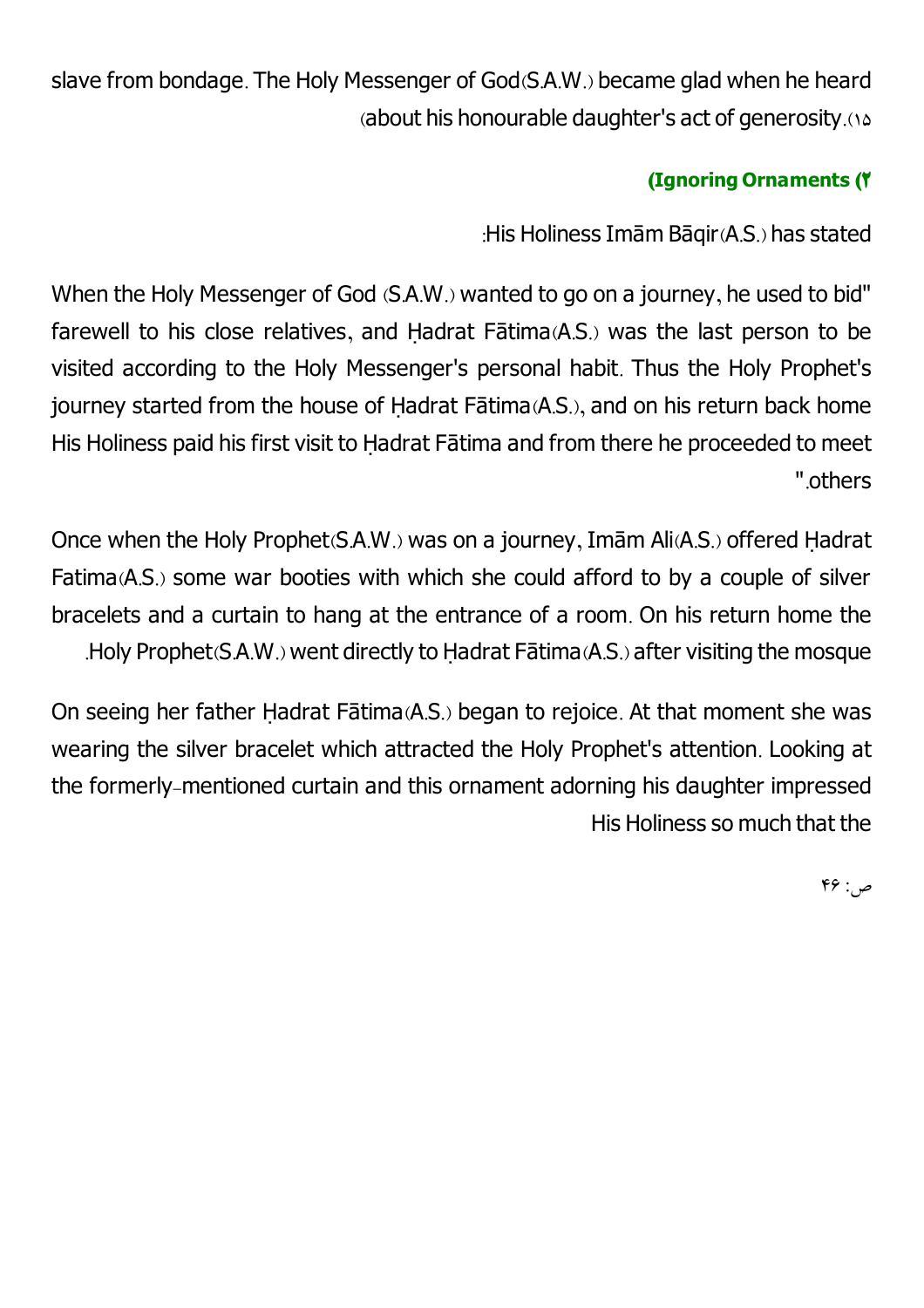Messenger of God(S.A.W.) quietly sat down at the doorway

.(.fromwhere His Holinesscould behold Ḥadrat Fātima(A.S

This sudden reaction made Hadrat Fātima(A.S.) sad, and

impressed by the behaviour of her Holy father she began to weep desperately. Ḥadrat Fātima(A.S.) summoned her two sons Imām Ḥasan(A.S.) and Imām Husayn(A.S.), and gave them the bracelets and the curtain which had been taken down. Her Holiness asked Ḥasanayn(A.S.) to go to their grandfather and tell him that during his absence what had been purchased as decorative objects were but these .(three items (two bracelets and a curtain

Now, as Ḥadrat Fātima(A.S.) had agreed, everything depended on the decision made by the Holy Prophet(S.A.W.). The Holy Messenger of God(S.A.W.) paternally embraced the two little boys and kissed them affectionately. His Holiness then commanded those two bracelets to be broken down into small pieces, and prorated the obtained silver among the needy people who were some poor emigrants and were called in ."those days: "Men of Suffa

The remaining curtain which was a long sheet of short width, was given to the naked persons who could not afford to by even the cheapest and the simplest garments. The Holy Messenger of God(S.A.W.) then stated: "Indeed God the Almighty hath favoured Fātima(A.S.) who will wear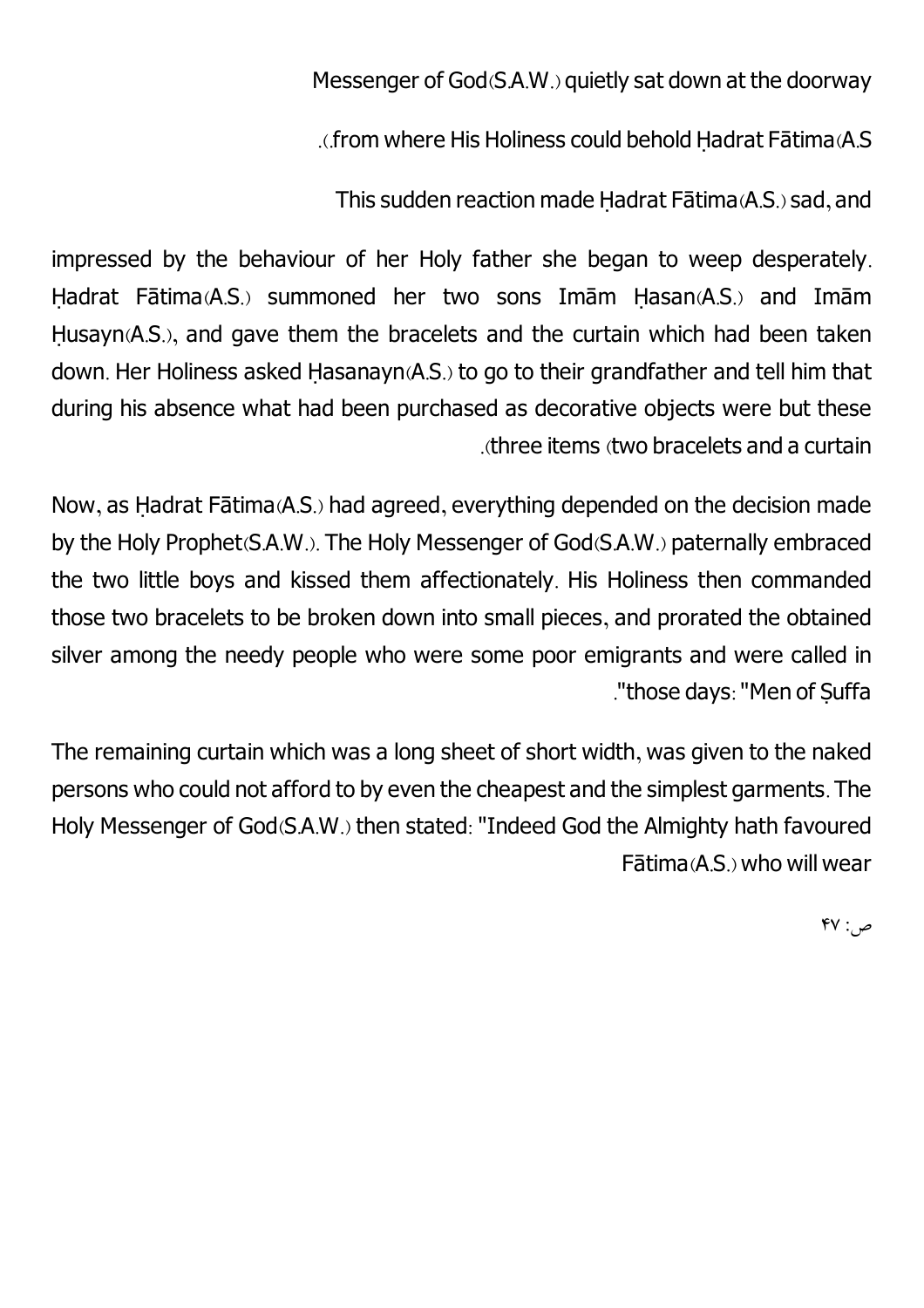(heavenly robes and celestial bracelets..."(16

## **The Wedding - Gown**

The Holy Prophet(S.A.W.) had purchased a wedding-gown for Ḥadrat Fātima(A.S.) whose dress at that time was but a worn-out covering with some patches on it. A .pauper suddenly knocked at the door and begged for some clothing

:Ḥadrat Fātima(A.S.) was inspired by the Holy verse of the Glorious Qur'an

(Ye will not attain unto piety until ye spend of that which ye love...(17"

(This persuaded Her Holiness to grant her own wedding-gown in the Way of God.(18

### **<sup>A</sup> God-Fearing Woman**

When the blessed verses: "And lo! for all such, hell will be the promised place. It hath seven gates, and each gate hath an appointed portion."(19) were revealed, the Holy Messenger of God(S.A.W.) suddenly burst into tears and impressed by this sudden reaction of the Holy Prophet(S.A.W.) the companions present there shed tears, too, .without knowing why they had done so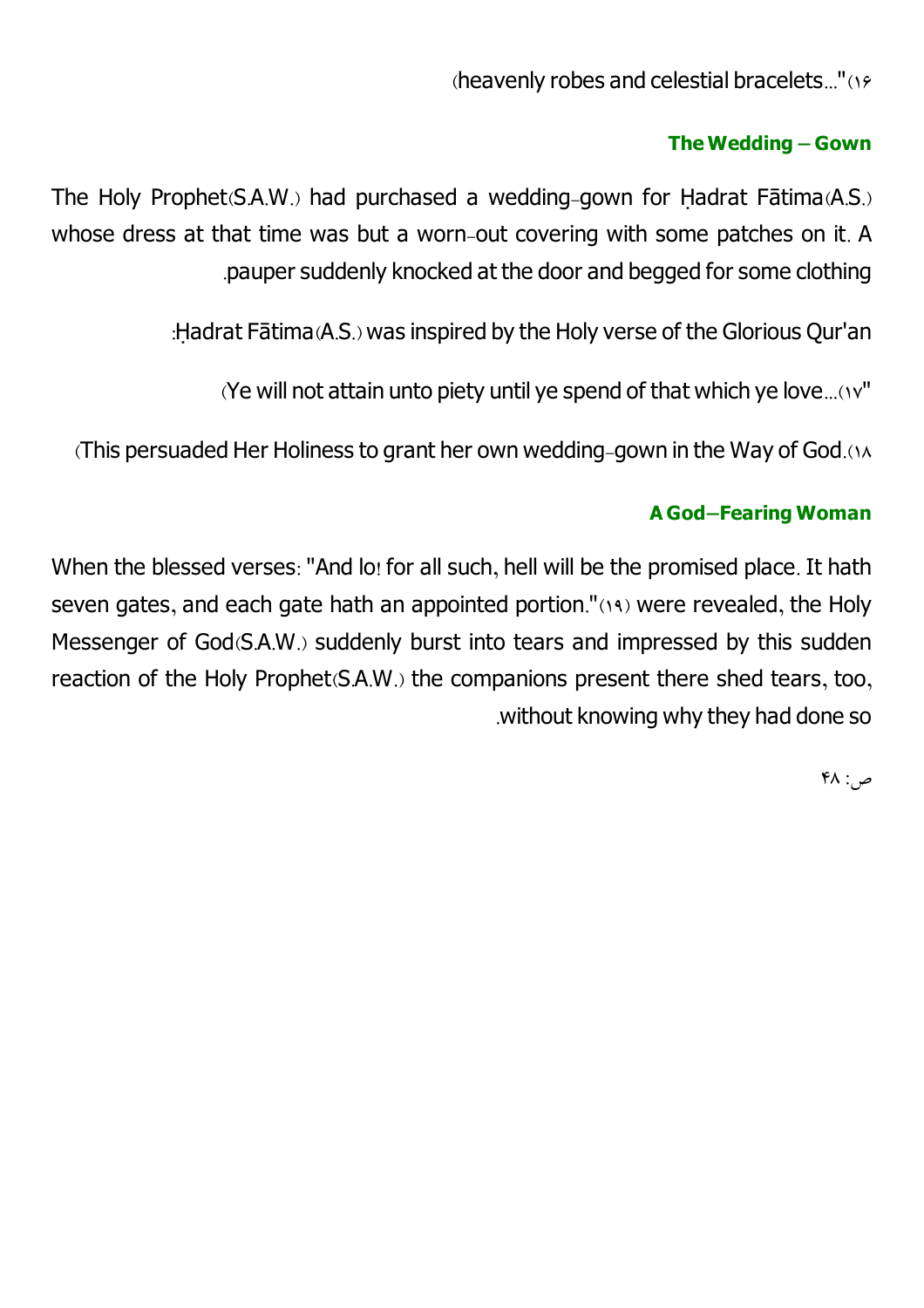Nobody dared ask anything about that scene, and the congregation attending His Holiness had fallen into profound silence. Being aware of the Holy Prophet's paternal affection for Ḥadrat Fātima(A.S.), Salman went to her house in order to report the .tragic case

Here Holiness was busy grinding some barley with a hand- mill when Salmān entered. She was simultaneously reciting the Holy verse: "... and that which Allah hath is better (and more lasting..." $(Y)$ 

Ḥadrat Fātima(A.S.) had a woollen cloak on , and one could easily see twelve patches on that so-called article of clothing. Hearing the story narrated by Salmān, Her Holiness did not hesitate, and instantly walked out to witness the incident directly. She still had the old cloak on. Watching all that impressed Salmān so much that he pathetically made a comparison between Hadrat Fātima's style of living and the royal .conduct of the daughters of some monarchs

Ḥadrat Fātima(A.S.) encountered her Holy Father and offered His Holiness her :humblest greeting sand regards. She then said

O dear father! Salman is surprised on seeing my clothing. I swear by God who hath" given thee the prophetic mission that Ali(A.S.) and I in the course of these five years have not purchased any decorations nor have we been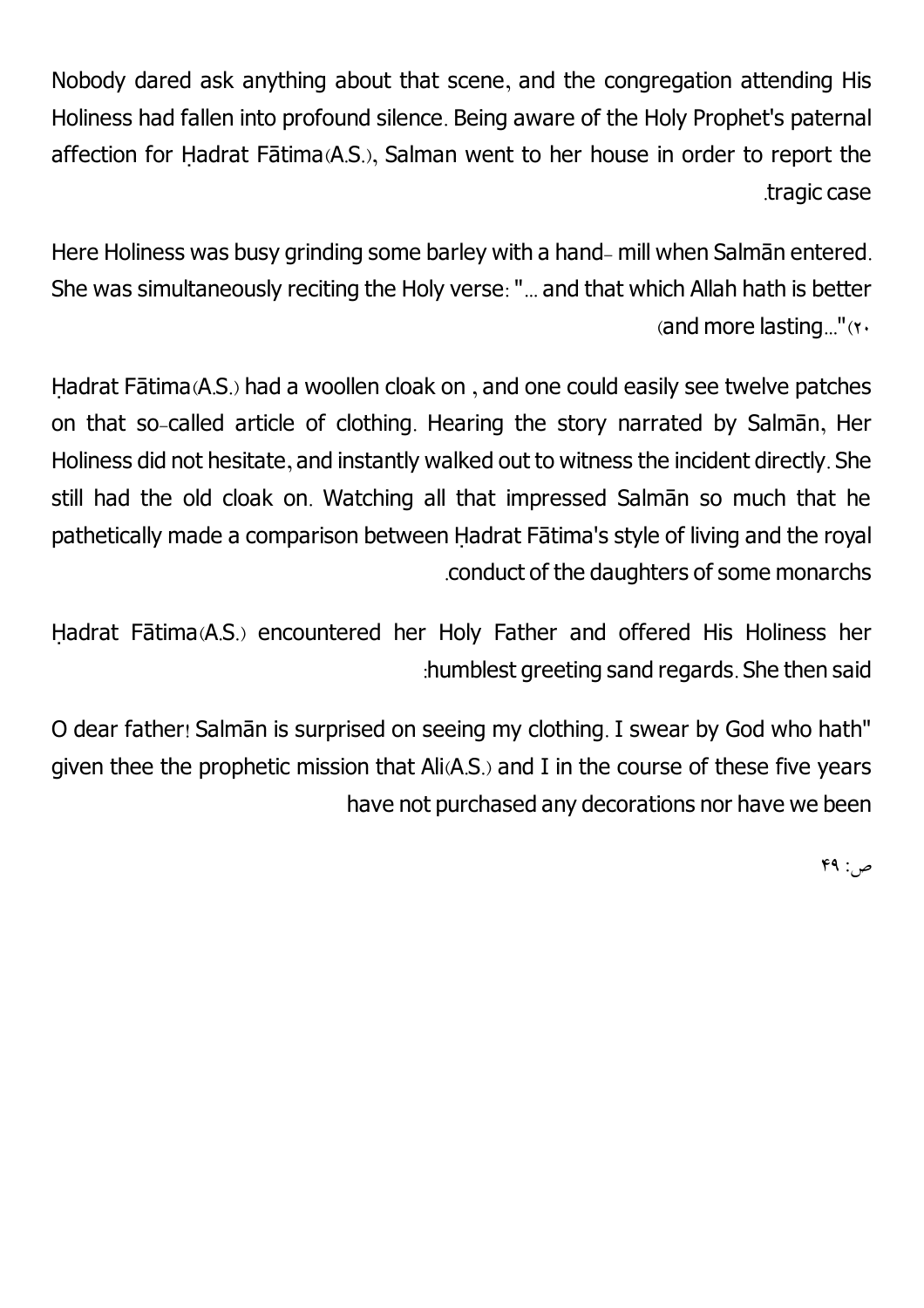extravagant in our domestic expenditure, except for a lambskin, which we use both as a mattress to relax on and on which we sit in the day time and feed our camels. The .pillow on which we put our heads is actually filled with some date straw

The Holy Prophet(S.A.W.) stated: "O Salmān! my daughter will be among those ".pioneers, who strive to reach Divinity

Hadrat Fātima(A.S.) said: "O father may I be thy ransom! What did cause you to "?weep

The Holy Prophet(S.A.W.) informed her of the revealed blessed verse brought to His Holiness by Gabriel. Hearing the contents of that Holy verse, Ḥadrat Fātima(A.S.) suddenly burst into tears and collapsed while murmuring, "Woe betide anyone who  $(ends up in Hell."$ (1)

### **The Famishment and theHeavenly Dish**

:Abū Sa ūd Khudrī says

Ali(A.S.) once upon a time was in dire need. His Holiness then requested Ḥadrat " Fātima(A.S.) to fetch him some food. She swore there was nothing left at home. His Holiness asked about the reason for shortage of food and why the case had not been reported to him. Ḥadrat Fātima(A.S.) continued that she had been shy to tell him that tragic story, and that she hadnot intended to demand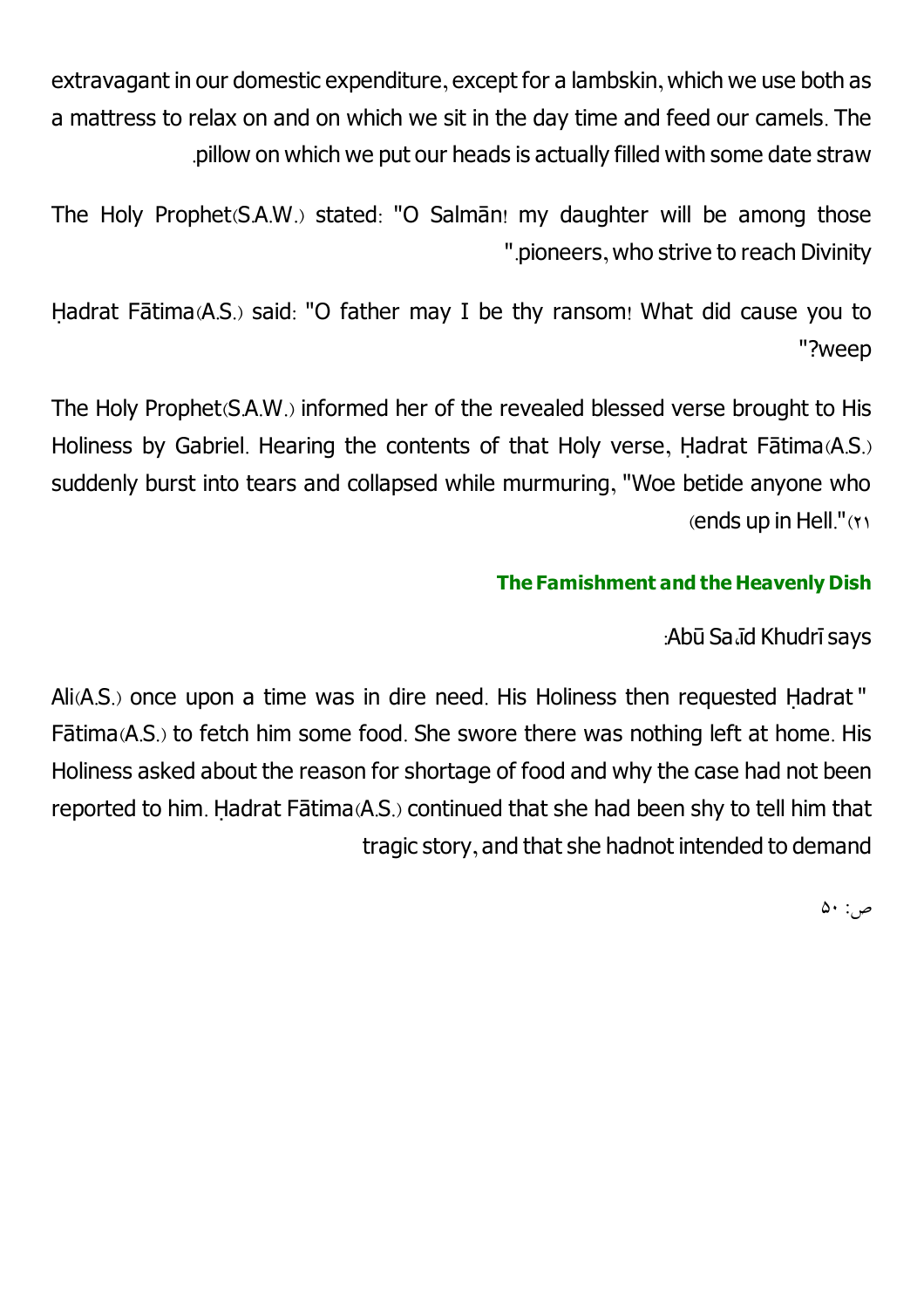## .anything

## ImāmAli(A.S.) left the house with absolute trust in God

in his heart. His Holiness borrowed one dinar (gold coin) with the intention of purchasing some food for his household. On his way home His Holiness met "Mighdād Ibn al-'Aswad" lying on the hot sands of the street in the glare of the burning sun. The latter looked distressed, and Imām Ali(A.S.) inquired about what had happended to .that man who refused to narrate the poor situation in which he was involved

:He finally disclosed his secret and said

O Abū al-Ḥasan! I swear that severe hunger made me leave my dwelling. My children" were starving and I could not bear that awful scene, watching them crying of famishment. I therefore left them and came out to find a solution to this wretched ".condition of theirs

ImāmAli's eyes were filled with tears which rolled down

: onto his beard. Addressing the needy man Imām Ali(A.S.) said

".Iswear that I amslso involved in a case similar to yours"

.His Holiness then submitted the very coin to the man

Ali(A.S.) then advanced toward the mosque where the Holy Prophet(S.A.W.) used to say his daily prayers. Imam Ali(A.S.) practiced his devotions in that sacred place, and

 $\Delta$  :  $\sim$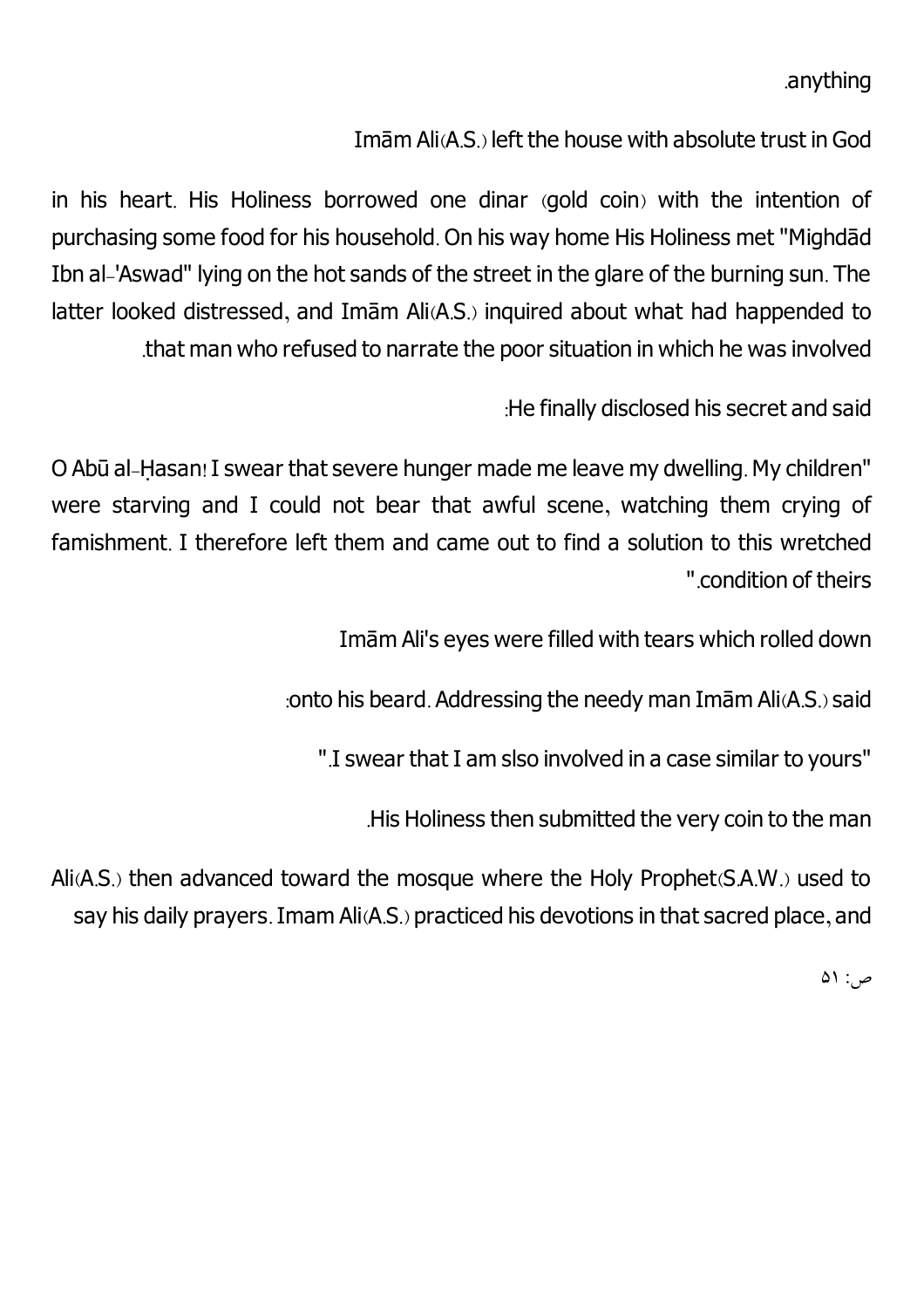## after having finished the obligatory rituals, His Holiness

encountered the Holy Prophet(S.A.W.) at the entrance of the mosque. The Holy Messenger of God(S.A.W.) inquired of Imām Ali(A.S.) about what he had for dinner, .and whether His Holinesscould be received and served by his honourable son-in-law

Ali(A.S.) looked down and did not utter a word. His Holiness did not really know what to say. It seemed as if the Holy Messenger of God(S.A.W.) knew everything about that dinar (the gold coin) which had already been granted by Imām Ali(A.S.). It was divinely revealed to Hadrat Muhammad(S.A.W.) that he should remain with Imām Ali(A.S.) that evening. "Why don't you say anything?" asked Hadrat Muhammad(S.A.W.) Imām ".Ali(A.S.) bashfully replied: "I am at your disposal

The Holy Prophet(S.A.W.) grasped Imām Ali's hand and the two great men walked along and entered Hadrat Fatima's abode. Her Holiness seemed to have finished her devotions, and there was a pot over a fire behind her from which steam was rising. Hearing her father's foot-steps, Ḥadrat Fātima(A.S.) hurried out and welcomed the .newcomers

The Holy Prophet(S.A.W.) greeted and caressed Her Holiness tenderly. "May God The "!Almighty have mercy on thee, and then will you help us with some supper

 $\Delta Y$ :  $\sim$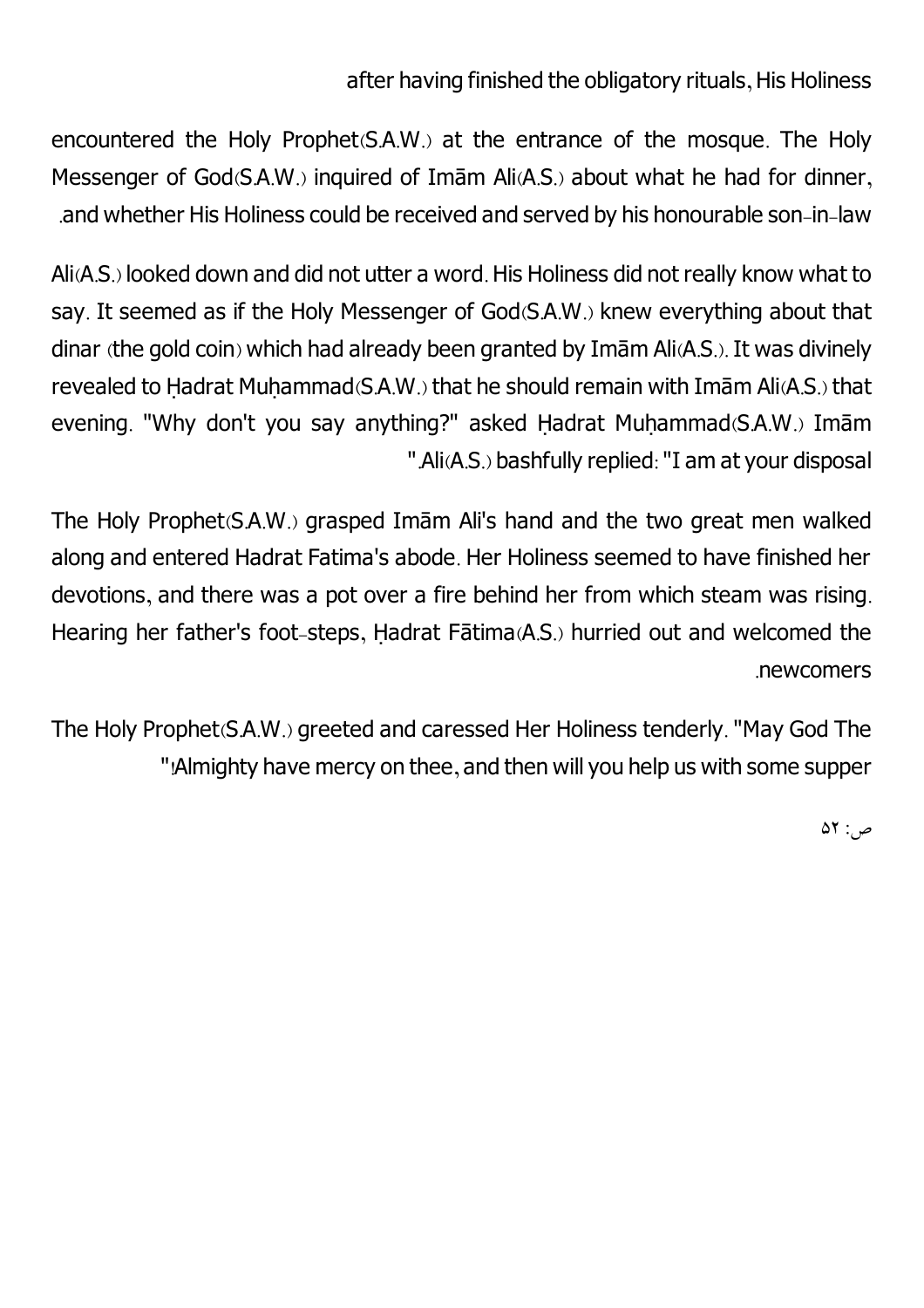.(.continued the Holy Messenger of God(S.A.W

Ḥadrat Fātima(A.S.) fetched the cooking pot and put it

before her Holy father and her respectable husband, Imām Ali(A.S.), who amazingly .inquired of his revered wife about the pleasantsmell of the food inside the pot

The Holy Messenger of God(S.A.W.) tenderly put his blessed hand on Imam Ali's shoulder and stated: "O Ali(A.S.)! all this is truly the Divine Reward for the munificence .(youmanifested by granting that dinar (gold coin

(Allāh giveth without stint to whom He will." $(32.1)$ "

The Holy Prophet(S.A.W.) then wept affectionately and thanked God the Almighty Who had bestowed upon them His favour in this temporal world. His Holiness continued that Imām Ali(A.S.) and Ḥadrat Fātima(A.S.) were divinely chosen to be :symbols of Zacharia and the Virgin Mary as mentioned in the following verse

Whenever Zacharia went into the sanctuary where she (Mary) was, he found that..."  $($ she had food $)$ ." $($ 

### **Munificence towards theNeedy and the Story ofthe Blessed Necklace**

:Jābir Ibn-i-.Abd Allah Ansārī says

One day we participated in the evening prayers ceremony established and" performed by His Holiness the

 $\Delta \mathbf{r}$  :  $\varphi$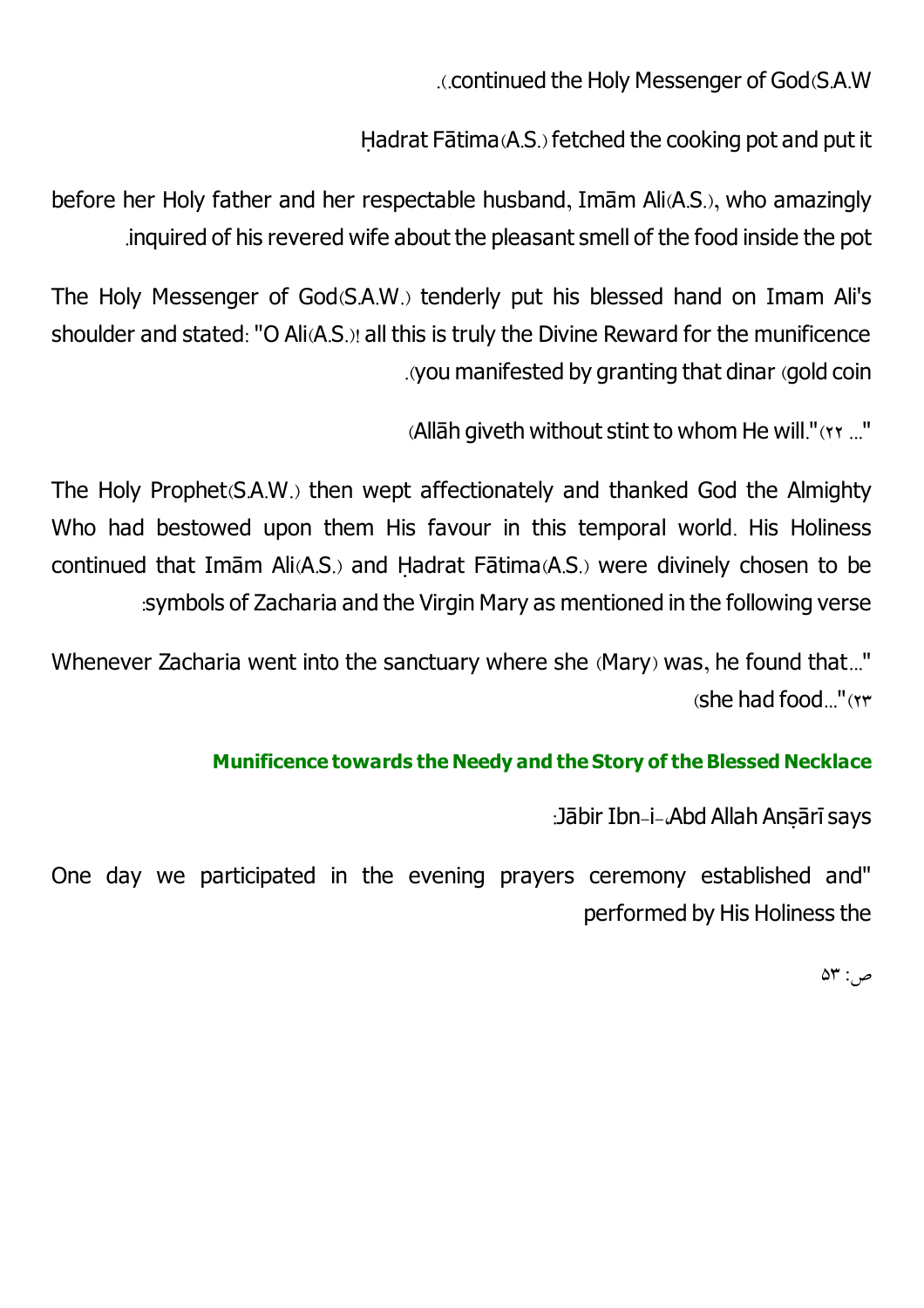Holy Prophet of Islam(S.A.W.) who did not leave his seat of worship even when the ."rituals were over

An old man in a worn-out robe unexpectedly appeared before the Holy Prophet(S.A.W.). The old man with his ragged garment seemed to be an Arab emigrant who could not control his weary and slim body. The Holy Messenger of God(S.A.W.) looked at him and asked about his poor condition. "O Prophet! I am starving for the moment, my body requires some clothing and I have but an empty .purse which expects your immediate munificence" said the Arab

I do not have any cash to give you now." stated the Holy"

.(.Messenger of God(S.A.W

but I will direct you to a person who loves God and His Messenger, and is favoured by" God and is loved by His Messenger. Go to Fātima(S.A.W.). She is a true devotee of .(.Divinity,"continued the Holy Prophet(S.A.W

Attended by Bilal the old man marched out toward Ḥadrat Fātima's house. There he loudly hailed her: "Praise be to you, household of Prophethood. Your house is the abode of the angels and the holy place of The Divine Revelation!" Hadrat Fātima(A.S.) "?answered: "Hail to thee. Who are you

An old Arab who has undergone the hardships of travelling and has suffered the" .agonies of emigration in order to visit your distinguished father," replied the stranger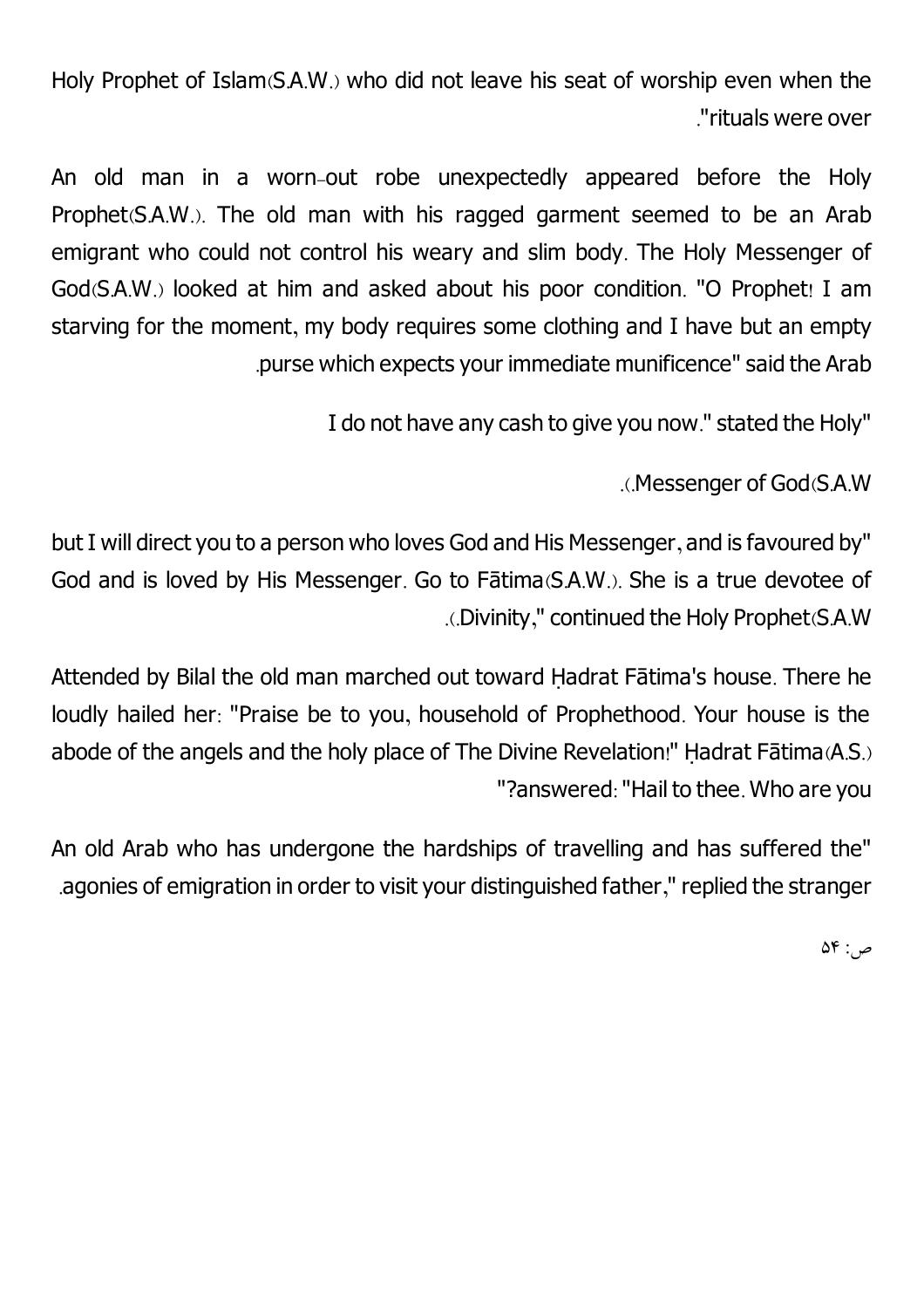I am for the moment starving, and I am also in need of some clothing. I beg you to" .helpme. May God have mercy upon thee!" Continued the oldman

It should not be forgotten that for three days Ḥadrat Fātima (S.A.W.), Imām Ali(A.S.) and the Holy Prophet(S.A.W.) had not eaten any food when that needy Arab called out to them. The Messenger of God(S.A.W.) knew everything about them. Hadrat Fātima(A.S.) took a tanned sheep hide (her son's mattress) and offered it to the so- .called beggar

I asked for some food, and you give me this skin instead," complained the man." Hearing this Hadrat Fātima(A.S.) took off her necklace which was a present from a friend and gave it to the old Arab. "Take this and sell it. May God grant grant thee .(.something better in exchange," said Ḥadrat Fātima(A.S

The man took the necklace and walked along toward the mosque where he found the Holy Prophet(S.A.W.) sitting amid his faithful companions. "O Messenger of God! (S.A.W.) Fātima(A.S.) has granted me this necklace which is going to be put on sale in .order to provide facilities for my poor living conditions," stated the Arab

The Holy Prophet(S.A.W.) suddenly burst into tears and said: "I hope God's favour would embrace thee on account of this blessed occasion you are enjoying for the sake of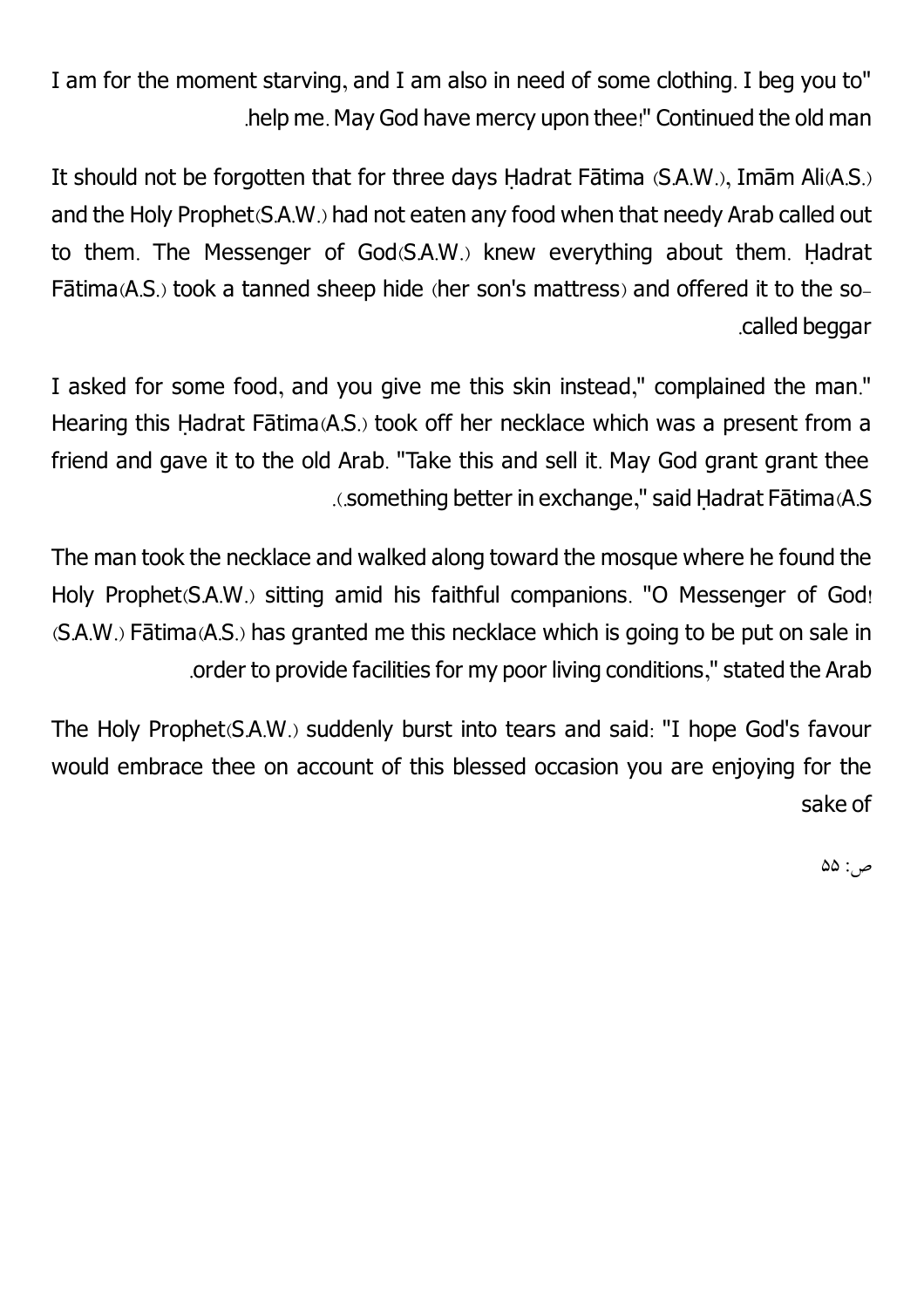Fātima(A.S.), daughter of Muhammad(S.A.W.). You are actually favoured by the most ."distinguished woman

Ammār Ibn Yāsir stood up and requested the Holy Prophet(S.A.W.) to permit him to، purchase that necklace. The permission was granted and ،Ammār asked the Arab about the price of that object. "Will you give some food, a cloak and a gold coin in .exchange," demanded the Arab

Despite his lack of money at that moment, Ammar generously purchased the necklace, and gave the man twenty dinars (gold coins), a silk robe, a camel and enough food in exchange. The mutual bargain was happily finalized, and the needy Arab was now very glad when he again visited His Holiness the Messenger of God(S.A.W.) who asked him to pray for the generous Fātima(A.S.) "O my Lord! thou art our Creator, and we do not worship any deity but thee God the One. Thou art The Great Provider. I beseech thee to grant Fatima(S.A.W.) affluent sustenance," prayed the Arab. "Amen!" uttered the Holy Prophet(S.A.W.) "Indeed God hath bestowed Fātima(A.S.) with such blessings in this temporal world. I am her peerless father, Ali(A.S.) is her qualified husband, and Ḥasan and Ḥusayn(A.S.) are truly her two .(.immaculate sons,"continued the Holy Messenger of God(S.A.W

Addressing Miqdād,، Ammār and Salmān who were present there, the Holy Prophet(S.A.W.) added: "Shall I

 $\Delta$ 9: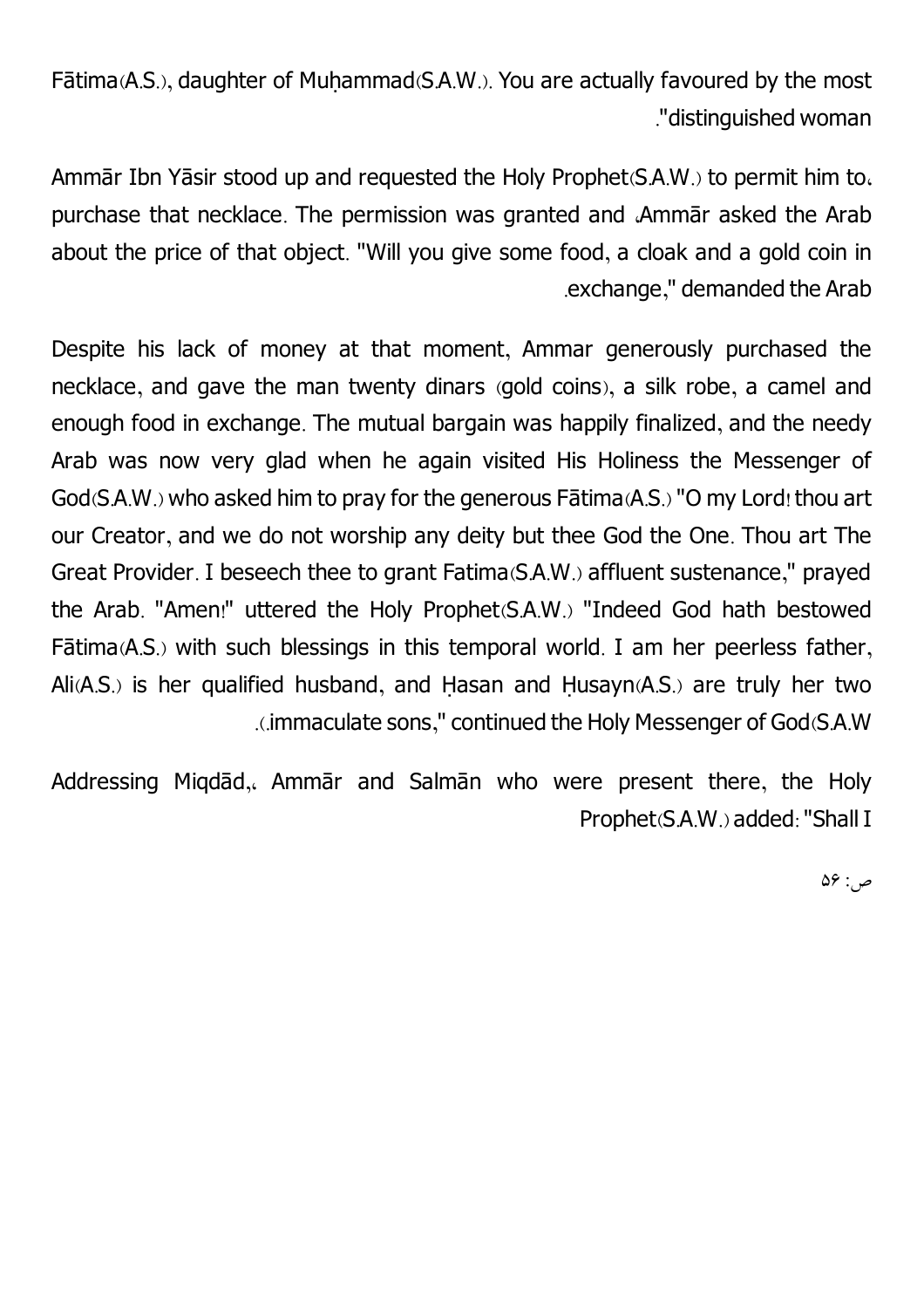give you more information about the privileges and virtues of my daughter (Ḥadrat "?((.Fātima(A.S

Will you please inform us of the matter?" answered the three companions of the" .(.Holy Prophet(S.A.W

Gabriel has recently given me the glad tidings about the blessed status of" .Fātima(A.S.) after her departure fromthis secular world

She will be questioned by two angels when her Holy body is lying in her grave. Those two will ask her about her Creator. She will admit and will proclaim that Allāh is her Creator, her father (Muhammad(S.A.W.)) is her guiding Prophet and Ali(S.A.W.) is her .(.religious leader," stated the Holy Messenger of God(S.A.W

Let me tell you more about Fātima's virtues," continued the Holy Prophet(S.A.W.)" "Indeed a colony of angels are divinely ordered to safeguard Fātima(A.S.) from all directions. These heavenly creatures are also commanded to wait upon Fātima(A.S.) while she is living in this world and when she is lying in her last resting-place. These attending angels have a mission to wait on her and on her household including her father, her husband and her offsprings. He who seizes the opportunily of visiting me and my household whether dead or alive will be divinely rewarded," added the Holy Messenger of God(S.A.W.) Ammar then put some scent on the beads of that necklace and submitted it to his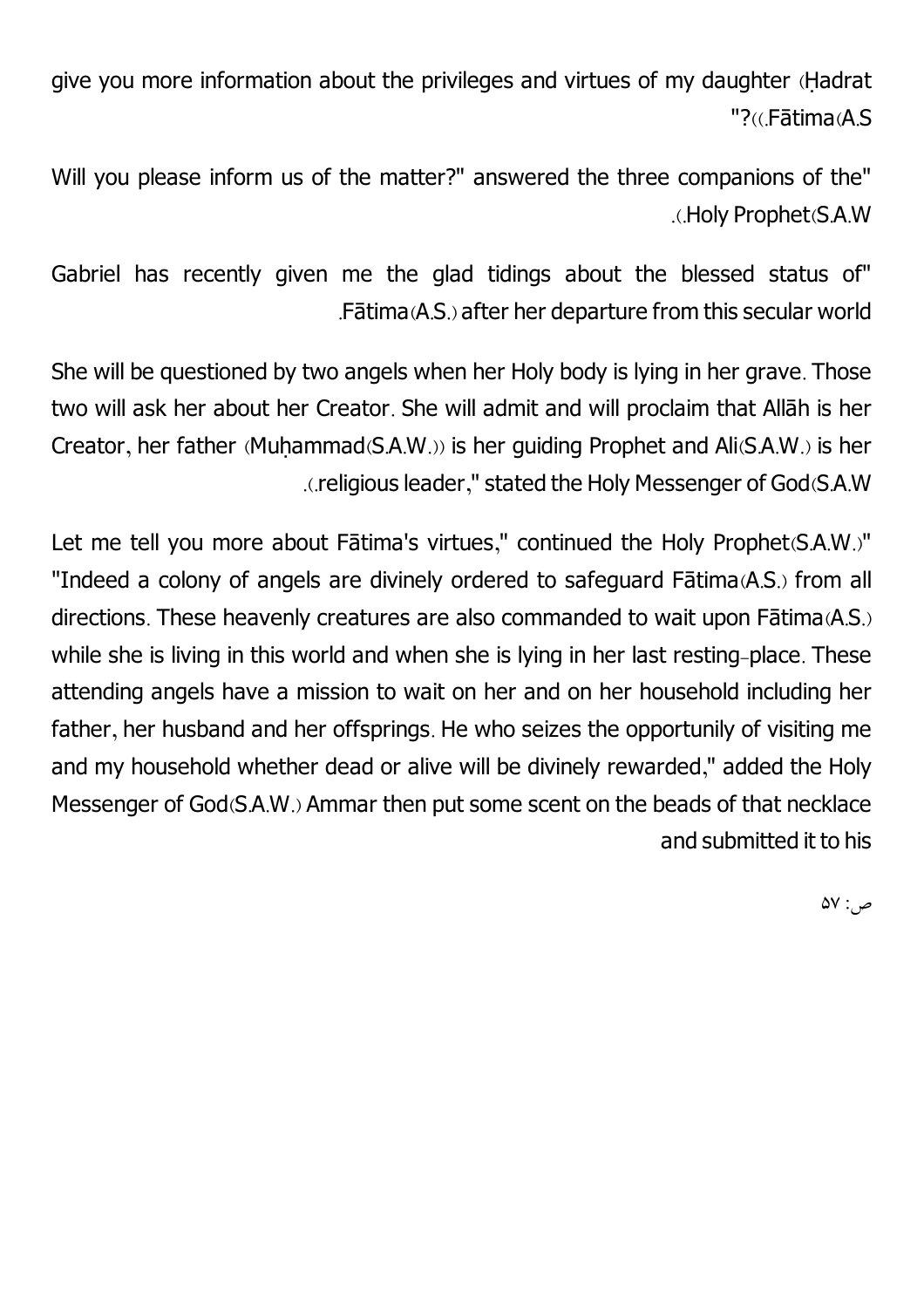### personal servant whose mission was to offer the fragrant

object to the Holy Prophet(S.A.W.). The servant was also ordered to wait upon the Holy Messenger of God(S.A.W.) as long as he lived. Hadrat Muhammad(S.A.W.) dispatched the servant to Ḥadrat Fātima(A.S.) asking him to hand the necklace over to that lady. The servant was also commanded to be at Ḥadrat Fātima's disposal forever. The mission was successfully accomplished and the lucky servant was .(.generously released by Her Holiness Fātima(A.S

The abundant blessings of this necklace brought forth too many good results including the feeding of a hungry person, clothing of a nearly naked paupr, assisting a needy man, and releasing slave. The very object was eventually returned to its (original owner."(24

#### **The Luminous Veil**

Once Imām Ali(A.S.) borrowed some barley from a Jewish chap who demanded collateral for the bargain. His Holiness submitted Ḥadrat Fātima's woollen large veil as a deposit. The Jew put the veil somewhere in a room. In the dark of the night the Jew's wife entered the same room to do something. She amazingly saw a dazzling .light which illuminated the room

The startled woman reported the scene to her husband who became surprised, too. They both entered the room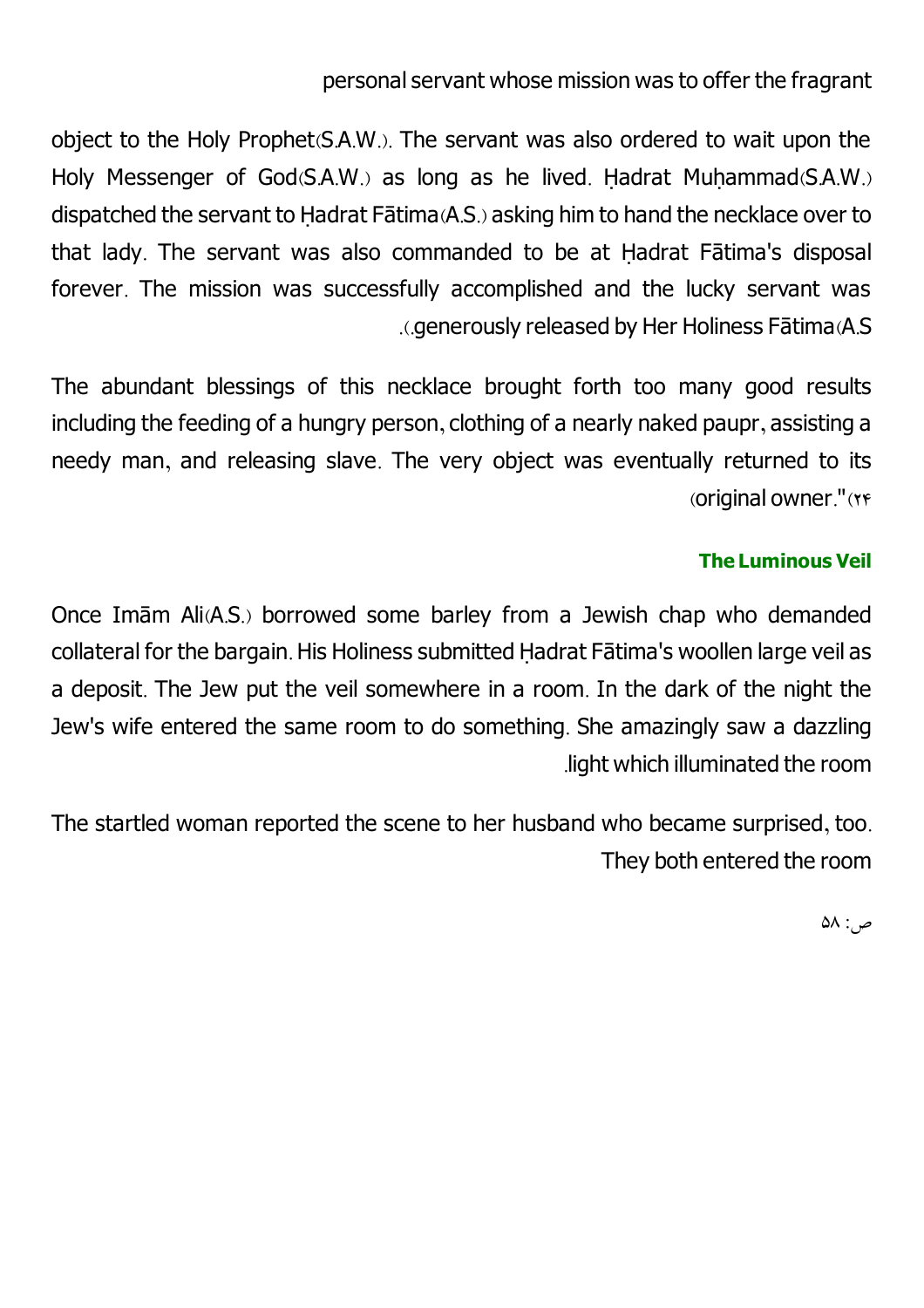again and surprisingly saw that the source of that radiant

light directly came from Ḥadrat Fātima's large veil. The two witnesses rushed out of their house and informed their neighbours and their relatives of what they had seen there. About eighty Jewish people assembled there and after witnessing the miracle (they all converted to Islam and became faithful Muslims.(16)

## **AHeavenly Dress for Our Gracious Lady**

Once a group of Jewish people came near the Holy Prophet(S.A.W.) and requested His Holniess to dispatch Hadrat Fātima(A.S.) to their wedding party. They stated she would have been the flower of that celebration

She is Ali's wife and she should acquire his permission to take part in this marriage" .(.party," said the Holy Messenger of God(S.A.W

Addressing the Holy Prophet(S.A.W.) those people begged His Holiness himself to get that necessary permission. They actually intended to invite Ḥadrat Fātima(A.S.) to a big party in which too many Jewish women in fancy glittering dresses were to participate, and thus They thought they could ridicule Ḥadrat Fātima(A.S.)! In the wink of an eye a very beautiful Heavenly dress was brought and offered by Gabriel. Ḥadrat Fātima(A.S.) wore that beautiful garment and the guests attending that party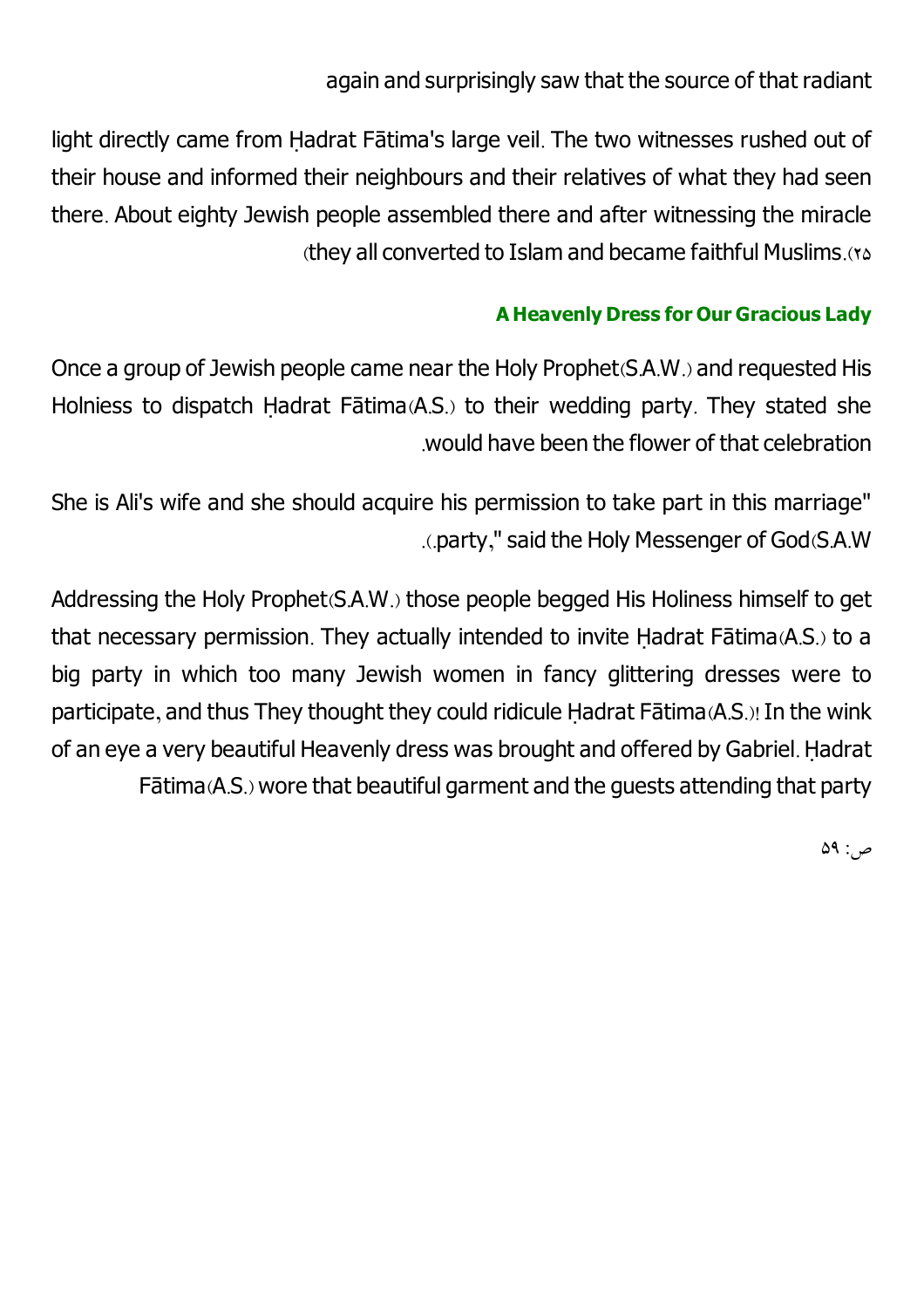were amazingly surprised by that peerless dress with its

eye-catching colours and the fragrance it conveyed here and there. This miraculous scene made the spectators bow down before Hadrat Fātima(A.S.), and most of the Jewish people present there converted to Islam due to that outstanding occurrence.  $(19)$ 

## **Ḥ adrat Fātima(A.S.)Is Assisted by Angels**

:Abū Dhar (may peace be upon him) narrates

Once I was dispatched by the Holy Prophet(S.A.W.) on a mission to summon Ali(A.S.)." Nobody answered the door, then I suddenly saw a hand-mill in one corner rotating .round and round without being touched

His Holiness came out and the Holy Prophet(S.A.W.) whispered something in Ali's ear. I could not hear them, but addressing the Holy Messenger of God(S.A.W.) I requested His Holiness to tell me the story of that self-rotaing hand-mill. The Holy :Prophet(S.A.W.)stated

My daughter Fātima(A.S.) is indeed a true believer whose heart is divinely filled with" strong faith in Allāh the One who Knoweth of her physical inabilities, and thus He assisteth her in her daily activities.Don't you know that there are some celestial (angels whose mission is restricted to helping Muhammad( $S.A.W.$ )'s household?"( $\gamma$ 

 $9.$ : م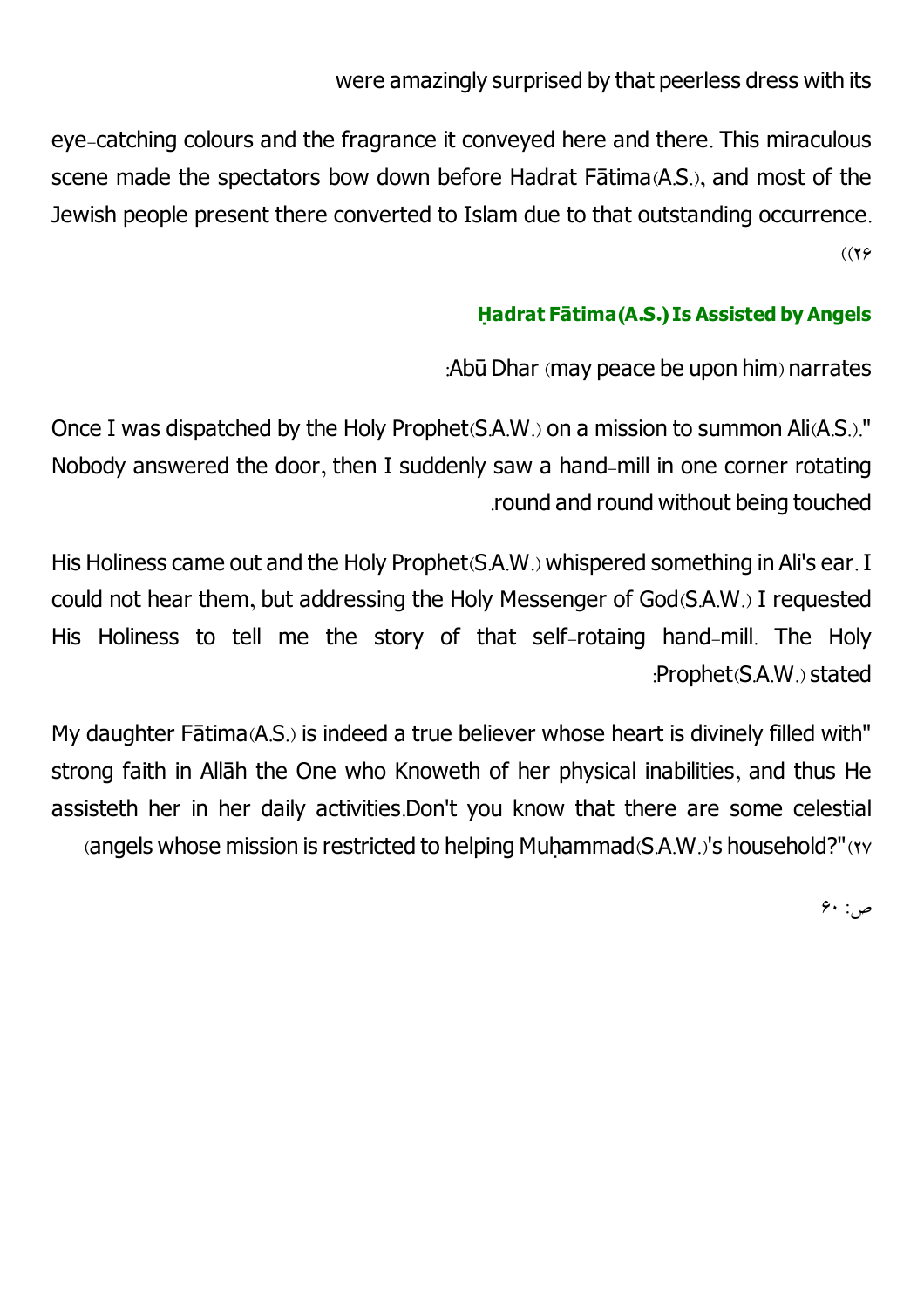#### **"Generosity Causes Descent of A "Holy Chapter**

The following is authentically narrated by the Shiah and the Sunni Scholars who have :related this event

Imām Ali(A.S.), Ḥadrat Fātima(A.S.), Imām Ḥasan(A.S.), Imām Ḥusayn(A.S.) and their maid servant "Fiddah" were once fasting for three days in fulfilment of a promise to God. On the first evening, while breaking their fast a pauper unexpectedly knocked at the door and asked for some food. Imām Ali(A.S.) gave him his own dish, and otheres did the same thing. They drank some water instead of eating in order to break their .fast

On the following evening an orphan knocked on the door and received his share of food which was but the food remained to be consumed by the members of that Holy family. They were again deprived of eating. On the third evening the same thing occurred, and a needy captive was granted all the food prepared for the dinner of .those generous hungry gracious pesons

:Now the following Holy verse was revealed

.In the name of Allah, the Beneficent, the Merciful"

Hath there come upon man (ever) any period of time in which he was a thing unremembered?... And feed with food the needy wretch, the orphan and the prisoner, (for love of Him."(28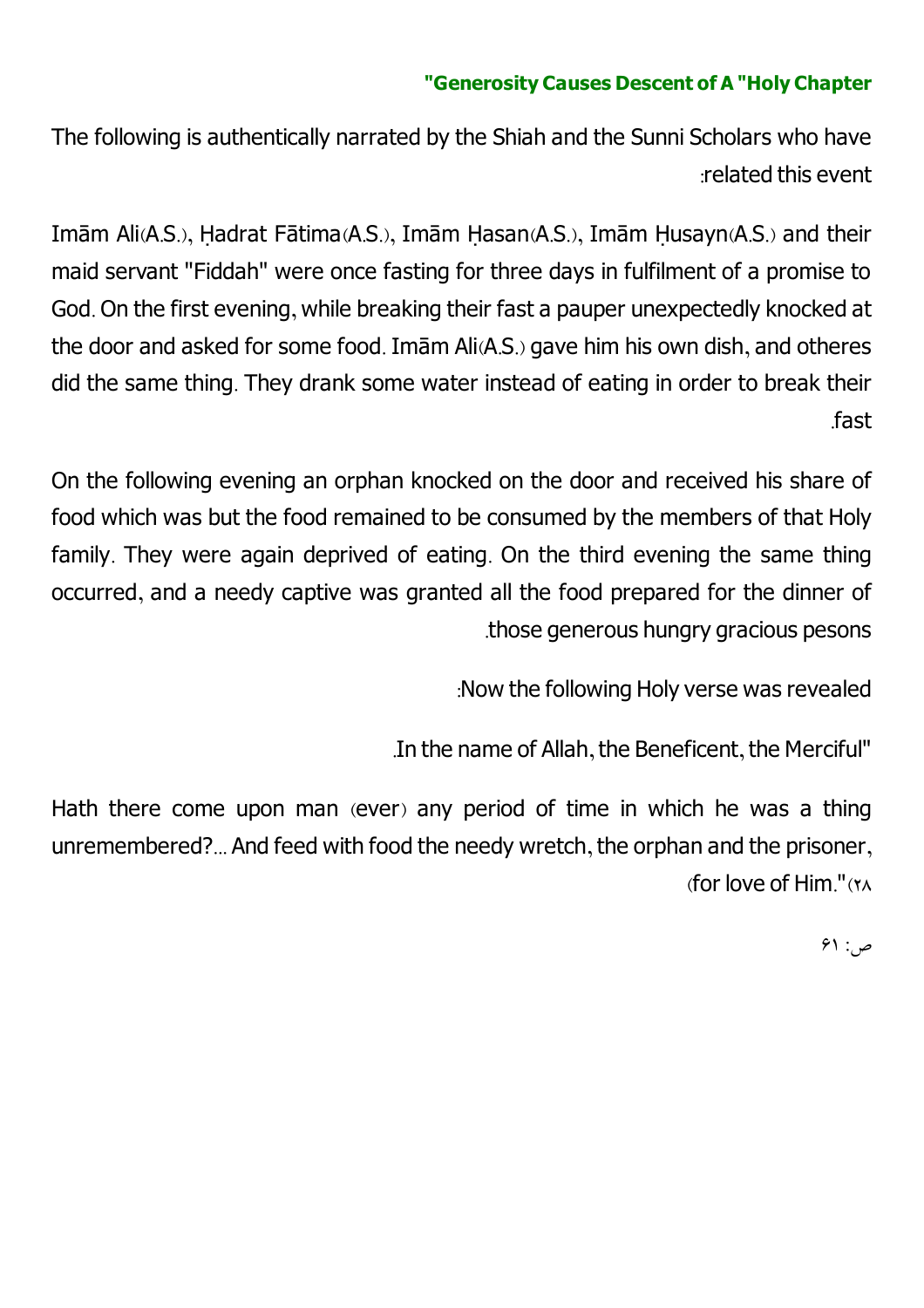Some of the theologians have stated that out of respect

for Ḥadrat Fātima(A.S.), no mention has been made of houris (the women of Paradise) (in this verse even though all sorts of heavenly blessings have been referred to.(19

A detailed account of this story may be read in the Shiah

ans Sunni commentaries, for example, we may mention the celebrated commentary Kashshāf compiled by the Sunni sage and Qur'anic exegetist, Abū al-Qāsim Maḥmūd .al-Zamakhsharī

## **Ḥ adrat Fātima(A.S.) and theHoly Verse**

Concerning Purity

Shiite commentators and a great number of Sunni scholars strongly believe that the Holy revealed verse on purity implies the notable status of the household of the Holy Prophet(S.A.W.): This blessed verse is indeed revealed to connote the distinguished personality of Imām Ali(A.S.), of Ḥadrat Fātima(A.S.) and that of Imām Ḥasan(A.S.) and :(.Imām Husayn(A.S

Allāh's wish is but to keep off uncleanness far from you, O Folk of the Household, ..." (and purify you with a thorough purification" $(r<sub>0</sub>))$ 

According to the view of the qualified commentators, the above Holy verse implies the absolute immaculacy of the

,(.Household of the Holy Prophet(S.A.W.): ImāmAli(A.S

 $54:76$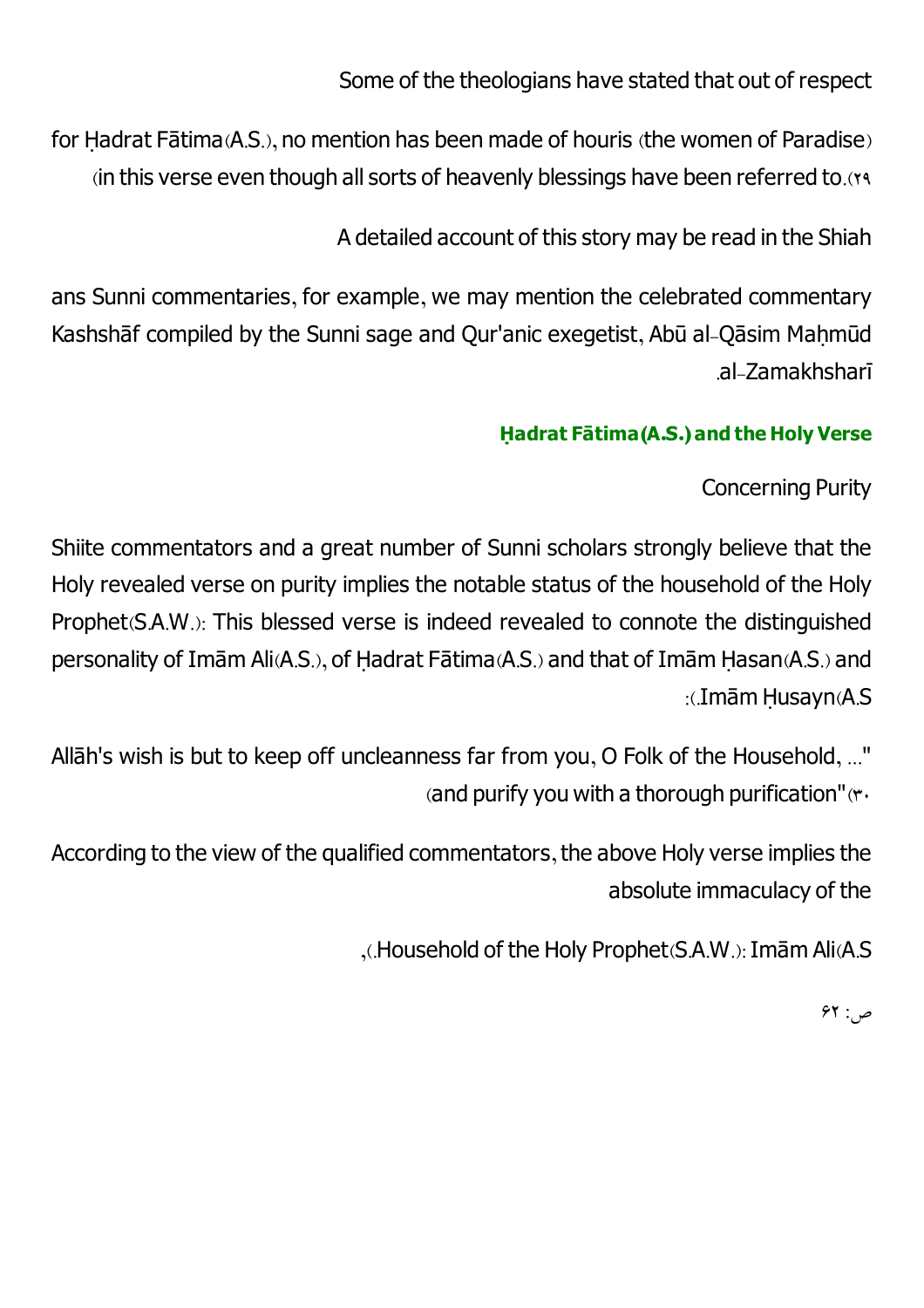Ḥadrat Fātima(A.S.), Imām Ḥasan(A.S.) and Imām Ḥusayn(A.S.).(31) There are also too many other authentic narratives that frankly emphasize the sinlessness of these :distinguished persons. The following is one example

Nāfi b. ،Abī al-Ḥamrā'said: For eight months I witnessed

that each time the Holy Prophet(S.A.W.) came out of his house for morning prayer, he :would go to Fātima's house and say

Peace be upon you O Household of the Prophet. May the blessings and mercy of God" be descended upon you. It is time for prayer. Allah's wish is but to keep off impurity (far from you, O Folk of the household, and purify you with a thorough purification".(\*\*

# **TheHoly Prophet's Attendants While Practising**

(The Tradition of Cursing their Opponents (Mubahilah

According to the reliable sources of historical documents and on the basis of explicit statements made by all Shiite commentators and by a great number of Sunni scholars Her Holiness Fātima(A.S.) had been among those who had participated in practising .the tradition of cursing the Christian from Najran

In addition to its notable virtue, this action performed by Ḥadrat Fātima(A.S.) was a strong proof of her being a

 $59^\circ$ ص: ۶۳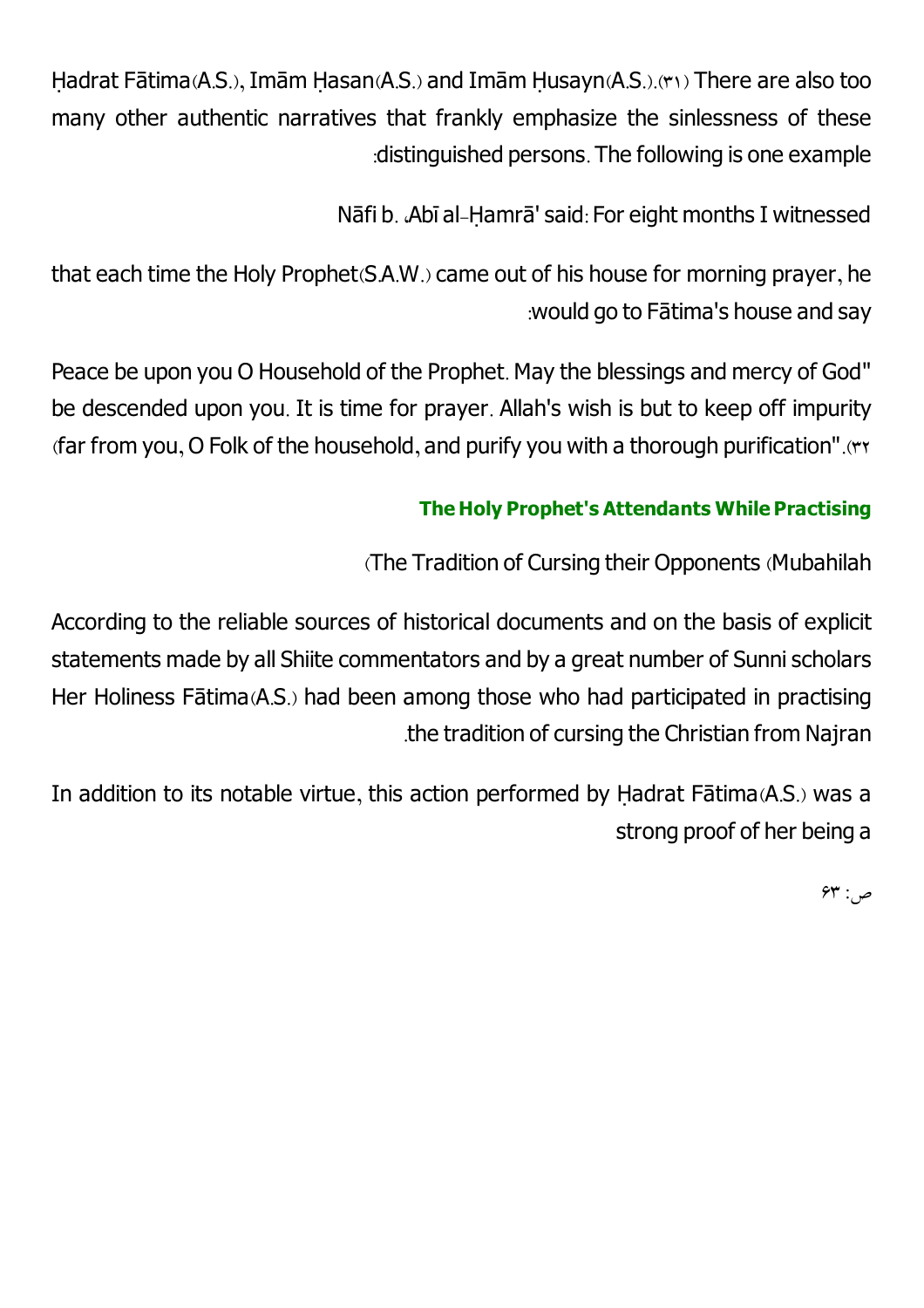perfect immaculate member of the Household of the Holy Prophet(S.A.W.). No other relative of Hadrat Muhammad Mustafā(S.A.W.) excluding Imām Ali(A.S.), Ḥadrat Fātima(A.S.), Imām Ḥasan(A.S.) and Imām Ḥusayn(A.S.) enjoyed this divine privilege .((immaculacy

.(The Following is a short account of "the Mubāhilah" (cursing

A group of Christian missionaries of "Najran" once met the Holy Prophet of .Islam(S.A.W.), and initiated a discussion of Jesus Christ

: Hadrat Muhammad Mustafā(S.A.W.) recited the following Holy verse

Lo! the likeness of Jesus with Allah is as the likeness of Adam. He created him of dust," (then He said unto him: Be! and he is."( $rr$ 

Hearing this Holy verse had no impact on those Christian people so they were not convinced. Now "the Mubahilah" verse was revealed and descended unto the Holy Prophet(S.A.W.): "Whoever disputeth with thee concerning him, after the knowledge which hath come unto

thee, say (unto him): Come! We will summon our sons and

your sons, and our women, and your women, and ourselves and yourselves, then we will pray humbly (to our Lord) and (solemnly) invoke the curse of Allah upon those who  $(lie!"$ (\*\*

The Mubahilah implies the opposition of two groups of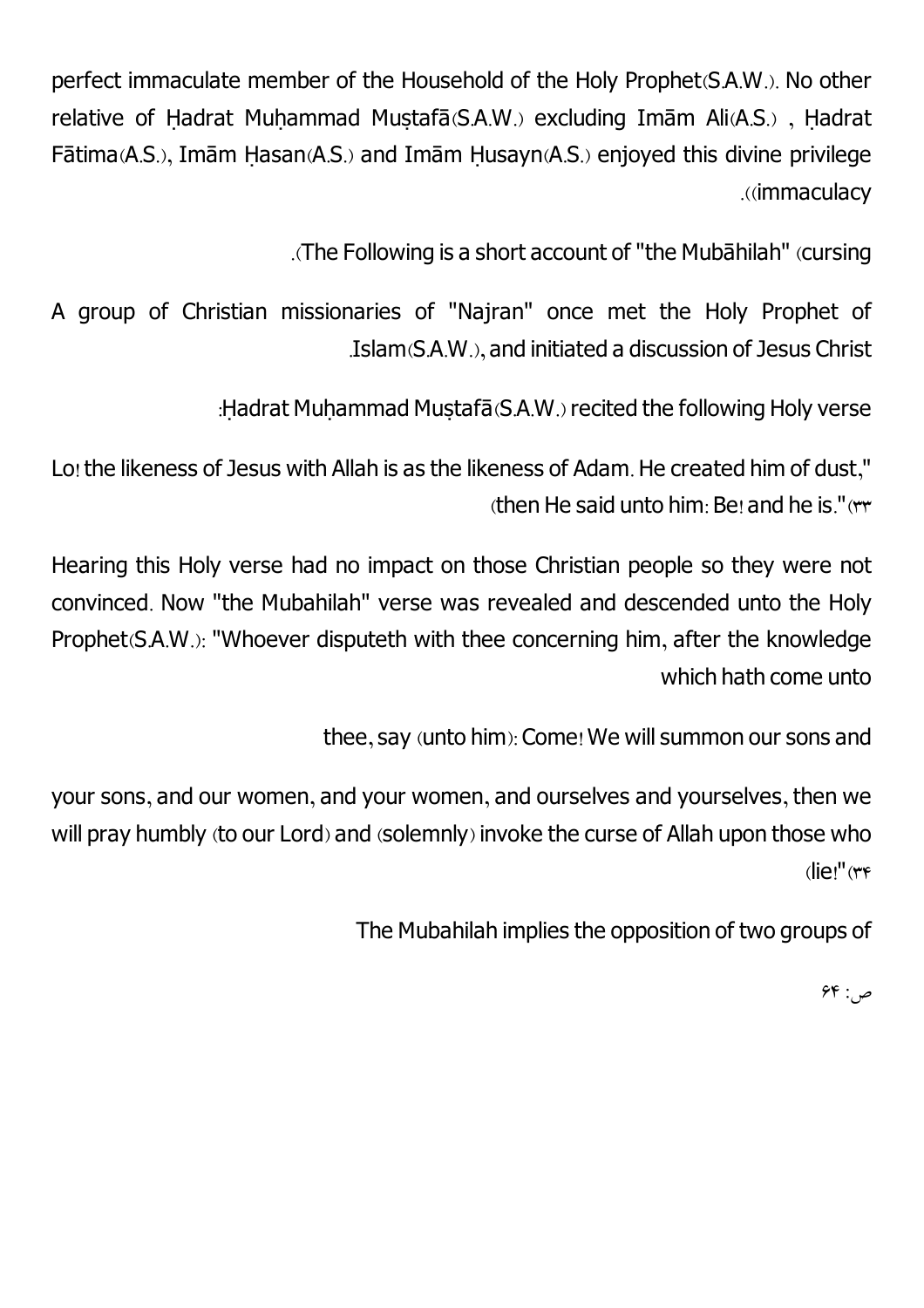people who believe that only their view is correct. Thus the two opposite sides make an appointment in order to invoke God to descend His curse upon the astray or the ignorant party. Such a perfromance can be only directed by the truthful Messengers .of God

At first the Najran Christians agreed to practise the cursing ceremony on the following day. But after exchanging ideas their bishop advised them to avoid the cursing ritual if the Holy Prophet Hadrat Muhammad Mustafā(S.A.W.) was accompanied by his own .household in the appointed place

On the following day, attended by Imām Ali(A.S.), by Ḥadrat Fātima(A.S.), by Imām Ḥasan(A.S.) and Imām Ḥusayn(A.S.) the Holy Prophet(S.A.W.) went there to perform the Mubāhilah ceremony. They all sat sown on the ground and were ready to say ... Amen in response to the praying of Hadrat Muhammad Mustafā (S.A.W

The witnessing of that solemn and sober small assembly created fear and awe in the hearts of those Christians who humbly confessed that Hadrat Muhammad .Mustafā(S.A.W.) was exactly like all the other truthful Messengers fo God

They regretfully requested His Holiness to give up practising Mubāhilah and conclude a peace treaty with them. Those Christians undertook to pay some tributes as the (penalty for their previous misunderstanding of the case. $(35, 55)$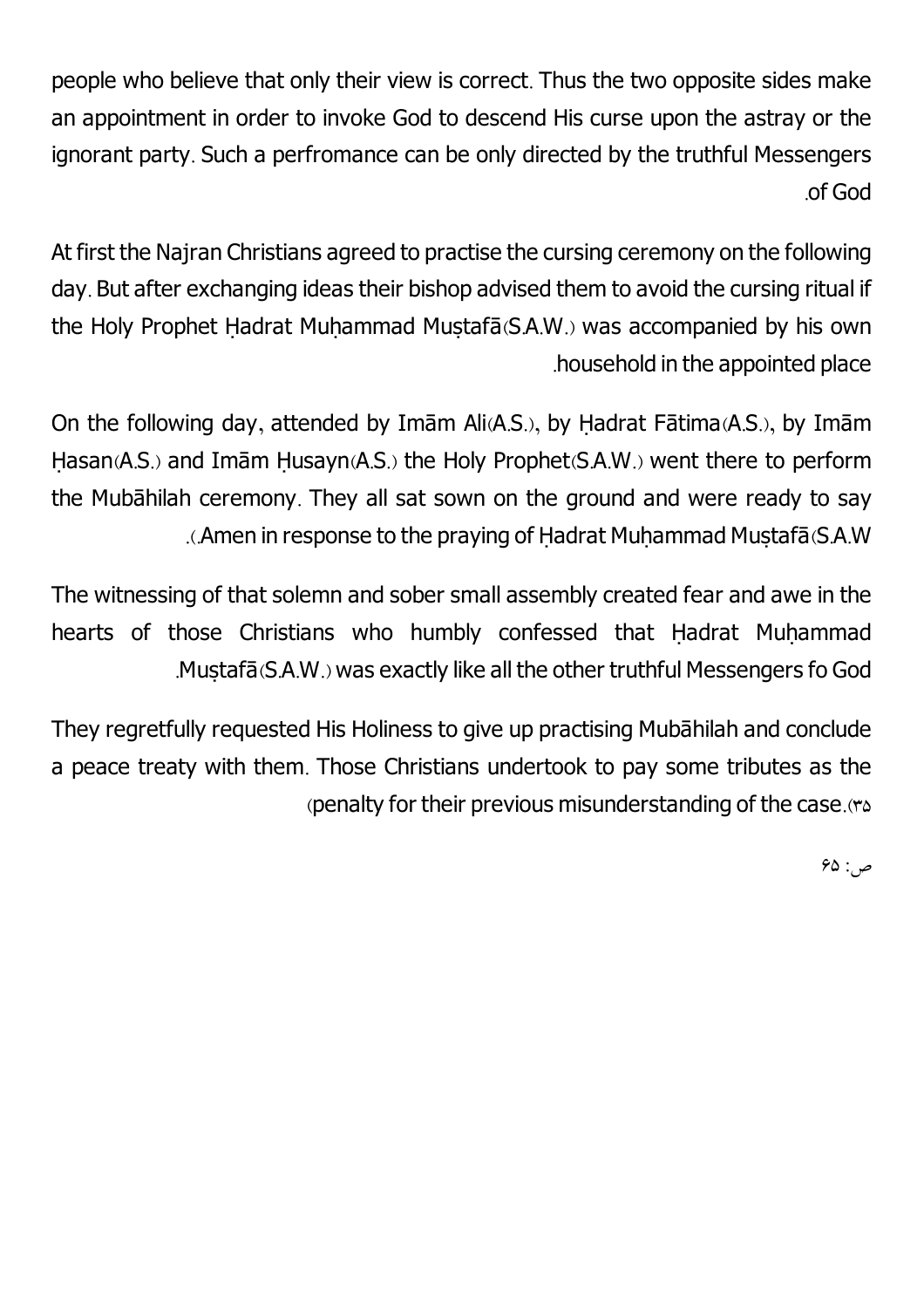#### **A Pathetic Weeping**

Abdullah Ibn-i-Ḥasan says: "Once the Holy Messenger of God(S.A.W.) unexpectedly entered Ḥadrat Fātima's abode with the intention of breaking his fast. Her Grace received and served her Holy father with a slice of dried bread. Hadrat Muhammad Musṭafā(S.A.W.) ate the dried piece of bread and after thanking Allah stated that he had received no other food for the last three days. After hearing this confession, Ḥadart Fātima(A.S.) suddenly burst into tears which were wiped away by the blessed hands of the Holy Prophet of Islam(S.A.W.) who also paternally caressed his dearest (daughter and consoled her cordially.  $(r \epsilon)$ 

### **The Mutual Reverence**

Quoting، Āyisha, it is narrated that upon the entrance of Ḥadrat Fātima(A.S.) her Holy father respectfully stood up to receive her and then kissed her head cordially and .offered her his own seat

When the Holy Prophet(S.A.W.) went to visit his dear daughter the two Holy Persons (used to kiss the forehead of each other and preferred to sit down side by side.( $rv$ 

## **Ḥ adrat Fātima's Martyrdom**

Heavy afflictions weighed heavily upon Ḥadrat Fātima's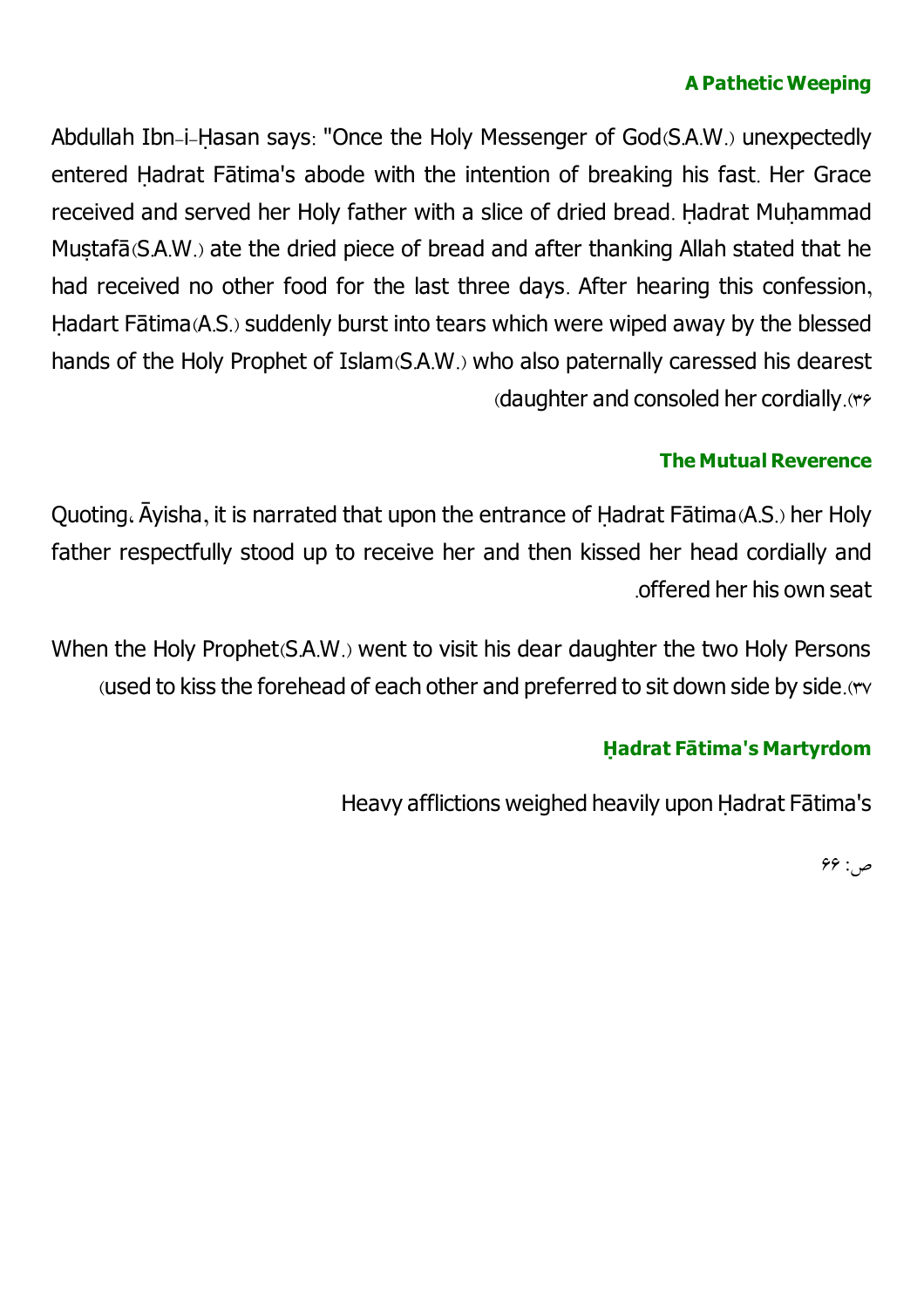tender heart after the heavenly departure of her Holy father Hadrat Muhammad Musṭafā(S.A.W.) the great Messenger of God. She could no longer bear the burden of the worldly life. Her Holiness was oppressively pressed upon fromtwo annoying sides, that is she suffered from the decease of her Holy father and from the evil deeds of those conspirators who had viciously usurped the seat of the religious rule (caliphate) .that was definitely ImāmAli's right to inherit

These hardships and some other agonies that will not be

mentioned here were the direct causes for Ḥadrat Fātima's unceasing depression after the celestial departure of the Holy Prophet of Islam(S.A.W.). She often paid visits (to the sacred tomb of her Holy father with tears in her blessed eyes. (\*^

She also used to go and visit the graves of Muslim martyrs who were buried in a cemetery outside the city of

Madina.( $A$ ) In short weeping and mourning had become her dearest companions. Most people did not like that tragical scene, and opposed her emotional state. Imām Ali(A.S.) then made a small hut somewhere in "Baqi'h Cemetery" where Ḥadrat Fātima(A.S.) accompanied by her son Imām Ḥusayn(A.S.) could find a safe corner for mourning and shedding tears till sun-set. That hut was called "Bayt al-Ahzān" (Chamber of Sorrows). In the evenings when it grew dark Imām Ali(A.S.) used to go to the cottage and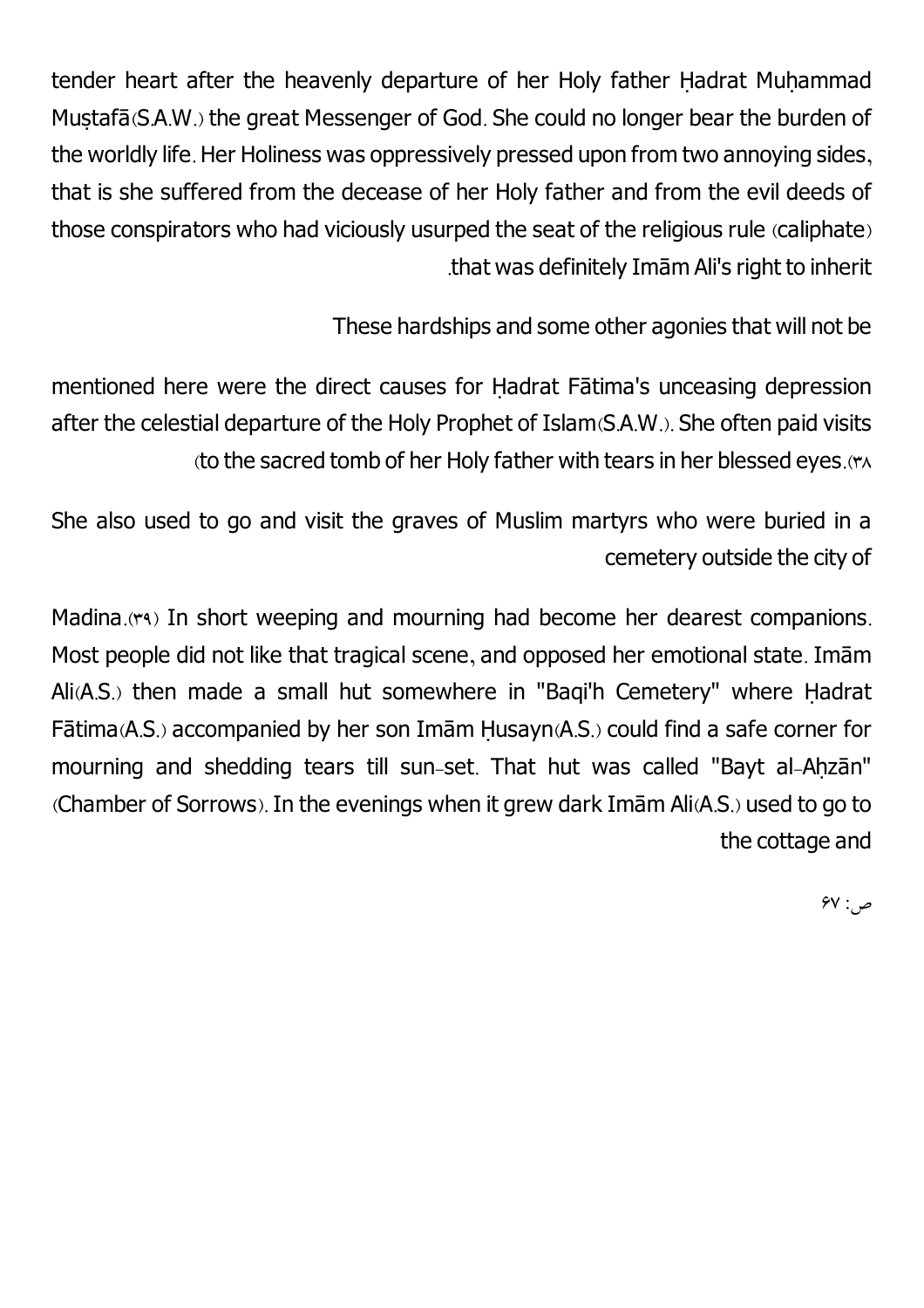.escort Ḥadrat Fātima(A.S.) back home

Her Holiness eventually became sick and had to stay at home as she was bedridden.  $((f,$ 

The intensity of Ḥadrat Fātima's grief for the apparent separation of her father the Holy Prophet(S.A.W.) was so unbearable that every reminiscence or memento of the late Messenger of God affected her tender heart and made Her Holniess unceasingly .shed tears

Bilāl, the Holy Prophet's Mu'adhdhin (one who calls people to their daily prayers), had decided not to carry out his duty anymore after the decease of the Holy Prophet(S.A.W.). One day Ḥadrat Fātima(A.S.) expressed her inward feelings and stated that she was extremely fond of hearing the voice or the call of Bilal, who politely in honour of that lady's request, performed that ritual and loudly called people .to practise their obligatory prayers

On hearings that divine call "Allāh is the Greatest, Allāh is the Greatest" Ḥadrat .Fātima(A.S.)suddenly burst into tears, and could notcontrol her emotions

When Bilāl mentioned the Holy name of Hadrat Muhammad Mustafā(S.A.W.) the Messenger of Allah, Ḥadrat Fātima(A.S.) cried out and fell to the ground in a dead faint. Bilāl had to cease the religious call in order to help Ḥadrat Fātima(A.S.) regain consciousness. As soon as she became consious, she again requested Bilāl to continue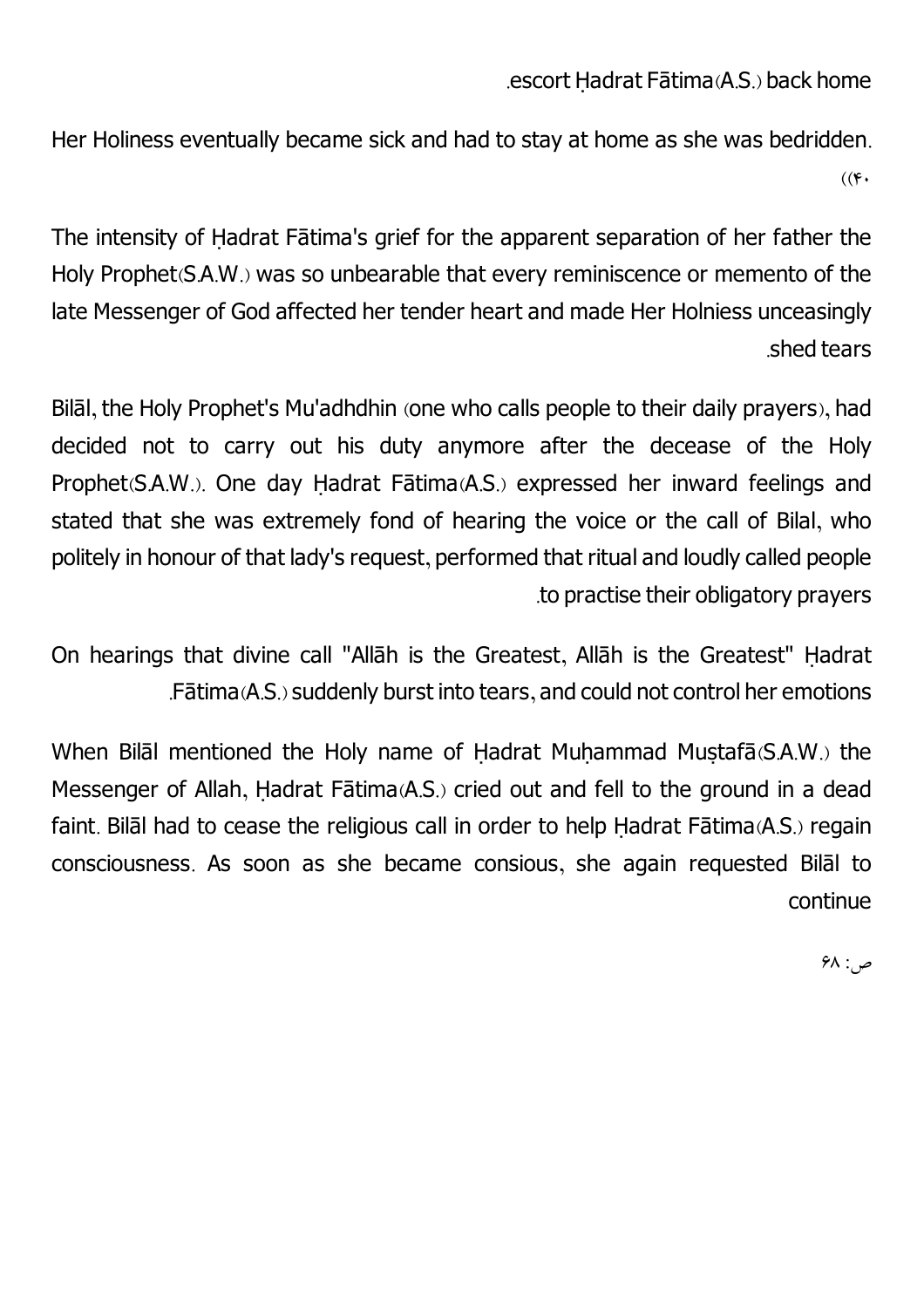the service. The faithful companion of the Holy Prophet(S.A.W.) politely refused her (pleas, and warned her of an unexpected shock she might receive.(41

Intolerable sorrows along with excessive persecutions led Ḥadrat Fātima(A.S.) to the edge of death, and she eventually became completely bedridden. Her Holiness attained martyrdom on the 1sth of Jamādī I or on the third of Jumādī II of the eleventh year(A.H.) about three months after the heavenly departure of her father the Holy Prophet of Islam(S.A.W.) Her martyrdom impressed the hearts of her loyal followers who have truly been the most sincere

(and faithful Muslims.(۴۲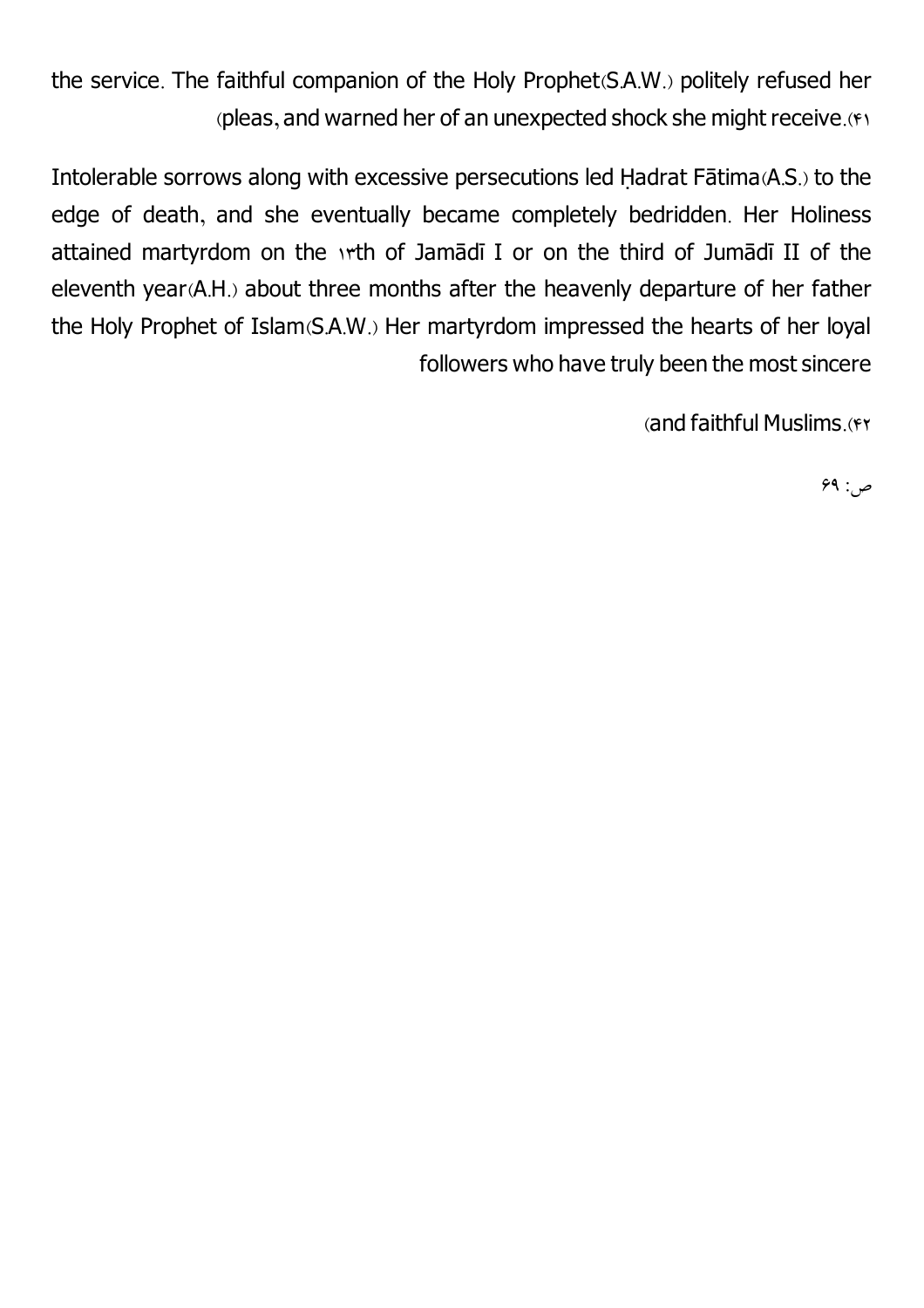### **Footnote: PartII**

.Sūrah Ḍuhā, 93.5 - 1

ولسوف یعطیک ریک فرتضی

Bihār, vol,fr, p.A8-A8.- Manaqib, vol.r, p.11. - Muntahā al-Āmāl p.181, Bayt al-Ahzān, -.(p.24, (with the omission of the last part of the above -mentioned tradition

Rawda Kāfī, p. 190 - 7

 $Bihār, vol.$   $rr, pp.rr-\lambda r. - Bayt$  al-Ahzān, p. $rr-r$ 

.Bihār, vol.  $rr, pp.0, \ldots$ 1. - Bayt al-Ahzān, p. $rr - r$ 

.Bihār, vol.fr, p.r). - Tafsīr Ayyāshī, (،Ilmiyah Publications: Tehran), vol.1, p.171 - 5

.Bihār, vol. $f, p_{1}, p_{2}, \ldots$  Kashf al-Ghummah, vol.1, p. $f, p_{2}, p_{3}$  al-Ahzān, vol. $f, p_{3}$ 

.Bihār, vol.fr, p.sr. - Kashf al-Ghummah, vol.1, p. r. - Manāqib, vol.r, p.119 - v

Biḥār, vol.fr, p.^f. - Manāqib, vol.r, p.119. - Muntahā al-Āmāl, p.181. - Bayt al-Aḥzān, - ^  $.12.77$ 

Kashf al-Ghummah, vol.1, pp.10,18. - Biḥār, vol.41, pp.81, A1. - Muntahā al-Āmāl, p.181. - 9 . Bayt al-Ahzān, p.xx

Bihār, vol. 4, p.91. - Shaykh Dhabīh Allāh Mahallātī, Rayāhīn al-Sharī, ah, Islamiyah - 10 .Publications, Tehran, vol.1, p.216

.Muntahā al-Āmāl, pp.161-162 -

,Kashf al-Ghummah, vol. $x, pp, yr, yr$ . - Manāqib, vol. $r - y$ 

.p.119. - Muntahā al- Āmāl, p.161

 $\mathsf{v}\cdot\mathsf{L}_\mathsf{C}$ ص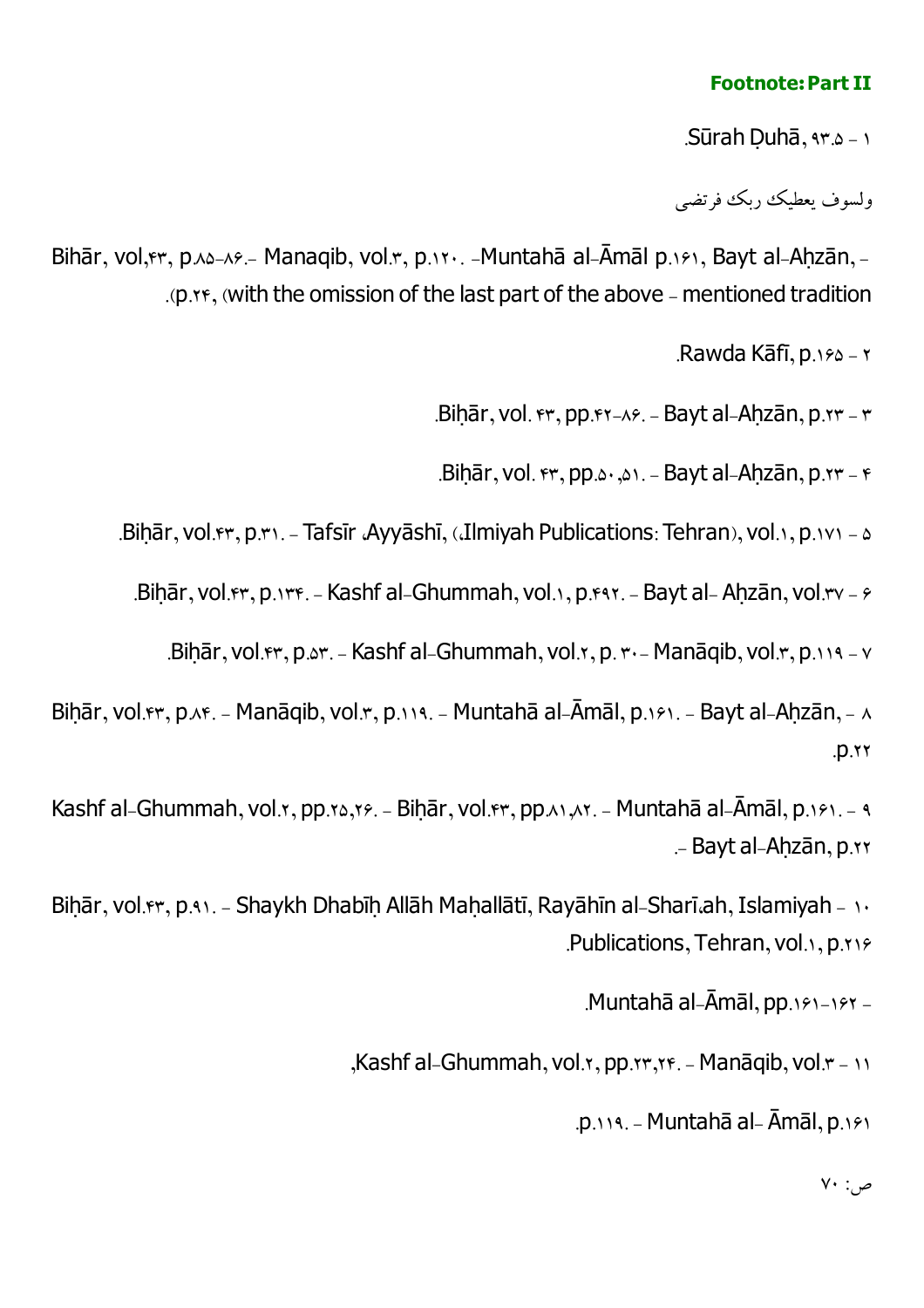Bihār, vol.44, p.41. - Muntahā al-Āmāl, p.161 - 11

Fidda was a very virtuous woman and a servant of the Blessed Hadrat Fātima - 17 Zahra(A.S.). It must be noted that Hadrat Fātima(A.S.), as she herself has stated in a tradition, had a difficult time during the first few years of her married life with Imām Ali(A.S.). [Bihār, vol.1r, p.A.]. But their life improved from the time that the Holy Prophet Hadrat Muhammad Mustafā(S.A.W.) gave them the Fadak oasis. It has slao been noted that Hadrat Muhammad Mustafā(S.A.W.) also gave Hadrat Fātima(A.S.) a female servant named Fidda. (Manāqib Shahr Āshūb, vol. $x, p_1, y_2$ ). Therefore, if in some traditions it has been noted that the Household of the Holy Prophet of Islam(S.A.W.) lived in hardship in some traditions, and in other traditions there is talk of servants in Ḥadrat Fātima's home, we must remember that these traditions refer to two different .periods of Ḥadrat Fātima's life

.Bihār, vol. $44.5$ , p. $44.5$  - Bayt al-Ahzān, p. $4.5$ 

Sūrah Āl-i ،Imarān, r:٩٢ - ١٥

لن تنالوا البر حتی تنفقوا مما تحبون و ماتنفقوا من شیء فان اللّه به علیم

.(Rayāhīn al-Sharīah, vol.1, p.108. (Quoted from Bitr al-Madhāb - 18

,Sūrah Al-Hijr,15: 43-44 - 17

وان جهنم لموعدهم اجمعین \* لها سبعه ابواب لکل باب منهم جزءمقسوم

Sūrah al-Qasas, xx:  $9.56$ . - Sūrah al-Shūrā,  $9.37$ 

وزینتها وما عندالّلهخیر وابقیافلاتعقلون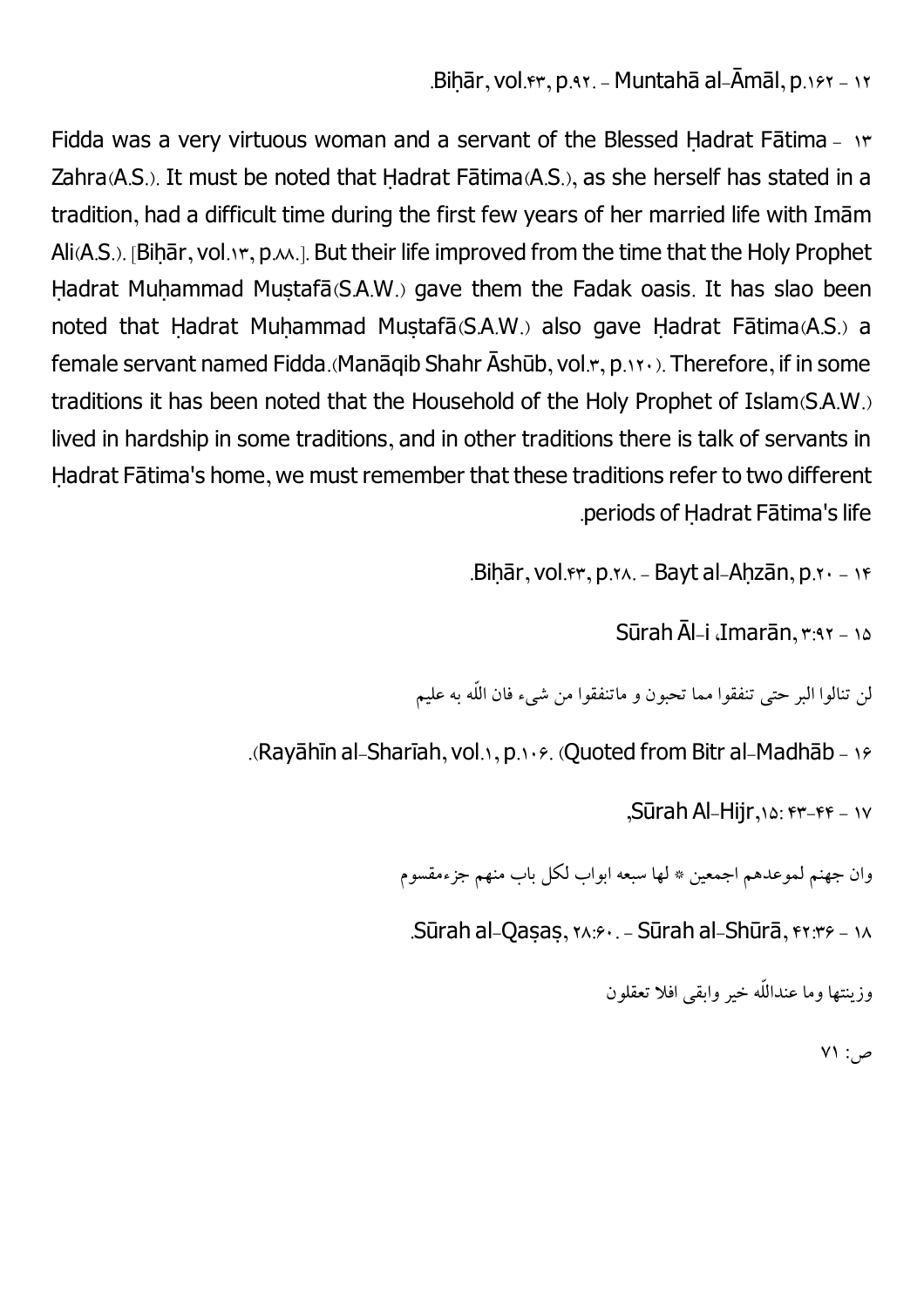.Rayāhīn al-Sharīah, vol.1, p.168. - Bayt al-Ahzān, pp.14,19 - 19

.Sūrah Āl-.Imrān,  $r:rv - r$ 

ان اللّه برزق من بشاء بغیر حساب

.Surah Āl-i ،Imārn,  $r:rv - r$ 

کلما دخل علیها زکر یا المحراب وجد عندها رزقا

Kashf al- Ghummah, vol.x, p.xs-xx. - Amālī Țūsī, vol.x, p.xxx-xx. - Biḥār, vol.xx, pp.64- $f_1$ . - A summary of this tradition may be found in Bihār, pp.x٩,  $f_1$  and the last part of this .tradition recorded in Manāqib Shahr Āshūb, vol.3, p.117

 $Bihār, vol.fr, DD.89-8A - YY$ 

Bihar, vol. $f, p.f., - A$  summary of this tradition may be found in Manaqib Shahr -  $f, g$  $\bar{A}$ shūb, vol. $\bar{B}$ , pp.118-118. - Muntahā al- Āmāl, p.180

 $Bih\bar{a}r$ , vol. $rr$ , p. $r - rr$ 

Bihār, vol. $44$ , p.14.- A slightly different version of this tradition may be found in -  $10$ .Manaqib Shahr Ashub, vol. $r, p.119$ 

.Amālī Sadūq, pp. 212-216. - Kashf al-Ghummah, vol.1, pp.  $x_1x_2-x_3$ 

هل اتی علی الانسان حین من الدهر...یطعمون الطعام علی حبّه مسکینا و یتیما و اسیرا

.Sūrah Al-Dahr,  $v* \rightarrow -$ 

Manāqib, vol. $x, p_1, p_2, p_3, p_4, p_5, p_6, p_7, p_8, p_1, p_2, p_6, p_7, p_7, p_8, p_9, p_1, p_2, p_6, p_7, p_7, p_8, p_9, p_9, p_1, p_1, p_2, p_1, p_2, p_6, p_1, p_2, p_6, p_7, p_8, p_9, p_1, p_2, p_6, p_1, p_2, p_6, p_1, p_2, p_6, p_1, p_2, p_6, p_1, p_2, p_6, p_1, p$ .A.H

Sūrah Ahzāb, rr: rr - 11

 $\mathsf{V}$ ص: <mark>۷۲</mark>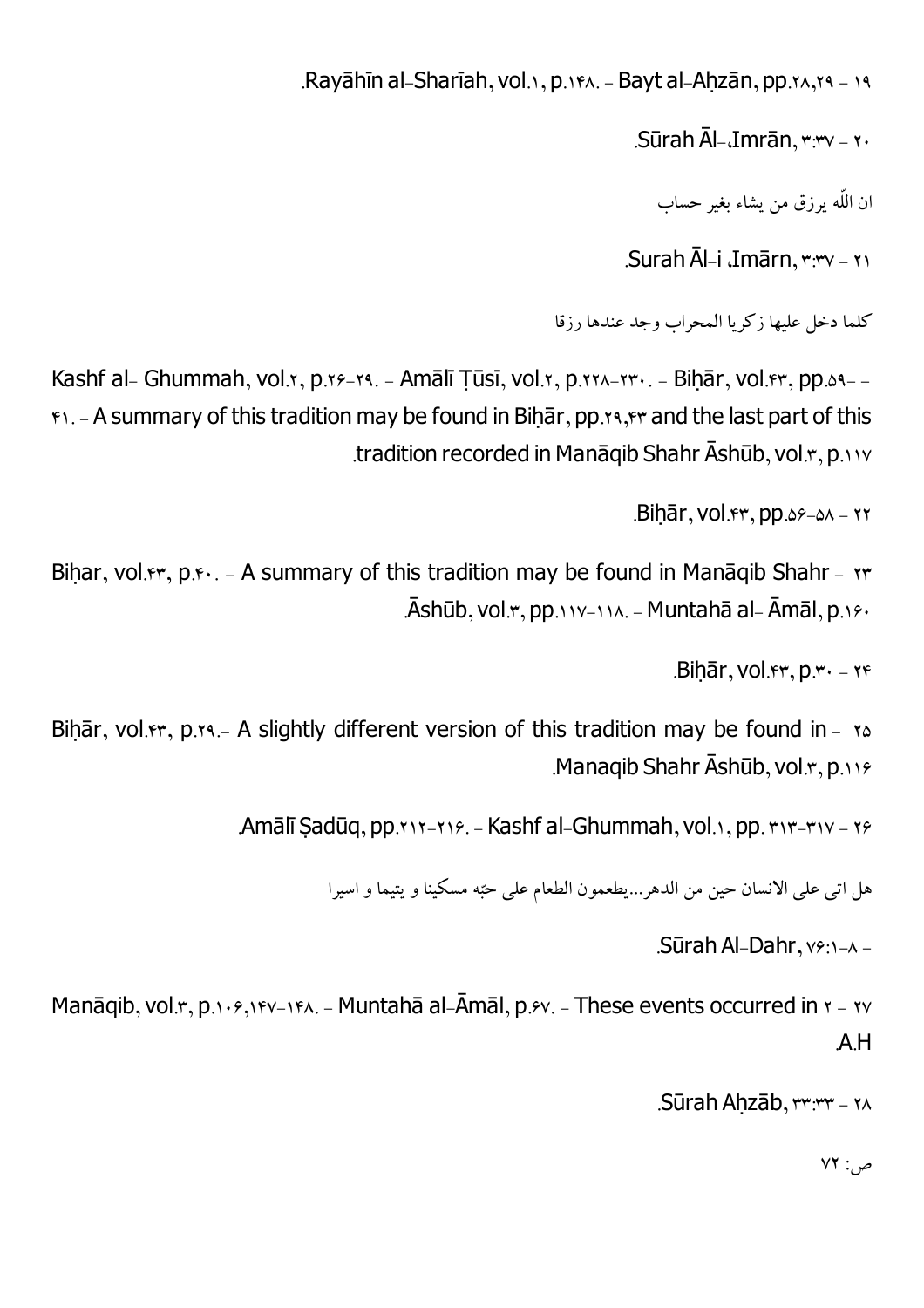انما یریداللّه لیذهب عنکم الرجس ویطهرکم تطهیرا

Amālī Tūsī, vol.1, p.16f, 189-17. - Amālī Sadūq, pp.181-188. - Usūl-i Kāfī, vol.1, p.188. -- 19 .Fusūl al-Mukhtārah Shaykh Mufīd, Oum Publication, pp.x4-r.

Kashf al-Ghummah, vol.x, p.15. - A similar version of this tradition as related by -  $\tau$ . Amīr al- Mu'minīn Imām Alī(A.S.) may be found in Amālī Tusī, vol.1, pp. $\lambda \lambda$  as well as in .vol.1, p.368 and vol.3, pp.199-198 and Amālī Mufīd, p.188 and Amālī Sadūq, p.134

.Sūrah Āl-i  $\Delta$ Imrān,  $\mathbf{r}:\Delta\mathbf{S} \rightarrow \mathbf{S}$ 

ان مثل عیسی عند اللّه کمثل آدم خلقه من تراب ثم قال له کن فیکون

 $Sūrah ĀLi,Imrān, r<sub>:81</sub> - r<sub>Y</sub>$ 

فمن حاجک فیه من بعد ما جآءک من العلم فقل تعالوا ندع ابناءنا وابناءکم و نساءنا ونساءکم وانفسنا وانفسکم ثم نبتهل فنجعل لعنت الّله علیالکاذبین

Manāqib, vol.r, pp.1rr-1ff. - Kashf al-Ghummah, vol.1, pp.410-416. - Muntahā al- - rr Amāl, pp. 118-1117, 178-177.-Fuṣūl al-Mukhtarah Shaykh al-Mufīd, Qum Publication, p. 17. -Sahih

Muslim, Musnad Ahmad Ibn Hanbal, Abū Na.īm Isfahānī, Fīmā Nazil Min al-Qur'an Fi Amīr al-Mu'minīn. - Tafsīr Zamakhsharī Aghānī Abū al-Faraj Isfahānī, In many Other writings of the Sunni and Shiah Writers and Qur'an Commentaries, the subject of .Mubāhilah is referred to

```
Bihār, vol.fr, p.f. - Manāqib, vol.r, p.117 - rr
```
Biḥār, vol.fr, p.f.. - Manāqib, vol.r, p.11r. - A slightly different but similar version of - ra this tradition may be found in

 $VT: \varphi$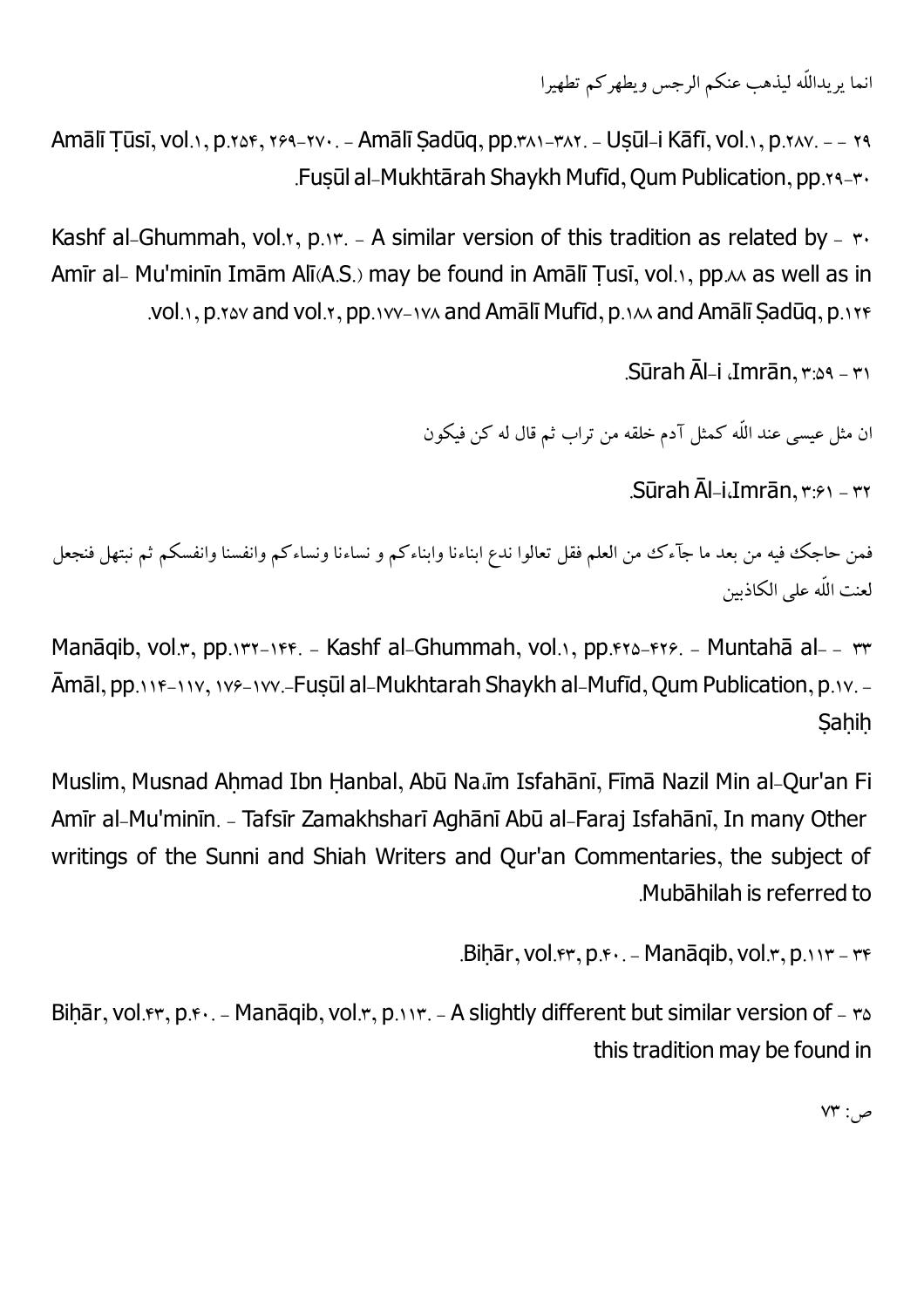.Amālī Tūsī, vol.1, p.14, as well as in Bayt al-Ahzān Muhaddith Qummi, p.16

.Bayt al-Ahzān, p.137. - Muntahā al-Āmāl, p.168. - Kanz al-Fawā'id Karajaki, p.166. - 166

Bayt al-Ahzān, p.151. - Muntahā al-Āmāl, p.185. - Amāli Sādūg, p.151. - Kashf al- - 57 .Ghummah, vol. $x, p.e.$ 

Bihār, vol.44, pp.198-198. - Bayt al-Ahzān, p.148 - 48

.Bihār, vol.44, p.141. - Bayt al-Ahzan, pp.14.-141 - 49

So as to keep this account of the events after the demise of the Holy Prophet -  $\dot{\mathbf{r}}$ . Hadrat Muhammad Mustafā(S.A.W.) brief, we have decided not to mention accounts of the following here: How Ḥadrat Fātima's house was put on fire, how Ḥadrat Fātima(A.S.) went to the mosque and gave a sermon in defence of the domain of leadership (Imāmat) and to make the people aware of what was happening; the event of the Fadak oasis; reasoning with the first caliph; her will and details of her .martyrdom; and her burial ceremony

The reader may refer to these sources for more information

about these sorrowful events but nonetheless enlightening and constructive ones: .The translation of Bayt al-Ahzan Muhaddith Qummi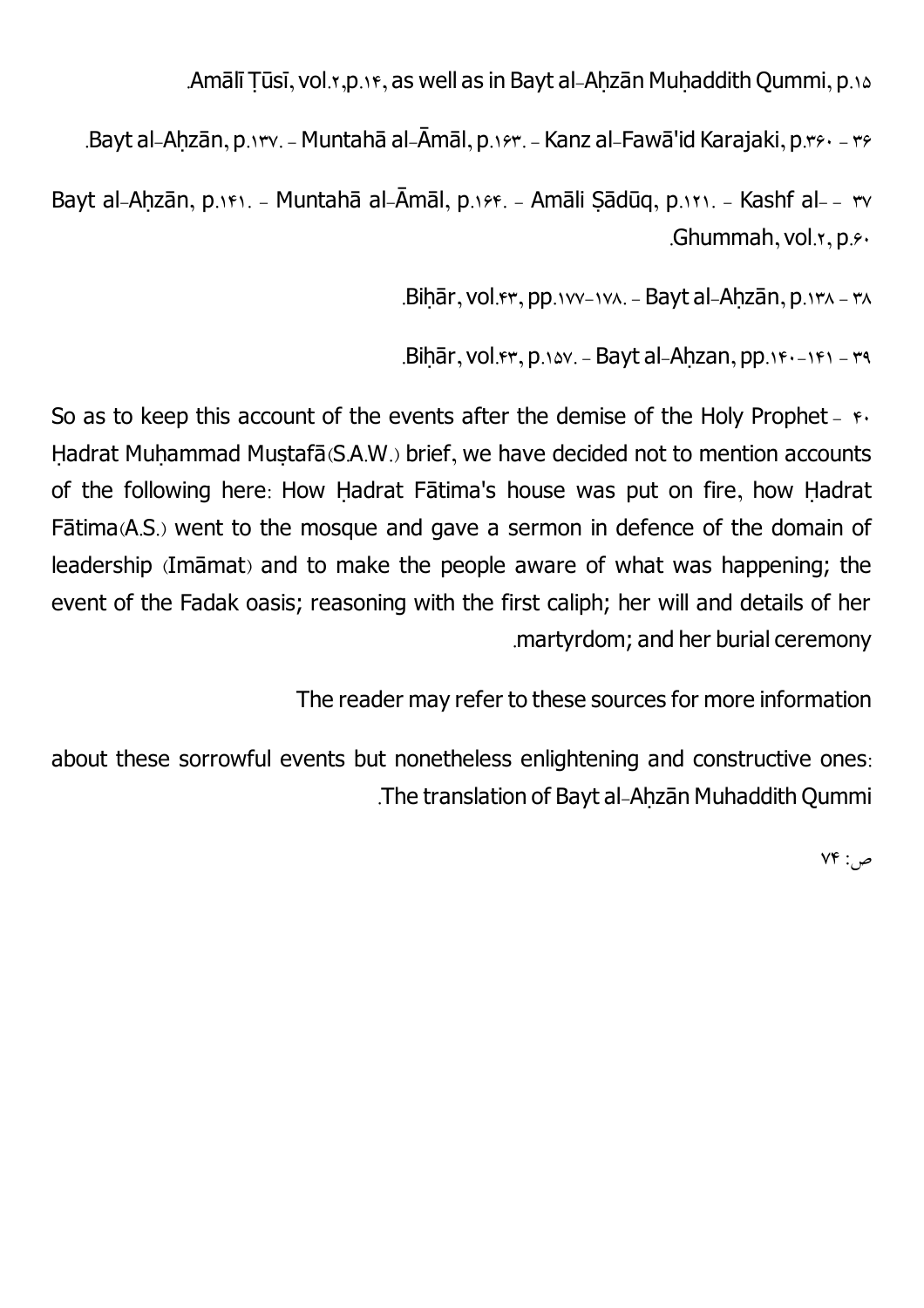## **TRANSLITERATION**

# image

 $\mathbb{R}^n$  .  $\mathbb{R}^n$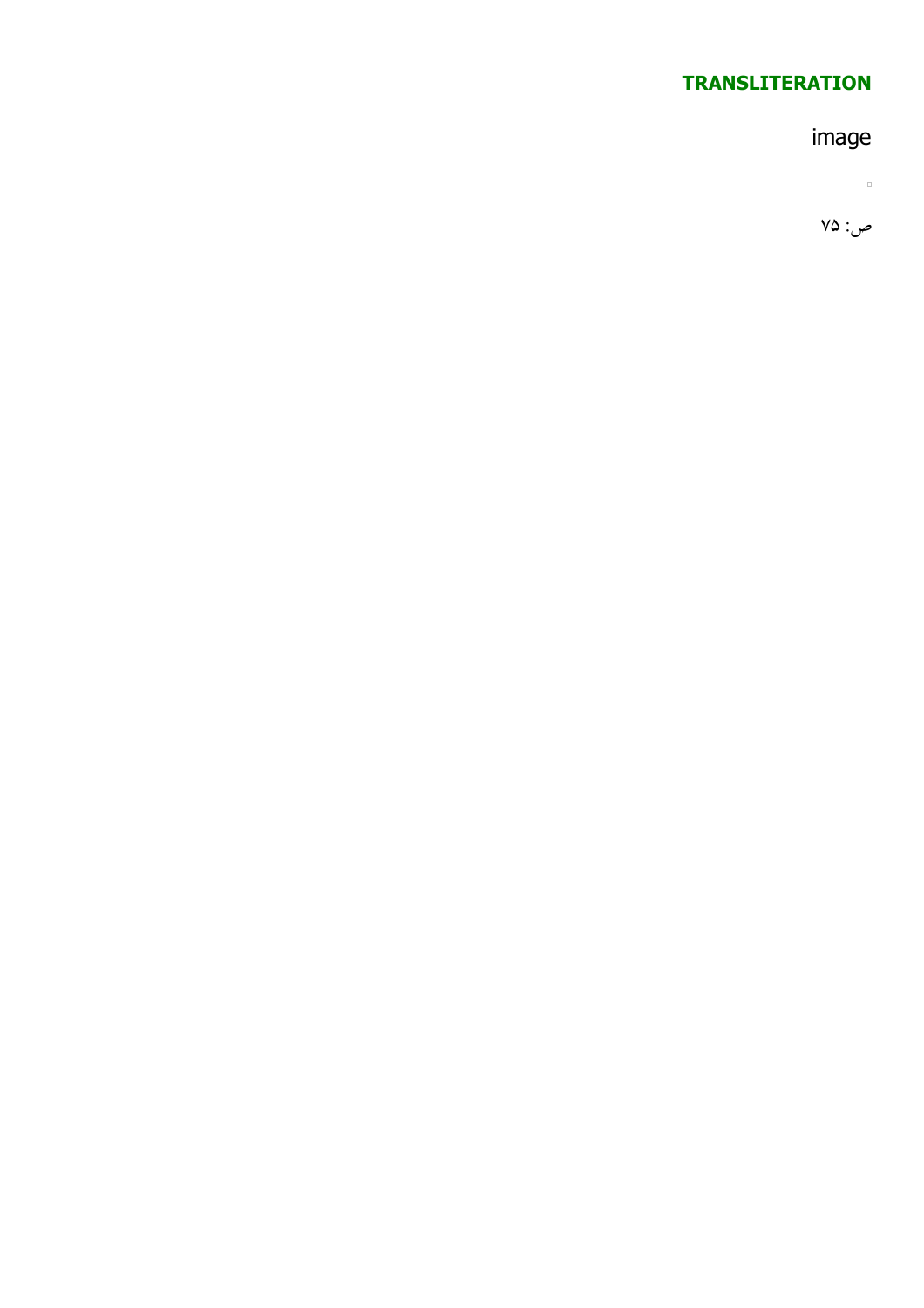#### **About center**

In the name of Allah

هَلْیَسْتَوِ یالَّذِیتَیطْلَمُونَوَالَّذِینَلَایَعْلَمُونَ<br>ماییننگ ۭ<br>ڹ نيَہ<br>: ِ<br>بُ

?Are those who know equal to those who do not know al-Zumar: 9

:Address of the central office Isfahan, Abdorazaq St, Haj Mohammad JafarAbadei Alley, Shahid Mohammad HasanTavakkoly Alley, Number plate 114, first floor Website: www.ghbook.ir Email: Info@ghbook.ir Central office Tel: 0717444013 **021 - Tehran Tel: AATIAYTY** Commerce and sale: 09132000109

Users' affairs: 09177.0014

Introduction of the Center – Ghaemiyeh Digital Library